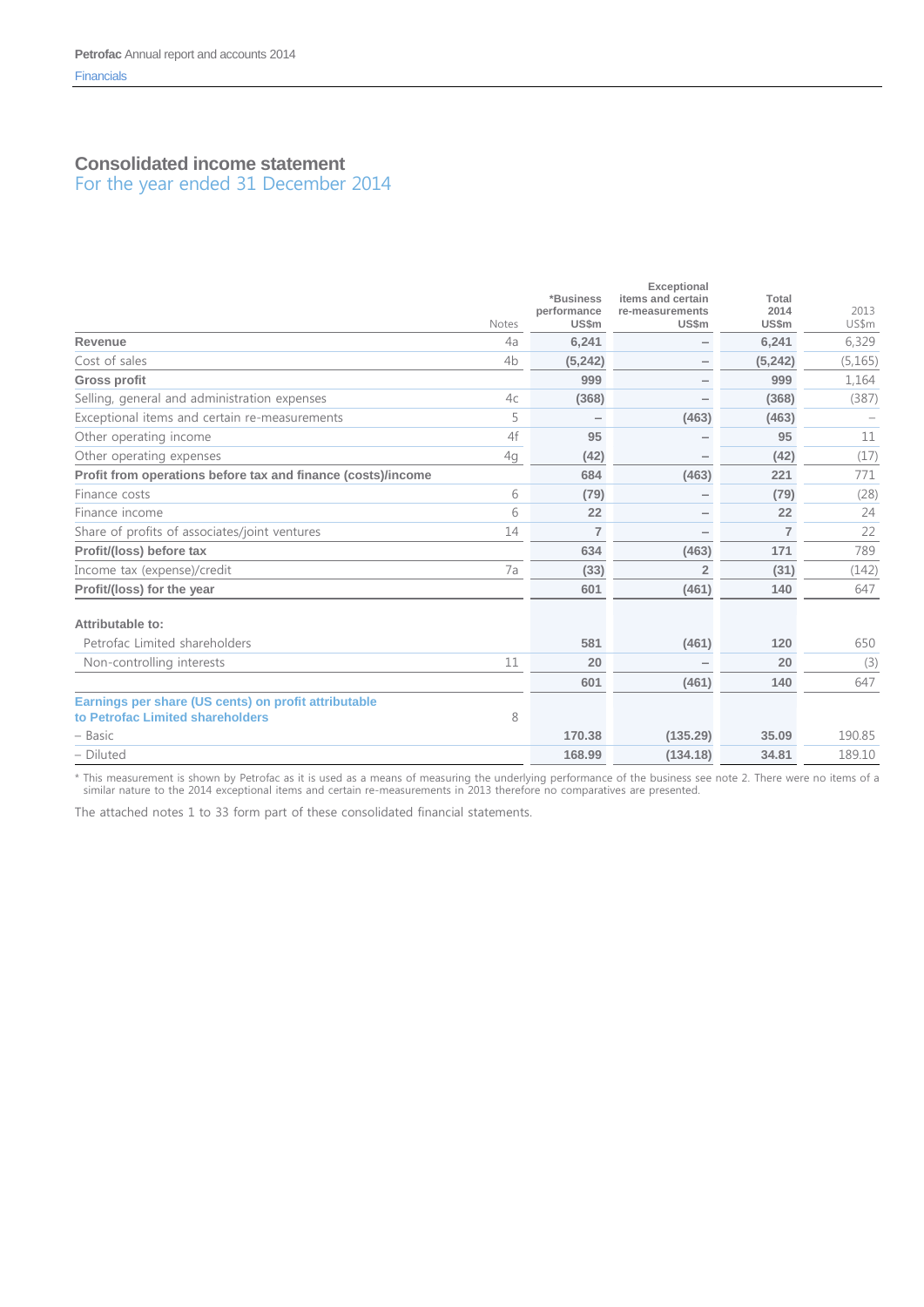# **Consolidated statement of other comprehensive income**

For the year ended 31 December 2014

|                                                                                              | <b>Notes</b> | 2014<br>US\$m | 2013<br>US\$m |
|----------------------------------------------------------------------------------------------|--------------|---------------|---------------|
| Profit for the year                                                                          |              | 140           | 647           |
|                                                                                              |              |               |               |
| <b>Other Comprehensive Income</b>                                                            |              |               |               |
| Foreign currency translation losses                                                          | 25           | (22)          | (4)           |
| Net gain on maturity of cash flow hedges recycled in the year                                | 25           | (14)          | (1)           |
| Net changes in fair value of derivatives and financial assets designated as cash flow hedges | 25           | (21)          | 29            |
| Other comprehensive (loss)/income to be reclassified to consolidated income statement in     |              |               |               |
| subsequent periods                                                                           |              | (57)          | 24            |
| Total comprehensive income for the year                                                      |              | 83            | 671           |
| Attributable to:                                                                             |              |               |               |
| Petrofac Limited shareholders                                                                |              | 76            | 674           |
| Non-controlling interests                                                                    | 11           |               | (3)           |
|                                                                                              |              | 83            | 671           |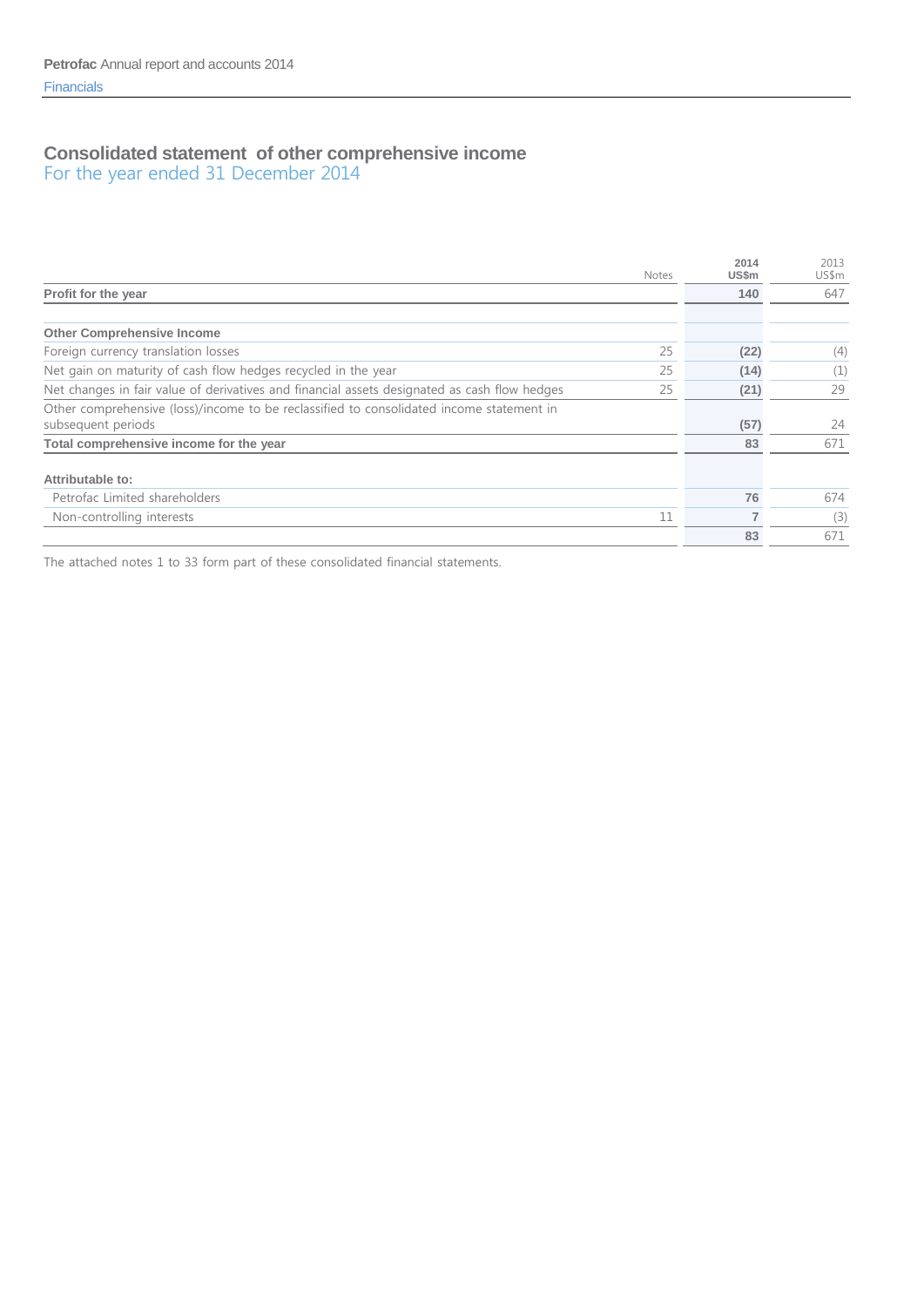# **Consolidated statement of financial position**

At 31 December 2014

| <b>Assets</b><br><b>Non-current assets</b><br>Property, plant and equipment<br>1,698<br>10<br>1,191<br>Goodwill<br>115<br>12<br>155<br>13<br>186<br>330<br>71<br>14<br>215<br>Available-for-sale investment<br>15<br>185<br>Other financial assets<br>16<br>790<br>527<br>9<br>9<br>Deferred tax assets<br>7c<br>34<br>37<br>3,088<br>2,464<br><b>Current assets</b><br>18<br>16<br>16<br>1,602<br>1,473<br>19<br>Trade and other receivables<br>20<br>2,783<br>2,360<br>Due from related parties<br>30<br>$\overline{2}$<br>5<br>Other financial assets<br>320<br>16<br>435<br>18<br>2<br>Cash and short-term deposits<br>21<br>986<br>617<br>5,842<br>4,793<br>7,257<br><b>Total assets</b><br>8,930<br><b>Equity and liabilities</b><br><b>Equity</b><br>22<br>Share capital<br>7<br>7<br>Share premium<br>$\overline{4}$<br>$\overline{4}$<br>Capital redemption reserve<br>11<br>11<br>Treasury shares<br>23<br>(101)<br>(110)<br>Other reserves<br>25<br>31<br>63<br>Retained earnings<br>1,909<br>2,014<br>Equity attributable to Petrofac Limited shareholders<br>1,861<br>1,989<br>Non-controlling interests<br>11<br>10<br>3<br>1,992<br><b>Total equity</b><br>1,871<br><b>Non-current liabilities</b><br>Interest-bearing loans and borrowings<br>26<br>1,710<br>1,291<br>Provisions<br>27<br>273<br>213<br>Other financial liabilities<br>16<br>756<br>2<br>Deferred tax liabilities<br>140<br>7c<br>151<br>2,890<br>1,646<br><b>Current liabilities</b><br>Trade and other payables<br>2,296<br>28<br>2,670<br>Due to related parties<br>30<br>3<br>3<br>Interest-bearing loans and borrowings<br>26<br>9<br>53<br>Other financial liabilities<br>37<br>16<br>317<br>Income tax payable<br>140<br>105<br>Billings in excess of cost and estimated earnings<br>254<br>19<br>265<br>Accrued contract expenses<br>31<br>800<br>836<br>4,169<br>3,619<br><b>Total liabilities</b><br>7,059<br>5,265<br><b>Total equity and liabilities</b><br>8,930<br>7,257 |                                          | Notes | 2014<br>US\$m | 2013<br>US\$m |
|------------------------------------------------------------------------------------------------------------------------------------------------------------------------------------------------------------------------------------------------------------------------------------------------------------------------------------------------------------------------------------------------------------------------------------------------------------------------------------------------------------------------------------------------------------------------------------------------------------------------------------------------------------------------------------------------------------------------------------------------------------------------------------------------------------------------------------------------------------------------------------------------------------------------------------------------------------------------------------------------------------------------------------------------------------------------------------------------------------------------------------------------------------------------------------------------------------------------------------------------------------------------------------------------------------------------------------------------------------------------------------------------------------------------------------------------------------------------------------------------------------------------------------------------------------------------------------------------------------------------------------------------------------------------------------------------------------------------------------------------------------------------------------------------------------------------------------------------------------------------------------------------------------------------------------------------------------------------|------------------------------------------|-------|---------------|---------------|
|                                                                                                                                                                                                                                                                                                                                                                                                                                                                                                                                                                                                                                                                                                                                                                                                                                                                                                                                                                                                                                                                                                                                                                                                                                                                                                                                                                                                                                                                                                                                                                                                                                                                                                                                                                                                                                                                                                                                                                        |                                          |       |               |               |
|                                                                                                                                                                                                                                                                                                                                                                                                                                                                                                                                                                                                                                                                                                                                                                                                                                                                                                                                                                                                                                                                                                                                                                                                                                                                                                                                                                                                                                                                                                                                                                                                                                                                                                                                                                                                                                                                                                                                                                        |                                          |       |               |               |
|                                                                                                                                                                                                                                                                                                                                                                                                                                                                                                                                                                                                                                                                                                                                                                                                                                                                                                                                                                                                                                                                                                                                                                                                                                                                                                                                                                                                                                                                                                                                                                                                                                                                                                                                                                                                                                                                                                                                                                        |                                          |       |               |               |
|                                                                                                                                                                                                                                                                                                                                                                                                                                                                                                                                                                                                                                                                                                                                                                                                                                                                                                                                                                                                                                                                                                                                                                                                                                                                                                                                                                                                                                                                                                                                                                                                                                                                                                                                                                                                                                                                                                                                                                        |                                          |       |               |               |
|                                                                                                                                                                                                                                                                                                                                                                                                                                                                                                                                                                                                                                                                                                                                                                                                                                                                                                                                                                                                                                                                                                                                                                                                                                                                                                                                                                                                                                                                                                                                                                                                                                                                                                                                                                                                                                                                                                                                                                        | Intangible assets                        |       |               |               |
|                                                                                                                                                                                                                                                                                                                                                                                                                                                                                                                                                                                                                                                                                                                                                                                                                                                                                                                                                                                                                                                                                                                                                                                                                                                                                                                                                                                                                                                                                                                                                                                                                                                                                                                                                                                                                                                                                                                                                                        | Investments in associates/joint ventures |       |               |               |
|                                                                                                                                                                                                                                                                                                                                                                                                                                                                                                                                                                                                                                                                                                                                                                                                                                                                                                                                                                                                                                                                                                                                                                                                                                                                                                                                                                                                                                                                                                                                                                                                                                                                                                                                                                                                                                                                                                                                                                        |                                          |       |               |               |
|                                                                                                                                                                                                                                                                                                                                                                                                                                                                                                                                                                                                                                                                                                                                                                                                                                                                                                                                                                                                                                                                                                                                                                                                                                                                                                                                                                                                                                                                                                                                                                                                                                                                                                                                                                                                                                                                                                                                                                        |                                          |       |               |               |
|                                                                                                                                                                                                                                                                                                                                                                                                                                                                                                                                                                                                                                                                                                                                                                                                                                                                                                                                                                                                                                                                                                                                                                                                                                                                                                                                                                                                                                                                                                                                                                                                                                                                                                                                                                                                                                                                                                                                                                        | Income tax receivable                    |       |               |               |
|                                                                                                                                                                                                                                                                                                                                                                                                                                                                                                                                                                                                                                                                                                                                                                                                                                                                                                                                                                                                                                                                                                                                                                                                                                                                                                                                                                                                                                                                                                                                                                                                                                                                                                                                                                                                                                                                                                                                                                        |                                          |       |               |               |
|                                                                                                                                                                                                                                                                                                                                                                                                                                                                                                                                                                                                                                                                                                                                                                                                                                                                                                                                                                                                                                                                                                                                                                                                                                                                                                                                                                                                                                                                                                                                                                                                                                                                                                                                                                                                                                                                                                                                                                        |                                          |       |               |               |
|                                                                                                                                                                                                                                                                                                                                                                                                                                                                                                                                                                                                                                                                                                                                                                                                                                                                                                                                                                                                                                                                                                                                                                                                                                                                                                                                                                                                                                                                                                                                                                                                                                                                                                                                                                                                                                                                                                                                                                        |                                          |       |               |               |
|                                                                                                                                                                                                                                                                                                                                                                                                                                                                                                                                                                                                                                                                                                                                                                                                                                                                                                                                                                                                                                                                                                                                                                                                                                                                                                                                                                                                                                                                                                                                                                                                                                                                                                                                                                                                                                                                                                                                                                        | Inventories                              |       |               |               |
|                                                                                                                                                                                                                                                                                                                                                                                                                                                                                                                                                                                                                                                                                                                                                                                                                                                                                                                                                                                                                                                                                                                                                                                                                                                                                                                                                                                                                                                                                                                                                                                                                                                                                                                                                                                                                                                                                                                                                                        | Work in progress                         |       |               |               |
|                                                                                                                                                                                                                                                                                                                                                                                                                                                                                                                                                                                                                                                                                                                                                                                                                                                                                                                                                                                                                                                                                                                                                                                                                                                                                                                                                                                                                                                                                                                                                                                                                                                                                                                                                                                                                                                                                                                                                                        |                                          |       |               |               |
|                                                                                                                                                                                                                                                                                                                                                                                                                                                                                                                                                                                                                                                                                                                                                                                                                                                                                                                                                                                                                                                                                                                                                                                                                                                                                                                                                                                                                                                                                                                                                                                                                                                                                                                                                                                                                                                                                                                                                                        |                                          |       |               |               |
|                                                                                                                                                                                                                                                                                                                                                                                                                                                                                                                                                                                                                                                                                                                                                                                                                                                                                                                                                                                                                                                                                                                                                                                                                                                                                                                                                                                                                                                                                                                                                                                                                                                                                                                                                                                                                                                                                                                                                                        |                                          |       |               |               |
|                                                                                                                                                                                                                                                                                                                                                                                                                                                                                                                                                                                                                                                                                                                                                                                                                                                                                                                                                                                                                                                                                                                                                                                                                                                                                                                                                                                                                                                                                                                                                                                                                                                                                                                                                                                                                                                                                                                                                                        | Income tax receivable                    |       |               |               |
|                                                                                                                                                                                                                                                                                                                                                                                                                                                                                                                                                                                                                                                                                                                                                                                                                                                                                                                                                                                                                                                                                                                                                                                                                                                                                                                                                                                                                                                                                                                                                                                                                                                                                                                                                                                                                                                                                                                                                                        |                                          |       |               |               |
|                                                                                                                                                                                                                                                                                                                                                                                                                                                                                                                                                                                                                                                                                                                                                                                                                                                                                                                                                                                                                                                                                                                                                                                                                                                                                                                                                                                                                                                                                                                                                                                                                                                                                                                                                                                                                                                                                                                                                                        |                                          |       |               |               |
|                                                                                                                                                                                                                                                                                                                                                                                                                                                                                                                                                                                                                                                                                                                                                                                                                                                                                                                                                                                                                                                                                                                                                                                                                                                                                                                                                                                                                                                                                                                                                                                                                                                                                                                                                                                                                                                                                                                                                                        |                                          |       |               |               |
|                                                                                                                                                                                                                                                                                                                                                                                                                                                                                                                                                                                                                                                                                                                                                                                                                                                                                                                                                                                                                                                                                                                                                                                                                                                                                                                                                                                                                                                                                                                                                                                                                                                                                                                                                                                                                                                                                                                                                                        |                                          |       |               |               |
|                                                                                                                                                                                                                                                                                                                                                                                                                                                                                                                                                                                                                                                                                                                                                                                                                                                                                                                                                                                                                                                                                                                                                                                                                                                                                                                                                                                                                                                                                                                                                                                                                                                                                                                                                                                                                                                                                                                                                                        |                                          |       |               |               |
|                                                                                                                                                                                                                                                                                                                                                                                                                                                                                                                                                                                                                                                                                                                                                                                                                                                                                                                                                                                                                                                                                                                                                                                                                                                                                                                                                                                                                                                                                                                                                                                                                                                                                                                                                                                                                                                                                                                                                                        |                                          |       |               |               |
|                                                                                                                                                                                                                                                                                                                                                                                                                                                                                                                                                                                                                                                                                                                                                                                                                                                                                                                                                                                                                                                                                                                                                                                                                                                                                                                                                                                                                                                                                                                                                                                                                                                                                                                                                                                                                                                                                                                                                                        |                                          |       |               |               |
|                                                                                                                                                                                                                                                                                                                                                                                                                                                                                                                                                                                                                                                                                                                                                                                                                                                                                                                                                                                                                                                                                                                                                                                                                                                                                                                                                                                                                                                                                                                                                                                                                                                                                                                                                                                                                                                                                                                                                                        |                                          |       |               |               |
|                                                                                                                                                                                                                                                                                                                                                                                                                                                                                                                                                                                                                                                                                                                                                                                                                                                                                                                                                                                                                                                                                                                                                                                                                                                                                                                                                                                                                                                                                                                                                                                                                                                                                                                                                                                                                                                                                                                                                                        |                                          |       |               |               |
|                                                                                                                                                                                                                                                                                                                                                                                                                                                                                                                                                                                                                                                                                                                                                                                                                                                                                                                                                                                                                                                                                                                                                                                                                                                                                                                                                                                                                                                                                                                                                                                                                                                                                                                                                                                                                                                                                                                                                                        |                                          |       |               |               |
|                                                                                                                                                                                                                                                                                                                                                                                                                                                                                                                                                                                                                                                                                                                                                                                                                                                                                                                                                                                                                                                                                                                                                                                                                                                                                                                                                                                                                                                                                                                                                                                                                                                                                                                                                                                                                                                                                                                                                                        |                                          |       |               |               |
|                                                                                                                                                                                                                                                                                                                                                                                                                                                                                                                                                                                                                                                                                                                                                                                                                                                                                                                                                                                                                                                                                                                                                                                                                                                                                                                                                                                                                                                                                                                                                                                                                                                                                                                                                                                                                                                                                                                                                                        |                                          |       |               |               |
|                                                                                                                                                                                                                                                                                                                                                                                                                                                                                                                                                                                                                                                                                                                                                                                                                                                                                                                                                                                                                                                                                                                                                                                                                                                                                                                                                                                                                                                                                                                                                                                                                                                                                                                                                                                                                                                                                                                                                                        |                                          |       |               |               |
|                                                                                                                                                                                                                                                                                                                                                                                                                                                                                                                                                                                                                                                                                                                                                                                                                                                                                                                                                                                                                                                                                                                                                                                                                                                                                                                                                                                                                                                                                                                                                                                                                                                                                                                                                                                                                                                                                                                                                                        |                                          |       |               |               |
|                                                                                                                                                                                                                                                                                                                                                                                                                                                                                                                                                                                                                                                                                                                                                                                                                                                                                                                                                                                                                                                                                                                                                                                                                                                                                                                                                                                                                                                                                                                                                                                                                                                                                                                                                                                                                                                                                                                                                                        |                                          |       |               |               |
|                                                                                                                                                                                                                                                                                                                                                                                                                                                                                                                                                                                                                                                                                                                                                                                                                                                                                                                                                                                                                                                                                                                                                                                                                                                                                                                                                                                                                                                                                                                                                                                                                                                                                                                                                                                                                                                                                                                                                                        |                                          |       |               |               |
|                                                                                                                                                                                                                                                                                                                                                                                                                                                                                                                                                                                                                                                                                                                                                                                                                                                                                                                                                                                                                                                                                                                                                                                                                                                                                                                                                                                                                                                                                                                                                                                                                                                                                                                                                                                                                                                                                                                                                                        |                                          |       |               |               |
|                                                                                                                                                                                                                                                                                                                                                                                                                                                                                                                                                                                                                                                                                                                                                                                                                                                                                                                                                                                                                                                                                                                                                                                                                                                                                                                                                                                                                                                                                                                                                                                                                                                                                                                                                                                                                                                                                                                                                                        |                                          |       |               |               |
|                                                                                                                                                                                                                                                                                                                                                                                                                                                                                                                                                                                                                                                                                                                                                                                                                                                                                                                                                                                                                                                                                                                                                                                                                                                                                                                                                                                                                                                                                                                                                                                                                                                                                                                                                                                                                                                                                                                                                                        |                                          |       |               |               |
|                                                                                                                                                                                                                                                                                                                                                                                                                                                                                                                                                                                                                                                                                                                                                                                                                                                                                                                                                                                                                                                                                                                                                                                                                                                                                                                                                                                                                                                                                                                                                                                                                                                                                                                                                                                                                                                                                                                                                                        |                                          |       |               |               |
|                                                                                                                                                                                                                                                                                                                                                                                                                                                                                                                                                                                                                                                                                                                                                                                                                                                                                                                                                                                                                                                                                                                                                                                                                                                                                                                                                                                                                                                                                                                                                                                                                                                                                                                                                                                                                                                                                                                                                                        |                                          |       |               |               |
|                                                                                                                                                                                                                                                                                                                                                                                                                                                                                                                                                                                                                                                                                                                                                                                                                                                                                                                                                                                                                                                                                                                                                                                                                                                                                                                                                                                                                                                                                                                                                                                                                                                                                                                                                                                                                                                                                                                                                                        |                                          |       |               |               |
|                                                                                                                                                                                                                                                                                                                                                                                                                                                                                                                                                                                                                                                                                                                                                                                                                                                                                                                                                                                                                                                                                                                                                                                                                                                                                                                                                                                                                                                                                                                                                                                                                                                                                                                                                                                                                                                                                                                                                                        |                                          |       |               |               |
|                                                                                                                                                                                                                                                                                                                                                                                                                                                                                                                                                                                                                                                                                                                                                                                                                                                                                                                                                                                                                                                                                                                                                                                                                                                                                                                                                                                                                                                                                                                                                                                                                                                                                                                                                                                                                                                                                                                                                                        |                                          |       |               |               |
|                                                                                                                                                                                                                                                                                                                                                                                                                                                                                                                                                                                                                                                                                                                                                                                                                                                                                                                                                                                                                                                                                                                                                                                                                                                                                                                                                                                                                                                                                                                                                                                                                                                                                                                                                                                                                                                                                                                                                                        |                                          |       |               |               |
|                                                                                                                                                                                                                                                                                                                                                                                                                                                                                                                                                                                                                                                                                                                                                                                                                                                                                                                                                                                                                                                                                                                                                                                                                                                                                                                                                                                                                                                                                                                                                                                                                                                                                                                                                                                                                                                                                                                                                                        |                                          |       |               |               |
|                                                                                                                                                                                                                                                                                                                                                                                                                                                                                                                                                                                                                                                                                                                                                                                                                                                                                                                                                                                                                                                                                                                                                                                                                                                                                                                                                                                                                                                                                                                                                                                                                                                                                                                                                                                                                                                                                                                                                                        |                                          |       |               |               |
|                                                                                                                                                                                                                                                                                                                                                                                                                                                                                                                                                                                                                                                                                                                                                                                                                                                                                                                                                                                                                                                                                                                                                                                                                                                                                                                                                                                                                                                                                                                                                                                                                                                                                                                                                                                                                                                                                                                                                                        |                                          |       |               |               |
|                                                                                                                                                                                                                                                                                                                                                                                                                                                                                                                                                                                                                                                                                                                                                                                                                                                                                                                                                                                                                                                                                                                                                                                                                                                                                                                                                                                                                                                                                                                                                                                                                                                                                                                                                                                                                                                                                                                                                                        |                                          |       |               |               |
|                                                                                                                                                                                                                                                                                                                                                                                                                                                                                                                                                                                                                                                                                                                                                                                                                                                                                                                                                                                                                                                                                                                                                                                                                                                                                                                                                                                                                                                                                                                                                                                                                                                                                                                                                                                                                                                                                                                                                                        |                                          |       |               |               |
|                                                                                                                                                                                                                                                                                                                                                                                                                                                                                                                                                                                                                                                                                                                                                                                                                                                                                                                                                                                                                                                                                                                                                                                                                                                                                                                                                                                                                                                                                                                                                                                                                                                                                                                                                                                                                                                                                                                                                                        |                                          |       |               |               |

The financial statements on pages 119 to 176 were approved by the Board of Directors on 24 February 2015 and signed on its behalf by Tim Weller – Chief Financial Officer.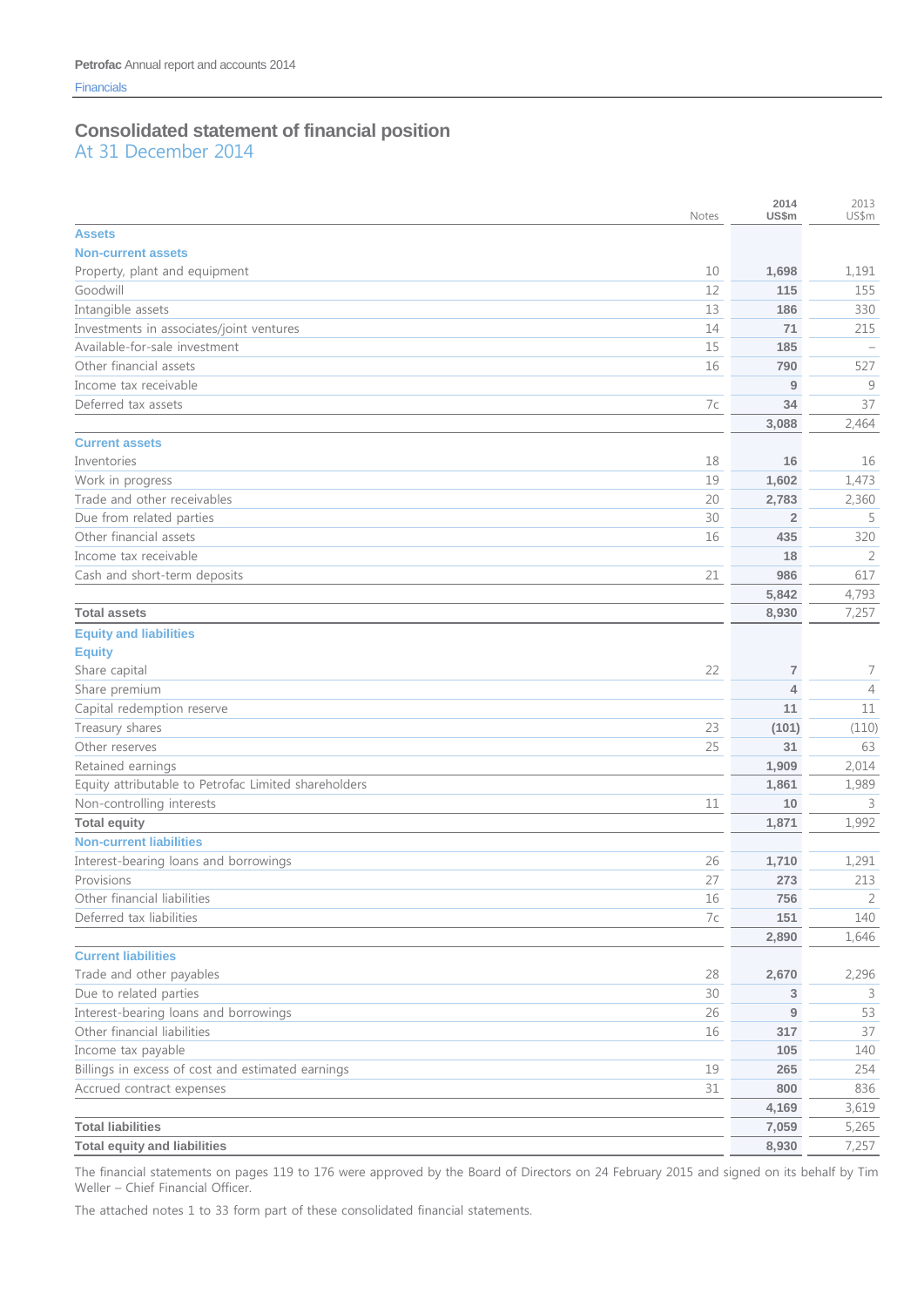# **Consolidated statement of cash flows**

For the year ended 31 December 2014

|                                                                                                       |        | 2014<br>US\$m   | 2013<br>US\$m                   |
|-------------------------------------------------------------------------------------------------------|--------|-----------------|---------------------------------|
|                                                                                                       | Notes  |                 |                                 |
| <b>Operating activities</b><br>Profit before tax                                                      |        | 171             | 789                             |
| Exceptional items and certain re-measurements                                                         | 5      | 463             | $\hspace{0.1mm}-\hspace{0.1mm}$ |
| Profit before tax, exceptional items and certain re-measurements                                      |        | 634             | 789                             |
| Adjustments to reconcile profit before tax, exceptional items and certain re-measurements to net cash |        |                 |                                 |
| Depreciation, amortisation and write off                                                              | 4b, 4c | 244             | 238                             |
| Share-based payments                                                                                  | 4d     | 22              | 15                              |
| Difference between other long-term employment benefits paid and amounts recognised in the             |        |                 |                                 |
| income statement                                                                                      |        | 8               | 7                               |
| Net finance expense/(income)                                                                          | 6      | 57              | $\overline{4}$                  |
| Gain arising from disposal of non-current asset                                                       | 4f     | (56)            |                                 |
| Provision for costs in excess of revenues on a contract                                               | 31     | 27              | $\overline{\phantom{a}}$        |
| Gain arising from sale of a vessel under a finance lease                                              |        |                 | (22)                            |
| Loss on fair value changes in Seven Energy warrants                                                   | 4g     |                 | 1                               |
| Share of profits of associates/joint ventures                                                         | 14     | (7)             | (22)                            |
| Other non-cash items, net                                                                             |        | (16)            | 16                              |
|                                                                                                       |        | 913             | 1,026                           |
| Working capital adjustments:                                                                          |        |                 |                                 |
| Trade and other receivables                                                                           |        | (407)           | (252)                           |
| Work in progress                                                                                      |        | (129)           | (817)                           |
| Due from related parties                                                                              |        | 26              | 5                               |
| Inventories                                                                                           |        |                 | 11                              |
| Other current financial assets                                                                        |        | 131             | 75                              |
| Trade and other pavables                                                                              |        | 441             | 116                             |
| Billings in excess of cost and estimated earnings                                                     |        | 11              | (92)                            |
| Accrued contract expenses                                                                             |        | (93)            | 92                              |
| Due to related parties                                                                                |        | (40)            | (31)                            |
|                                                                                                       |        | 853             | 133                             |
| Long-term receivables from customers                                                                  | 16     | (63)            | (134)                           |
| Other non-current items, net                                                                          |        |                 | 6                               |
| <b>Cash generated from operations</b>                                                                 |        | 790             | 5                               |
| Interest paid                                                                                         |        | (66)            | (14)                            |
| Income taxes paid, net                                                                                |        | (76)            | (77)                            |
| Net cash flows from/(used in) operating activities                                                    |        | 648             | (86)                            |
|                                                                                                       |        |                 |                                 |
| <b>Investing activities</b><br>Purchase of property, plant and equipment                              |        | (470)           |                                 |
| Acquisition of subsidiaries, net of cash acquired                                                     |        |                 | (487)<br>23                     |
| Payments for intangible oil and gas assets                                                            | 13     | (119)           | (43)                            |
| Purchase of other intangible assets                                                                   | 13     | $\qquad \qquad$ | (10)                            |
| Loan extended to an associate / investments in an associate                                           | 14     | (13)            | (4)                             |
| Dividend received from joint ventures                                                                 |        | 10              | 10                              |
| Loan in respect of the development of the Greater Stella Area                                         | 16     | (199)           | (85)                            |
| Proceeds from disposal of property, plant and equipment                                               |        | 2               | 2                               |
| Proceeds from disposal of subsidiary, net of cash disposed                                            | 4f     | 39              |                                 |
| Proceeds from repayments of loans on disposal of subsidiary                                           | 4f     | 220             |                                 |
| Interest received                                                                                     |        | $\overline{2}$  | $\mathbf 1$                     |
| Net cash flows used in investing activities                                                           |        | (528)           | (593)                           |
| <b>Financing activities</b>                                                                           |        |                 |                                 |
| Interest-bearing loans and borrowings obtained, net of debt acquisition cost                          |        | 1,696           | 1,919                           |
| Repayment of interest-bearing loans and borrowings                                                    |        | (1, 172)        | (910)                           |
| Treasury shares purchased                                                                             | 23     |                 |                                 |
|                                                                                                       |        | (25)            | (47)                            |
| Equity dividends paid                                                                                 |        | (225)           | (224)                           |
| Net cash flows from financing activities                                                              |        | 274             | 738                             |
| Net increase in cash and cash equivalents                                                             |        | 394             | 59                              |
| Net foreign exchange difference                                                                       |        | (2)             | 1                               |
| Cash and cash equivalents at 1 January                                                                |        | 585             | 525                             |
| Cash and cash equivalents at 31 December                                                              | 21     | 977             | 585                             |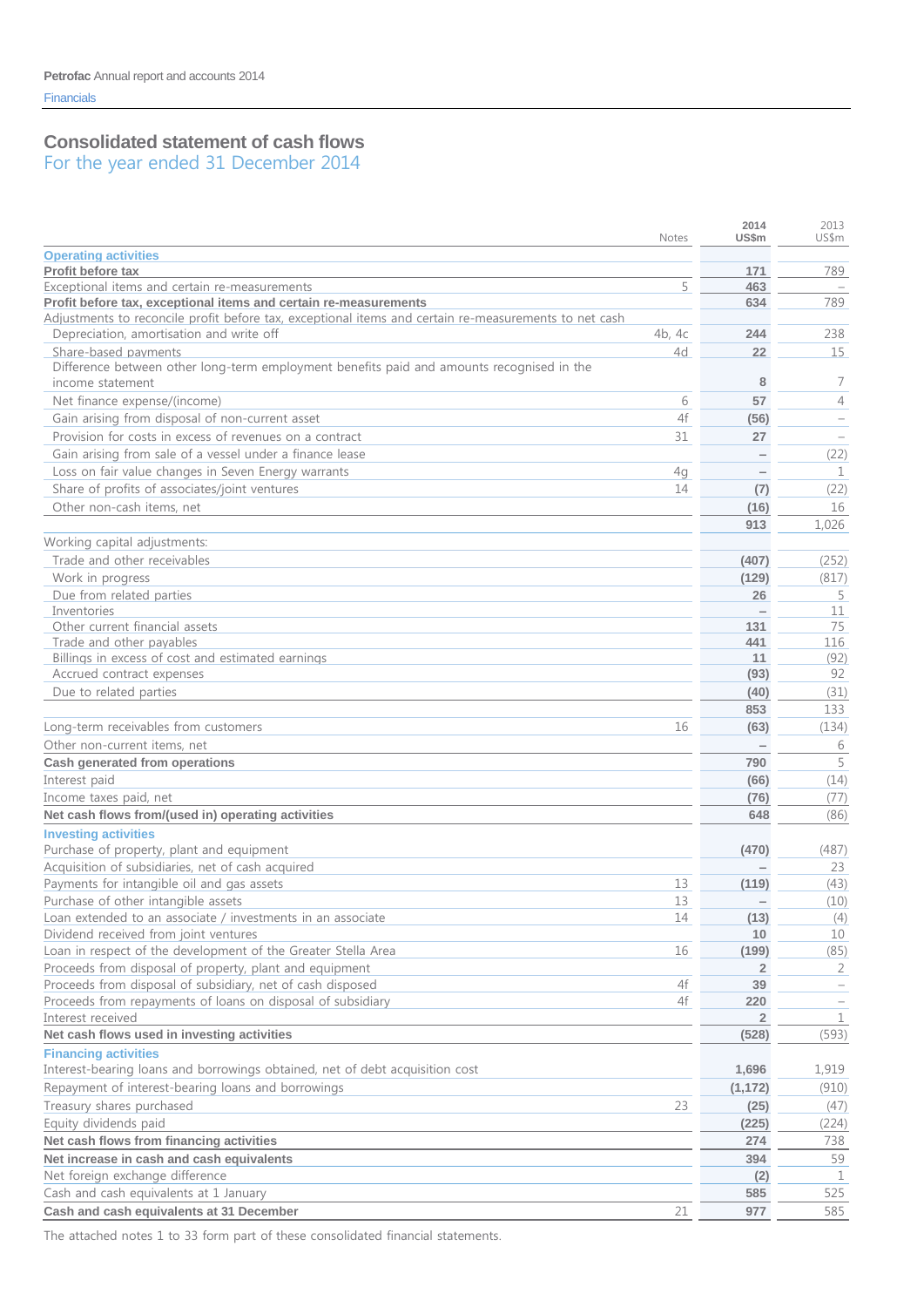### **Consolidated statement of changes in equity** For the year ended 31 December 2014

|                                                            |                                     |                           | Attributable to Petrofac Limited shareholders |                                           |                                         |                               |                |                                           |                          |
|------------------------------------------------------------|-------------------------------------|---------------------------|-----------------------------------------------|-------------------------------------------|-----------------------------------------|-------------------------------|----------------|-------------------------------------------|--------------------------|
|                                                            | Issued<br>share<br>capital<br>US\$m | Share<br>premium<br>US\$m | Capital<br>redemption<br>reserve<br>US\$m     | *Treasury<br>shares<br>US\$m<br>(note 23) | Other<br>reserves<br>US\$m<br>(note 25) | Retained<br>earnings<br>US\$m | Total<br>US\$m | Non-<br>controlling<br>interests<br>US\$m | Total<br>equity<br>US\$m |
| Balance at 1 January 2014                                  |                                     | 4                         | 11                                            | (110)                                     | 63                                      | 2,014                         | 1,989          | 3                                         | 1,992                    |
| Profit for the year                                        |                                     |                           |                                               |                                           | $\overline{\phantom{m}}$                | 120                           | 120            | 20                                        | 140                      |
| Other comprehensive loss                                   |                                     |                           |                                               |                                           | (44)                                    |                               | (44)           | (13)                                      | (57)                     |
| Total comprehensive income for the year                    |                                     |                           |                                               |                                           | (44)                                    | 120                           | 76             |                                           | 83                       |
| Share-based payments charge (note 24)                      |                                     |                           |                                               |                                           | 22                                      |                               | 22             |                                           | 22                       |
| Shares vested during the year (note 23)                    |                                     |                           |                                               | 34                                        | (33)                                    | (1)                           |                |                                           |                          |
| Transfer to reserve for share-<br>based payments (note 24) |                                     |                           |                                               |                                           | 24                                      |                               | 24             |                                           | 24                       |
| Treasury shares purchased (note 23)                        |                                     |                           |                                               | (25)                                      |                                         |                               | (25)           |                                           | (25)                     |
| Income tax on share-based<br>payments reserve              |                                     |                           |                                               |                                           | (1)                                     |                               | (1)            |                                           | (1)                      |
| Dividends (note 9)                                         |                                     |                           |                                               |                                           | $\overline{\phantom{a}}$                | (224)                         | (224)          |                                           | (224)                    |
| Balance at 31 December 2014                                | 7                                   | 4                         | 11                                            | (101)                                     | 31                                      | 1,909                         | 1,861          | 10                                        | 1,871                    |

|                                                               |                                     |                           | Attributable to Petrofac Limited shareholders |                                           |                                         |                               |                |                                           |                          |
|---------------------------------------------------------------|-------------------------------------|---------------------------|-----------------------------------------------|-------------------------------------------|-----------------------------------------|-------------------------------|----------------|-------------------------------------------|--------------------------|
|                                                               | Issued<br>share<br>capital<br>US\$m | Share<br>premium<br>US\$m | Capital<br>redemption<br>reserve<br>US\$m     | *Treasury<br>shares<br>US\$m<br>(note 23) | Other<br>reserves<br>US\$m<br>(note 25) | Retained<br>earnings<br>US\$m | Total<br>US\$m | Non-<br>controlling<br>interests<br>US\$m | Total<br>equity<br>US\$m |
| Balance at 1 January 2013                                     |                                     | 4                         | 11                                            | (100)                                     | 38                                      | 1,589                         | 1,549          | 1                                         | 1,550                    |
| Profit for the year                                           |                                     |                           |                                               |                                           |                                         | 650                           | 650            | (3)                                       | 647                      |
| Other comprehensive income                                    |                                     |                           |                                               |                                           | 24                                      |                               | 24             |                                           | 24                       |
| Total comprehensive income for the year                       |                                     |                           |                                               |                                           | 24                                      | 650                           | 674            | (3)                                       | 671                      |
| Share-based payments charge (note 24)                         |                                     |                           |                                               |                                           | 15                                      | -                             | 15             |                                           | 15                       |
| Shares vested during the year (note 23)                       |                                     |                           |                                               | 37                                        | (34)                                    | (3)                           |                |                                           |                          |
| Transfer to reserve for share-<br>based payments (note 24)    |                                     |                           |                                               |                                           | 22                                      |                               | 22             |                                           | 22                       |
| Treasury shares purchased (note 23)                           |                                     |                           |                                               | (47)                                      |                                         |                               | (47)           |                                           | (47)                     |
| Income tax on share-based<br>payments reserve                 |                                     |                           |                                               |                                           | (2)                                     |                               | (2)            |                                           | (2)                      |
| Non-controlling interest arising on a<br>business combination |                                     |                           |                                               |                                           |                                         |                               |                | 5                                         | 5                        |
| Dividends (note 9)                                            |                                     |                           |                                               |                                           |                                         | (222)                         | (222)          |                                           | (222)                    |
| Balance at 31 December 2013                                   |                                     | 4                         | 11                                            | (110)                                     | 63                                      | 2,014                         | 1,989          | 3                                         | 1,992                    |

\* Shares held by Petrofac Employee Benefit Trust and Petrofac Joint Venture Companies Employee Benefit Trust.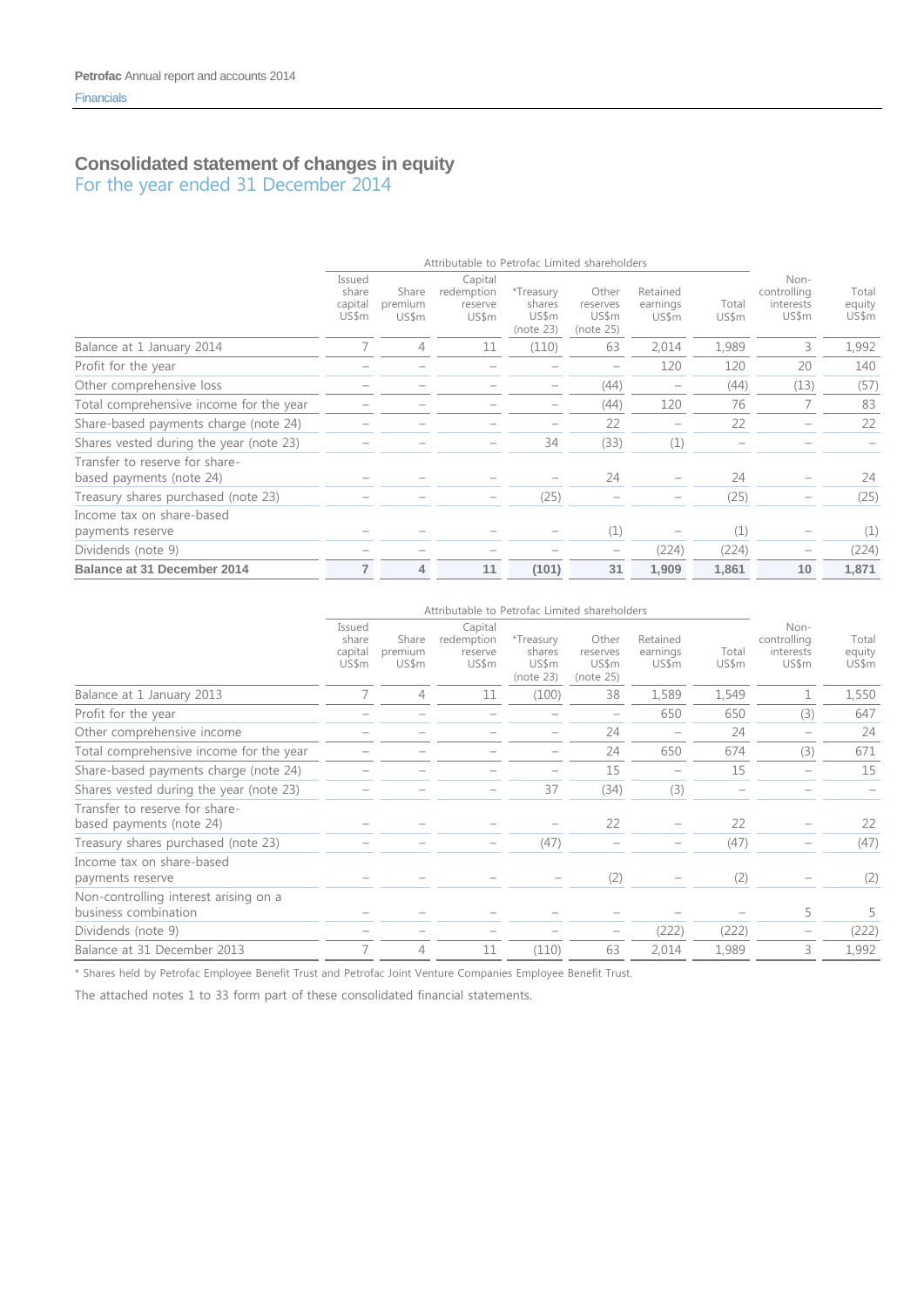# **1 Corporate information**

The consolidated financial statements of Petrofac Limited (the 'Company') for the year ended 31 December 2014 were authorised for issue in accordance with a resolution of the Directors on 24 February 2015.

Petrofac Limited is a limited liability company registered and domiciled in Jersey under the Companies (Jersey) Law 1991 and is the holding company for the international group of Petrofac subsidiaries (together the 'Group').The Company's 31 December 2014 financial statements are shown on pages 172 to 185. The Group's principal activity is the provision of services to the oil and gas production and processing industry.

Information on the Group's subsidiaries and joint ventures, are contained in note 33 to these consolidated financial statements. Information on other related party relationships of the Group is provided in Note 30.

### **2 Summary of significant accounting policies**

#### **Basis of preparation**

The consolidated financial statements of the Group have been prepared in accordance with International Financial Reporting Standards (IFRS) as issued by the International Accounting Standards Board (IASB) and applicable requirements of Jersey law.

The consolidated financial statements have been prepared on a historical cost basis, except for available-for-sale (AFS) financial assets, derivative financial instruments, financial assets held at fair value through profit and loss and contingent consideration which have been measured at fair value. The consolidated financial statements are presented in United States dollars and all values are rounded to the nearest million (US\$m), except when otherwise indicated.

#### **Basis of consolidation**

The consolidated financial statements comprise the financial statements of Petrofac Limited and its subsidiaries as at 31 December 2014. Control is achieved when the Group is exposed, or has rights, to variable returns from its involvement with the investee and has the ability to affect those returns through its power over the investee.

Generally, there is a presumption that a majority of voting rights result in control. To support this presumption and when the Group has less than a majority of the voting or similar rights of an investee, the Group considers all relevant facts and circumstances in assessing whether it has power over an investee, including:

- The contractual arrangement with the other vote holders of the investee
- Rights arising from other contractual arrangements
- The Group's voting rights and potential voting rights

The Group re-assesses whether or not it controls an investee if facts and circumstances indicate that there are changes to one or more of the three elements of control. Consolidation of a subsidiary begins when the Group obtains control over the subsidiary and ceases when the Group loses control of the subsidiary. Assets, liabilities, income and expenses of a subsidiary acquired or disposed of during the year are included in the statement of comprehensive income from the date the Group gains control until the date the Group ceases to control the subsidiary.

Profit or loss and each component of other comprehensive income are attributed to the Petrofac Limited shareholders and to the noncontrolling interests, even if this results in the non-controlling interests having a deficit balance. When necessary, adjustments are made to the financial statements of subsidiaries to bring their accounting policies into line with the Group's accounting policies. All intra-group assets and liabilities, equity, income, expenses and cash flows relating to transactions between members of the Group are eliminated in full on consolidation.

A change in the ownership interest of a subsidiary, without a loss of control, is accounted for as an equity transaction.

If the Group loses control over a subsidiary, it derecognises the related assets (including goodwill), liabilities, non-controlling interest and other components of equity while any resultant gain or loss is recognised in profit or loss. Any investment retained is recognised at fair value.

#### **Presentation of results**

Petrofac presents its results in the income statement to identify separately the contribution of impairments, provision for onerous contract and certain re-measurements in order to provide readers with a clear and consistent presentation of the underlying operating performance of the Group's ongoing business.

#### **New standards and interpretations**

The Group has adopted new and revised Standards and Interpretations issued by the International Accounting Standards Board (IASB) and the International Financial Reporting Interpretations Committee (IFRIC) of the IASB that are relevant to its operations and effective for accounting periods beginning on or after 1 January 2014. The principal effects of the adoption of the relevant new and amended standards and interpretations are discussed below:

#### **Offsetting Financial Assets and Financial Liabilities – Amendments to IAS 32**

These amendments clarify the meaning of 'currently has a legally enforceable right to set-off' and the criteria for non-simultaneous settlement mechanisms of clearing houses to qualify for offsetting and is applied retrospectively. These amendments have no impact on the Group, since none of the entities in the Group has any offsetting arrangements.

#### **Novation of Derivatives and Continuation of Hedge Accounting – Amendments to IAS 39**

These amendments provide relief from discontinuing hedge accounting when novation of a derivative designated as a hedging instrument meets certain criteria and retrospective application is required. These amendments have no impact on the Group as the Group has not novated its derivatives during the current or prior periods.

#### **Standards issued but not yet effective**

Standards issued but not yet effective up to the date of issuance of the Group's financial statements are listed below and include only those standards and interpretations that are likely to have an impact on the disclosures, financial position or performance of the Group at a future date. The Group intends to adopt these standards when they become effective.

#### **IFRS 9 Financial Instruments: Classification and Measurement**

In July 2014, the IASB issued the final version of IFRS 9 Financial Instruments which reflects all phases of the financial instruments project and replaces IAS 39 Financial Instruments: Recognition and Measurement and all previous versions of IFRS 9. The standard introduces new requirements for classification and measurement, impairment, and hedge accounting. IFRS 9 is effective for annual periods beginning on or after 1 January 2018, with early application permitted. Retrospective application is required, but comparative information is not compulsory. The adoption of IFRS 9 will have an effect on the classification and measurement of the Group's financial assets, but no impact on the classification and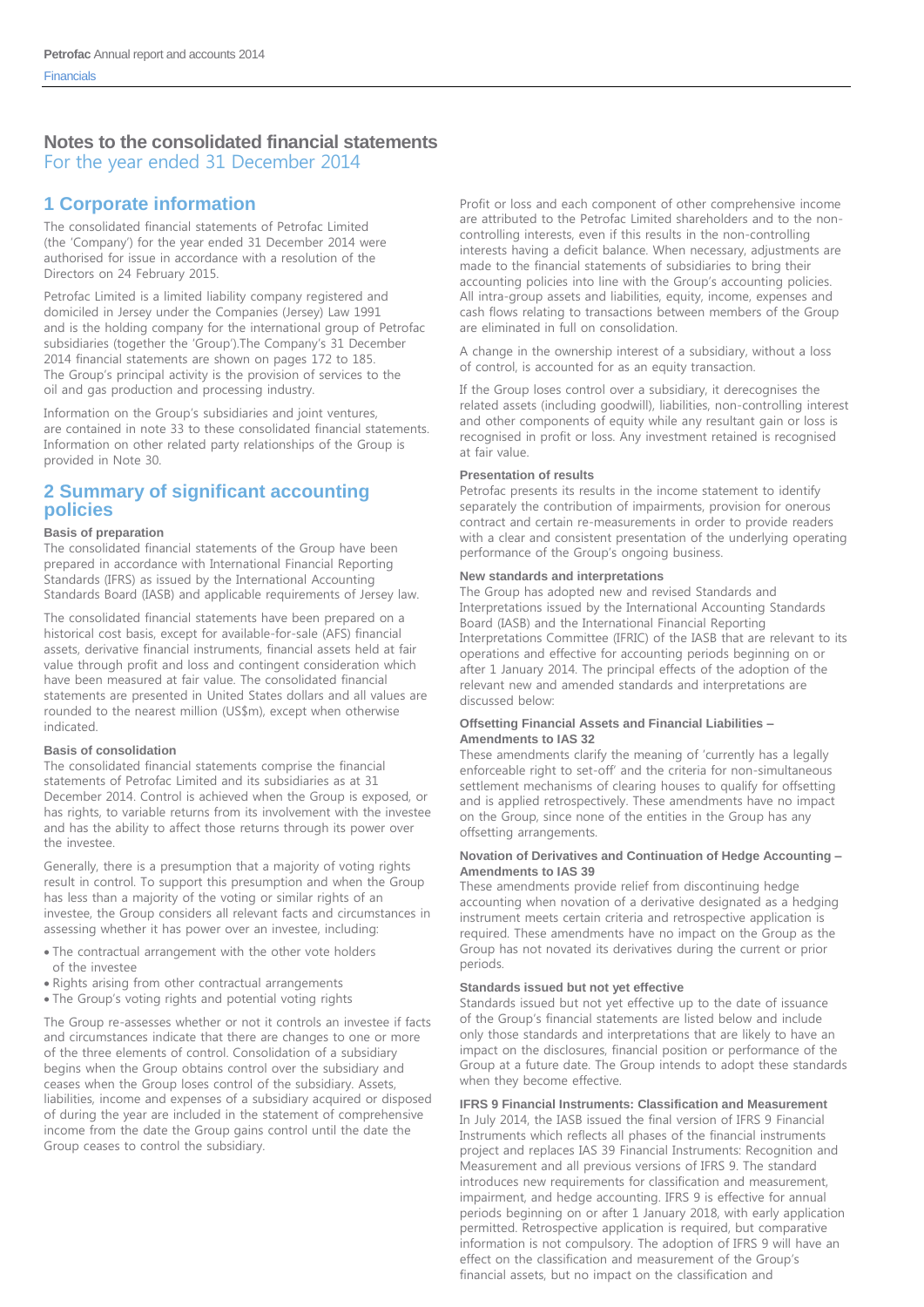For the year ended 31 December 2014

measurement of the Group's financial liabilities. The Group is currently assessing the impact of IFRS 9 and plans to adopt the new standard on the required effective date.

#### **IFRS 15 – Revenue from Contracts with Customers**

IFRS 15 was issued in May 2014 and will supersede all current revenue recognition requirements under IFRS (e.g. IAS 11 Construction Contracts, IAS 18 Revenue and IFRIC 18 Transfers of Assets from Customers). The new standard will be applied using a five-step model and outlines a core principle of recognising revenue at an amount that reflects the consideration to which the entity expects to be entitled in exchange for transferring goods or services to a customer. The principles in IFRS 15 are more prescriptive and provide a more structured approach to measuring and recognising revenue. Either a full or modified retrospective application is required for annual periods beginning on or after 1 January 2017 with early adoption permitted. The Group is currently assessing the impact of IFRS 15 and plans to adopt the new standard on the required effective date.

#### **Significant accounting judgements and estimates Judgements**

In the process of applying the Group's accounting policies, management has made the following judgements, apart from those involving estimations, which have the most significant effect on the amounts recognised in the consolidated financial statements:

- revenue recognition on fixed-price engineering, procurement and construction contracts: the Group recognises revenue on fixed-price engineering, procurement and construction contracts using the percentage-of-completion method, based on surveys of work performed. The Group has determined this basis of revenue recognition is the best available measure of progress on such contracts.
- revenue recognition on consortium contracts: the Group recognises their share of revenue and backlog revenue from contracts agreed as part of consortium. The Group uses the percentage-of-completion method based on surveys of work performed to recognise revenue for the period and then recognises their share of revenue and costs as per the agreed consortium contractual arrangement. In selecting the appropriate accounting treatment, the main considerations are:
- determination of whether the joint arrangement is a joint venture or joint operation (though not directly related to revenue recognition this element has a material impact on the presentation of revenue for each project);
- at what point can the revenues, costs and margin from this type of service contract be estimated/reliably measured in accordance with IAS 11; and
- whether there are any other remaining features unique to the contract that are relevant to the assessment.
- revenue recognition on Integrated Energy Services (IES) contracts: the Group assesses on a case by case basis the most appropriate treatment for its various of commercial structures which include Risk Service Contracts, Production Enhancement Contracts and Equity Upstream Investments including Production Sharing Contracts (see accounting policies note on page 131 for further details).

In selecting the most relevant and reliable accounting policies for IES contracts the main considerations are as follows:

- determination of whether the joint arrangement is a joint venture or joint operation though not directly related to revenue recognition this element has a material impact on the presentation of revenue for each project
- whether the multiple service elements under the contract should be bifurcated such as construction phase followed by an operations and maintenance stage
- whether the Group has legal rights to the production output and therefore are able to book reserves in respect of the project
- the nature and extent, if any, of volume and price financial exposures under the terms of the contract
- the extent to which the Group's capital investment is at risk and the mechanism for recoverability under the terms of the contract
- at what point can the revenues from this type of service contract be estimated/reliably measured in accordance with IAS 18
- whether there are any other remaining features unique to the contract that are relevant to the assessment

#### Estimation uncertainty

The key assumptions concerning the future and other key sources of estimation uncertainty at the statement of financial position date, that have a significant risk of causing a material adjustment to the carrying amounts of assets and liabilities within the next financial year are discussed below:

- provisions for liquidated damages claims (LD's): the Group provides for LD claims where there have been significant contract delays and it is considered probable that the customer will successfully pursue such a claim. This requires an estimate of the amount of LD's payable under a claim which involves a number of management judgements and assumptions regarding the amounts to recognise
- project cost to complete estimates: at each reporting date the Group is required to estimate costs to complete on fixed-price contracts. Estimating costs to complete on such contracts requires the Group to make estimates of future costs to be incurred, based on work to be performed beyond the reporting date. This estimate will impact revenues, cost of sales, work-in-progress, billings in excess of costs and estimated earnings and accrued contract expenses
- recognition of contract variation orders (VO's): the Group recognises revenues and margins from VO's where it is considered probable that they will be awarded by the customer and this requires management to assess the likelihood of such an award being made by reference to customer communications and other forms of documentary evidence
- onerous contract provisions: the Group provides for future losses on long-term contracts where it is considered probable that the contract costs are likely to exceed revenues in future years. Estimating these future losses involves a number of assumptions about the achievement of contract performance targets and the likely levels of future cost escalation over time. US\$57m was provided at 31 December 2014 (2013: US\$ nil)
- impairment of goodwill: the Group determines whether goodwill is impaired at least on an annual basis. This requires an estimation of the value in use of the cash-generating units to which the goodwill is allocated. Estimating the value in use requires the Group to make an estimate of the expected future cash flows from each cash-generating unit and also to determine a suitable discount rate in order to calculate the present value of those cash flows. The carrying amount of goodwill at 31 December 2014 was US\$115m (2013: US\$155m) (note 12)
- deferred tax assets: the Group recognises deferred tax assets on all applicable temporary differences where it is probable that future taxable profits will be available for utilisation. This requires management to make judgements and assumptions regarding the amount of deferred tax that can be recognised based on the magnitude and likelihood of future taxable profits. The carrying amount of deferred tax assets at 31 December 2014 was US\$34m (2013: US\$37m)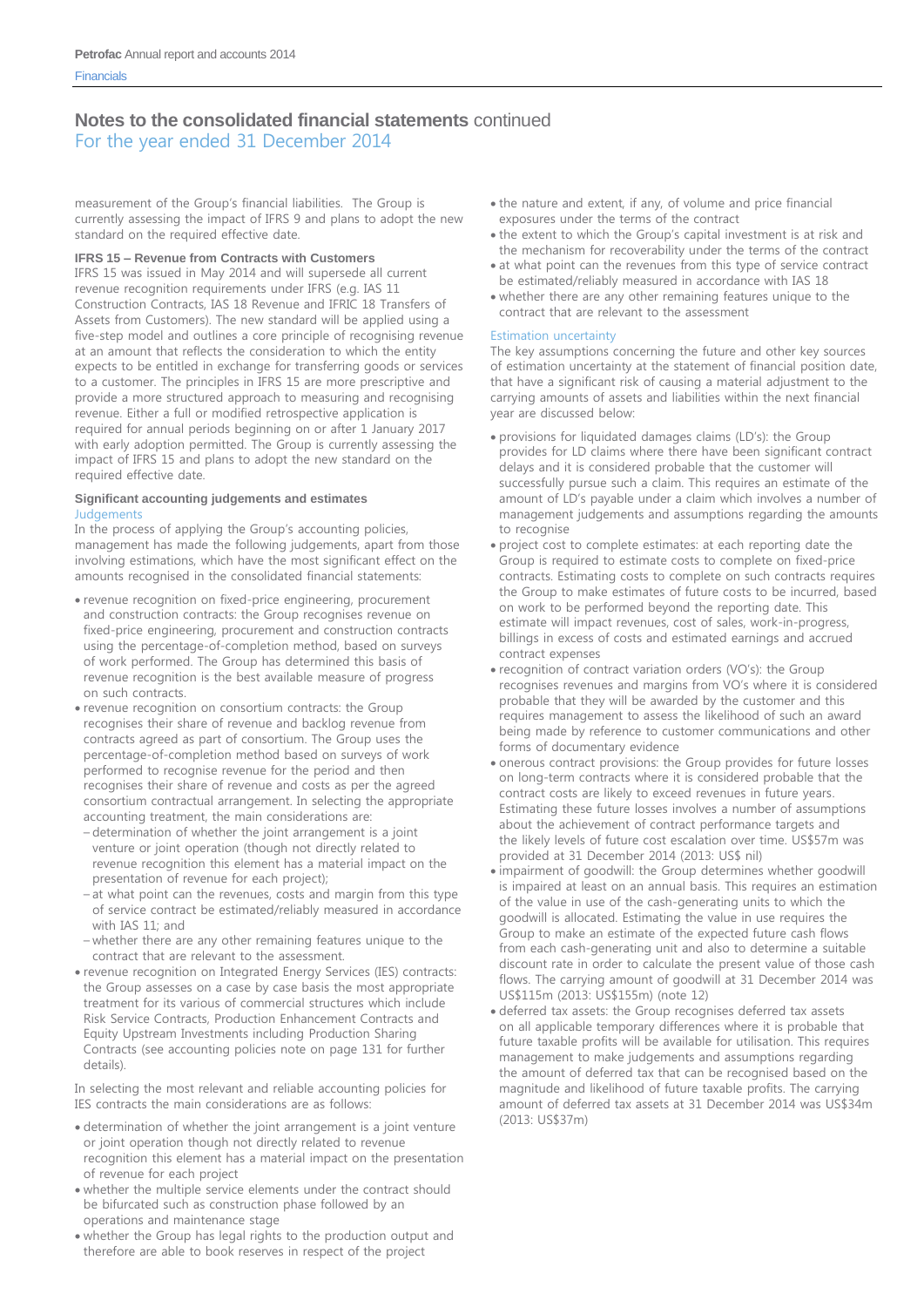### **2 Summary of significant accounting policies** continued

- contingent consideration: the Group assesses the amount of consideration receivable on disposal of non-current assets which requires the estimation of the fair value of additional consideration receivable from third parties. Where it is considered probable that such consideration is due to the Group, these amounts are recognised as receivable. At 31 December 2014 US\$34m was recognised as a due receivable (2013: US\$ nil)
- income tax: the Company and its subsidiaries are subject to routine tax audits and also a process whereby tax computations are discussed and agreed with the appropriate authorities. Whilst the ultimate outcome of such tax audits and discussions cannot be determined with certainty, management estimates the level of provisions required for both current and deferred tax on the basis of professional advice and the nature of current discussions with the tax authority concerned
- recoverable value of property, plant and equipment, intangible oil and gas assets, other intangible assets and other financial assets: the Group determines at each reporting date whether there is any evidence of indicators of impairment in the carrying value of its property, plant and equipment, intangible oil and gas assets, other intangible assets and other financial assets. Where indicators exist, an impairment test is undertaken which requires management to estimate the recoverable value of its assets which is initially based on its value in use. When necessary, fair value less costs of disposal is estimated, for example by reference to quoted market values, similar arm's length transactions involving these assets or risk adjusted discounted cash flow models. For certain oil and gas assets, where impairment triggers were identified, the recoverable amounts for these assets were estimated using fair value less costs of disposal discounted cash flow models. In 2014 there were pretax impairment charges of US\$433m (post-tax US\$431m) (2013: US\$ nil) which are explained in note 5. The key sources of estimation uncertainty for these tests are consistent with those disclosed in note 5 and 12
- units of production depreciation: estimated proven plus probable reserves are used in determining the depreciation of oil and gas assets such that the depreciation charge is proportional to the depletion of the remaining reserves over their life of production. These calculations require the use of estimates including the amount of economically recoverable reserves and future oil and gas capital expenditure
- decommissioning costs: the recognition and measurement of decommissioning provisions involves the use of estimates and assumptions which include the existence of an obligation to dismantle and remove a facility or restore the site on which it is located, the appropriate discount rate to use in determining the net present value of the liability, the estimated costs of decommissioning based on internal and external estimates and the payment dates for expected decommissioning costs. As a result, actual costs could differ from estimated cost estimates used to provide for decommissioning obligations. The provision for decommissioning at 31 December 2014 of US\$189m (2013: US\$136m) represents management's best estimate of the present value of the future decommissioning costs required.

#### **Investment in associates and joint ventures**

An associate is an entity over which the Group has significant influence. Significant influence is the power to participate in the financial and operating policy decisions of the investee, but is not control or joint control over those policies.

A joint venture is a type of joint arrangement whereby the parties that have joint control of the arrangement have rights to the net assets of the joint venture. A joint operation is a type of joint arrangement whereby the parties that have joint control of the arrangement have rights to the assets and obligations for the

liabilities relating to the arrangement. Joint control is the contractually agreed sharing of control of an arrangement, which exists only when decisions about the relevant activities require unanimous consent of the parties sharing control.

The considerations made in determining significant influence or joint control are similar to those necessary to determine control over subsidiaries.

The Group's investments in its associate and joint venture are accounted for using the equity method.

Under the equity method, the investment in an associate or a joint venture is initially recognised at cost. The carrying amount of the investment is adjusted to recognise changes in the Group's share of net assets of the associate or joint venture since the acquisition date. Goodwill relating to the associate or joint venture is included in the carrying amount of the investment and is neither amortised nor individually tested for impairment.

The consolidated income statement reflects the Group's share of the results of operations of the associate or joint venture. Any change in Other Comprehensive Income (OCI) of those investees is presented as part of the Group's OCI. In addition, when there has been a change recognised directly in the equity of the associate or joint venture, the Group recognises its share of any changes, when applicable, in the statement of changes in equity. The aggregate of the Group's share of profit or loss of an associate and a joint venture is shown on the face of the consolidated income statement outside operating profit and represents profit or loss after tax and non-controlling interests in the subsidiaries of the associate or joint venture. Any unrealised gains and losses resulting from transactions between the Group and the associate and joint venture are eliminated to the extent of the interest in its associates and joint ventures.

The financial statements of the associate or joint venture are prepared for the same reporting period as the Group. When necessary, adjustments are made to bring the accounting policies in line with those of the Group.

After application of the equity method, the Group determines whether it is necessary to recognise an impairment loss on its investment in its associate or joint venture. At each reporting date, the Group determines whether there is objective evidence that the investment in the associate or joint venture is impaired. If there is such evidence, the Group calculates the amount of impairment as the difference between the recoverable amount of the associate or joint venture and its carrying value, then recognises the loss as 'Selling, general and administration expenses' in the consolidated income statement.

Upon loss of significant influence over the associate or joint control over the joint venture, the Group measures and recognises any retained investment at its fair value. Any difference between the carrying amount of the associate or joint venture upon loss of significant influence or joint control and the fair value of the retained investment and proceeds from disposal is recognised in consolidated income statement.

The Group's interests in joint operations are recognised in relation to its interest in a joint operation's:

- Assets, including its share of any assets held jointly
- Liabilities, including its share of any liabilities incurred jointly
- Revenue from the sale of its share of the output arising from the joint operation
- Share of the revenue from the sale of the output by the joint operation
- Expenses, including its share of any expenses incurred jointly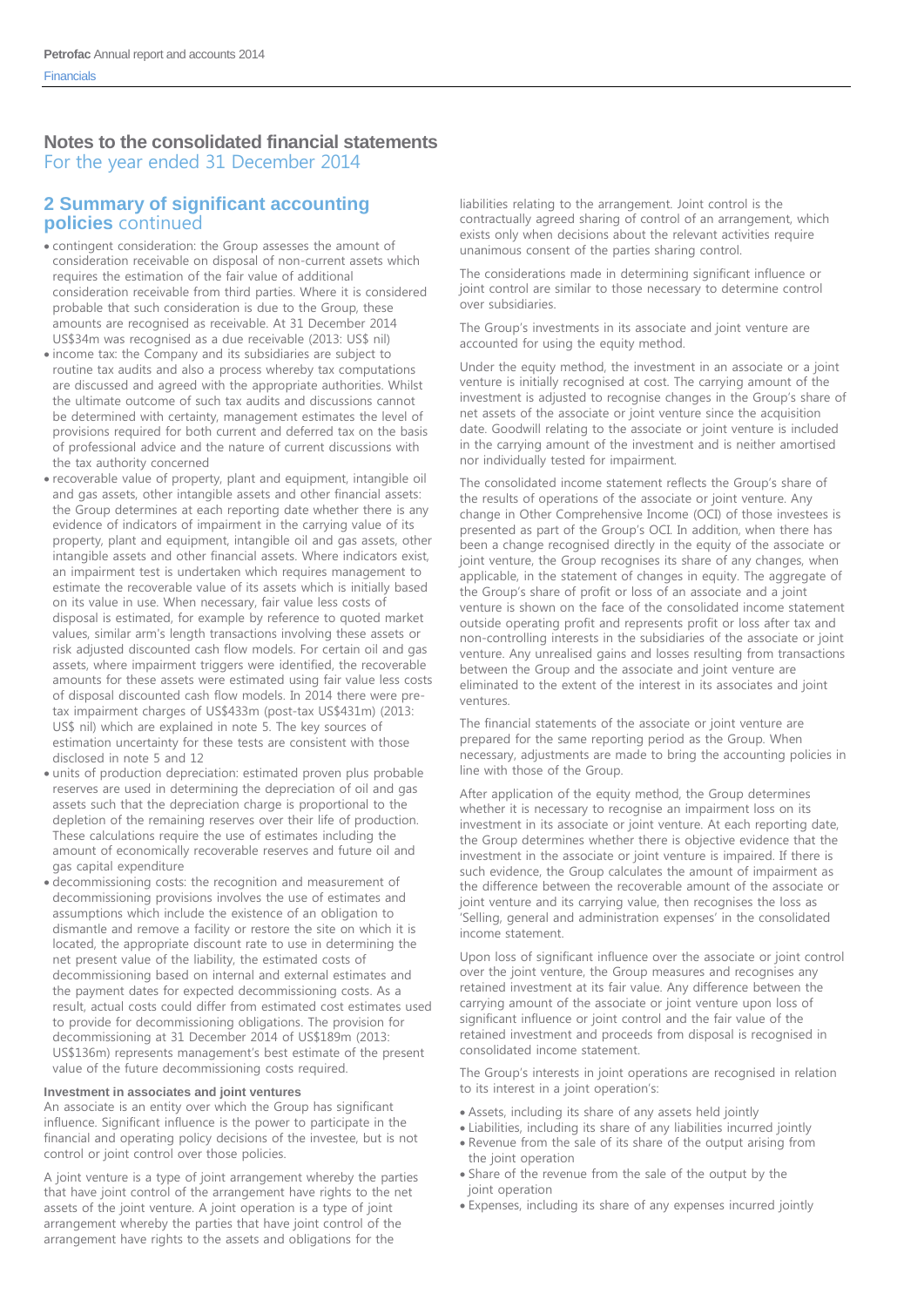For the year ended 31 December 2014

Under joint operations, the expenses that the Group incurs and its share of the revenue earned is recognised in the consolidated income statement. Assets controlled by the Group and liabilities incurred by it are recognised in the statement of financial position.

The statements of financial position of overseas subsidiaries, joint ventures, joint operations and associates are translated into US dollars using the closing rate method, whereby assets and liabilities are translated at the rates of exchange prevailing at the reporting date. The income statements of overseas subsidiaries and joint operations are translated at average exchange rates for the year. Exchange differences arising on the retranslation of net assets are taken directly to other reserves within the statement of changes in equity.

On the disposal of a foreign entity, accumulated exchange differences are recognised in the consolidated income statement as a component of the gain or loss on disposal.

#### **Property, plant and equipment**

Property, plant and equipment is stated at cost less accumulated depreciation and any impairment in value. Cost comprises the purchase price or construction cost and any costs directly attributable to making that asset capable of operating as intended. The purchase price or construction cost is the aggregate amount paid and the fair value of any other consideration given to acquire the asset. Depreciation is provided on a straight-line basis, other than on oil and gas assets, at the following rates:

| Oil and gas facilities | $10\% - 12.5\%$                                  |  |
|------------------------|--------------------------------------------------|--|
| Plant and equipment    | $4\% - 33\%$                                     |  |
|                        | Buildings and leasehold improvements $5\%$ – 33% |  |
|                        | (or lease term if shorter)                       |  |

| Office furniture and equipment | $25\% - 50\%$ |
|--------------------------------|---------------|
| Vehicles                       | $20\% - 33\%$ |

Tangible oil and gas assets are depreciated, on a field-by-field basis, using the unit-of-production method based on entitlement to proven and probable reserves, taking account of estimated future development expenditure relating to those reserves, refer to page 42 for life of these fields.

Each asset's estimated useful life, residual value and method of depreciation are reviewed and adjusted if appropriate at each financial year end.

No depreciation is charged on land or assets under construction.

The carrying amount of an item of property, plant and equipment is derecognised on disposal or when no future economic benefits are expected from its use or disposal. The gain or loss arising from the de-recognition of an item of property, plant and equipment is included in the consolidated income statement when the item is derecognised. Gains are not classified as revenue.

#### **Non-current assets held for sale**

Non-current assets or disposal Groups are classified as held for sale when it is expected that the carrying amount of an asset will be recovered principally through sale rather than continuing use. Assets are not depreciated when classified as held for sale.

#### **Borrowing costs**

Borrowing costs directly attributable to the construction of qualifying assets, which are assets that necessarily take a substantial period of time to prepare for their intended use, are added to the cost of those assets, until such time as the assets are substantially ready for their intended use. All other borrowing costs are recognised as interest payable in the consolidated income statement in the period in which they are incurred.

#### **Business combinations and goodwill**

Business combinations are accounted for using the acquisition method. The cost of an acquisition is measured as the aggregate of the consideration transferred measured at acquisition date fair value and the amount of any non-controlling interests in the acquiree. For each business combination, the Group elects whether to measure the non-controlling interests in the acquiree at fair value or at the proportionate share of the acquiree's identifiable net assets. Acquisition-related costs are expensed as incurred and included in administrative expenses.

When the Group acquires a business, it assesses the financial assets and liabilities assumed for appropriate classification and designation in accordance with the contractual terms, economic circumstances and pertinent conditions as at the acquisition date. This includes the separation of embedded derivatives in host contracts by the acquiree. If the business combination is achieved in stages, any previously held equity interest is re-measured at its acquisition date fair value and any resulting gain or loss is recognised in profit or loss.

Goodwill is initially measured at cost, being the excess of the aggregate of the consideration transferred and the amount recognised for non-controlling interests, and any previous interest held, over the net fair value of the identifiable assets acquired and liabilities assumed. If the fair value of the net assets acquired is in excess of the aggregate consideration transferred, the Group reassesses whether it has correctly identified all of the assets acquired and all of the liabilities assumed and reviews the procedures used to measure the amounts to be recognised at the acquisition date. If the reassessment still results in an excess of the fair value of net assets acquired over the aggregate consideration transferred, then the gain is recognised in profit or loss.

Following initial recognition, goodwill is measured at cost less any accumulated impairment losses. Goodwill is reviewed for impairment annually or more frequently if events or changes in circumstances indicate that such carrying value may be impaired.

All transaction costs associated with business combinations are charged to the consolidated income statement in the year of such combination.

For the purpose of impairment testing, goodwill acquired is allocated to the cash-generating units that are expected to benefit from the synergies of the combination. Each unit or units to which goodwill is allocated represents the lowest level within the Group at which the goodwill is monitored for internal management purposes and is not larger than an operating segment determined in accordance with IFRS 8 'Operating Segments'.

Impairment is determined by assessing the recoverable amount of the cash-generating units to which the goodwill relates. Where the recoverable amount of the cash-generating units is less than the carrying amount of the cash-generating units and related goodwill, an impairment loss is recognised.

Where goodwill has been allocated to cash-generating units and part of the operation within those units is disposed of, the goodwill associated with the operation disposed of is included in the carrying amount of the operation when determining the gain or loss on disposal of the operation. Goodwill disposed of in this circumstance is measured based on the relative values of the operation disposed of and the value portion of the cash-generating units retained.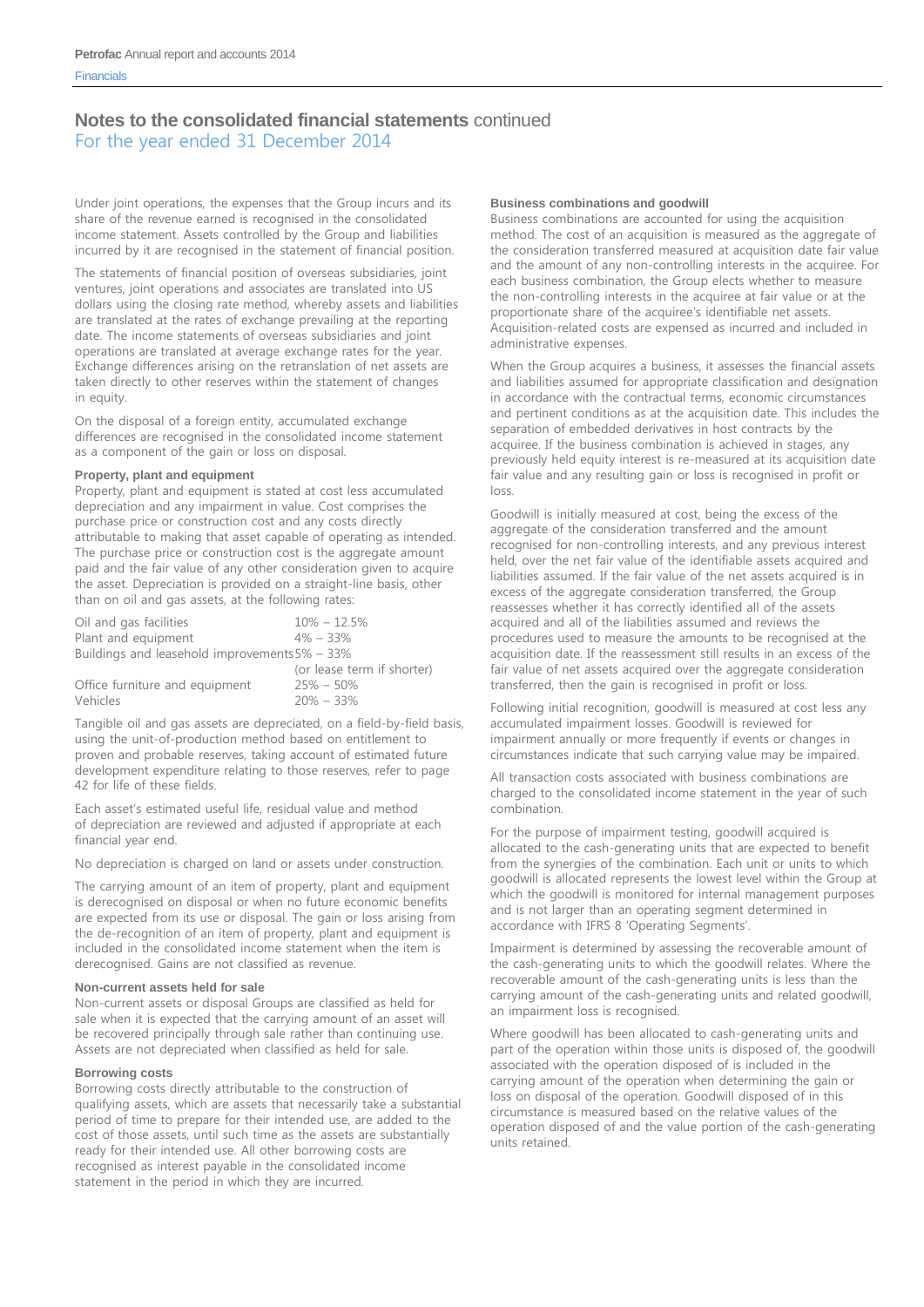### **2 Summary of significant accounting policies** continued

**Contingent consideration payable on a business combination**  When, as part of a business combination, the Group defers a proportion of the total purchase consideration payable for an acquisition, the amount provided for is the acquisition date fair value of the consideration. The unwinding of the discount element is recognised as a finance cost in the consolidated income statement. For business combinations prior to 1 January 2010, all changes in estimated contingent consideration payable on acquisition are adjusted against the carried goodwill. For business combinations after 1 January 2010, changes in estimated contingent consideration payable on acquisition are recognised in the consolidated income statement unless they are measurement period adjustments which arise as a result of additional information obtained after the acquisition date about the facts and circumstances existing at the acquisition date, which are adjusted against carried goodwill. Contingent consideration that is classified as equity is not re-measured and subsequent settlement is accounted for within equity.

#### **Intangible assets – non oil and gas assets**

Intangible assets acquired in a business combination are initially measured at cost being their fair values at the date of acquisition and are recognised separately from goodwill where the asset is separable or arises from a contractual or other legal right and its fair value can be measured reliably. After initial recognition, intangible assets are carried at cost less accumulated amortisation and any accumulated impairment losses. Intangible assets with a finite life are amortised over their useful economic life using a straight-line method unless a better method reflecting the pattern in which the asset's future economic benefits are expected to be consumed can be determined. The amortisation charge in respect of intangible assets is included in the selling, general and administration expenses line of the consolidated income statement. The expected useful lives of assets are reviewed on an annual basis. Any change in the useful life or pattern of consumption of the intangible asset is treated as a change in accounting estimate and is accounted for prospectively by changing the amortisation period or method. Intangible assets are tested for impairment whenever there is an indication that the asset may be impaired.

#### **Oil and gas assets**

#### Capitalised costs

The Group's activities in relation to oil and gas assets are limited to assets in the evaluation, development and production phases.

Oil and gas evaluation and development expenditure is accounted for using the successful efforts method of accounting.

#### Evaluation expenditures

Expenditure directly associated with evaluation (or appraisal) activities is capitalised as an intangible asset. Such costs include the costs of acquiring an interest, appraisal well drilling costs, payments to contractors and an appropriate share of directly attributable overheads incurred during the evaluation phase. For such appraisal activity, which may require drilling of further wells, costs continue to be carried as an asset whilst related hydrocarbons are considered capable of commercial development. Such costs are subject to technical, commercial and management review to confirm the continued intent to develop, or otherwise extract value. When this is no longer the case, the costs are written-off in the income statement. When such assets are declared part of a commercial development, related costs are transferred to tangible oil and gas assets. All intangible oil and gas assets are assessed for any impairment prior to transfer and any impairment loss is recognised in the consolidated income statement.

#### Development expenditures

Expenditure relating to development of assets which includes the construction, installation and completion of infrastructure facilities such as platforms, pipelines and development wells, is capitalised within property, plant and equipment.

#### Changes in unit-of-production factors

Changes in factors which affect unit-of-production calculations are dealt with prospectively in accordance with the treatment of changes in accounting estimates, not by immediate adjustment of prior years' amounts.

#### Decommissioning

Provision for future decommissioning costs is made in full when the Group has an obligation to dismantle and remove a facility or an item of plant and to restore the site on which it is located, and when a reasonable estimate of that liability can be made. The amount recognised is the present value of the estimated future expenditure. An amount equivalent to the discounted initial provision for decommissioning costs is capitalised and amortised over the life of the underlying asset on a unit-of-production basis over proven and probable reserves. Any change in the present value of the estimated expenditure is reflected as an adjustment to the provision and the oil and gas asset.

The unwinding of the discount applied to future decommissioning provisions is included under finance costs in the consolidated income statement.

#### **Impairment of assets (excluding goodwill)**

At each statement of financial position date, the Group reviews the carrying amounts of its tangible and intangible assets to assess whether there is an indication that those assets may be impaired. If any such indication exists, the Group makes an estimate of the asset's recoverable amount. An asset's recoverable amount is the higher of its fair value less costs of disposal and its value in use. In assessing value in use, the estimated future cash flows attributable to the asset are discounted to their present value using a pre-tax discount rate that reflects current market assessments of the time value of money and the risks specific to the asset. Fair value less costs of disposal is based on the risk-adjusted discounted cash flow models and includes value attributable to contingent resources. A post-tax discount rate is used in such calculations.

If the recoverable amount of an asset is estimated to be less than its carrying amount, the carrying amount of the asset is reduced to its recoverable amount. An impairment loss is recognised immediately in the consolidated income statement, unless the relevant asset is carried at a revalued amount, in which case the impairment loss is treated as a revaluation decrease.

Where an impairment loss subsequently reverses, the carrying amount of the asset is increased to the revised estimate of its recoverable amount, but so that the increased carrying amount does not exceed the carrying amount that would have been determined had no impairment loss been recognised for the asset in prior years. A reversal of an impairment loss is recognised immediately in the consolidated income statement, unless the relevant asset is carried at a revalued amount, in which case the reversal of the impairment is treated as a revaluation increase.

#### **Inventories**

Inventories are valued at the lower of cost and net realisable value. Net realisable value is the estimated selling price in the ordinary course of business, less estimated costs of completion and the estimated costs necessary to make the sale. Cost comprises purchase price, cost of production, transportation and other directly allocable expenses. Costs of inventories, other than raw materials, are determined using the first-in-first-out method. Costs of raw materials are determined using the weighted average method.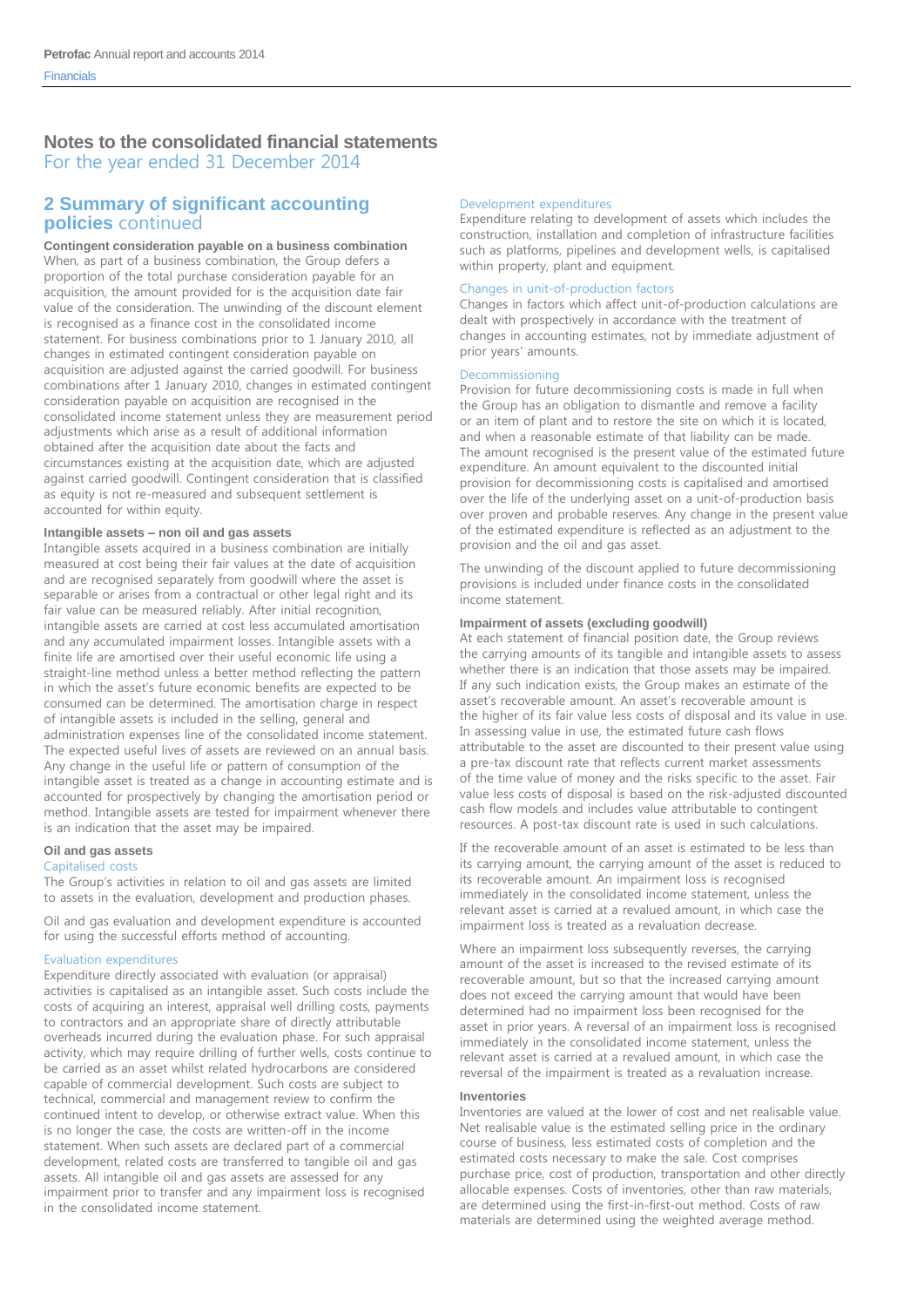For the year ended 31 December 2014

#### **Work in progress and billings in excess of cost and estimated earnings**

Fixed price lump sum engineering, procurement and construction contracts are presented in the statement of financial position as follows:

- for each contract, the accumulated cost incurred, as well as the estimated earnings recognised at the contract's percentage of completion less provision for any anticipated losses, after deducting the progress payments received or receivable from the customers, are shown in current assets in the statement of financial position under 'work in progress'
- where the payments received or receivable for any contract exceed the cost and estimated earnings less provision for any anticipated losses, the excess is shown as 'billings in excess of cost and estimated earnings' within current liabilities

#### **Trade and other receivables**

Trade receivables are recognised and carried at original invoice amount less an allowance for any amounts estimated to be uncollectable. An estimate for doubtful debts is made when there is objective evidence that the collection of the full amount is no longer probable under the terms of the original invoice. Impaired debts are derecognised when they are assessed as uncollectable.

#### **Cash and cash equivalents**

Cash and cash equivalents consist of cash at bank and in hand and short-term deposits with an original maturity of three months or less. For the purpose of the cash flow statement, cash and cash equivalents consists of cash and cash equivalents as defined above, net of outstanding bank overdrafts.

#### **Interest-bearing loans and borrowings**

All interest-bearing loans and borrowings are initially recognised at the fair value of the consideration received net of issue costs directly attributable to the borrowing.

After initial recognition, interest-bearing loans and borrowings are subsequently measured at amortised cost using the effective interest rate method. Amortised cost is calculated by taking into account any issue costs, and any discount or premium on settlement.

#### **Provisions**

Provisions are recognised when the Group has a present legal or constructive obligation as a result of past events, it is probable that an outflow of resources will be required to settle the obligation and a reliable estimate can be made of the amount of the obligation. If the time value of money is material, provisions are discounted using a current pre-tax rate that reflects, where appropriate, the risks specific to the liability. Where discounting is used, the increase in the provision due to the passage of time is recognised in the consolidated income statement as a finance cost.

#### **Fair value measurement**

The Group measures financial instruments, such as derivatives, receivable from customer under Berantai RSC, available-for-sale financial assets and amounts receivable in respect of the development of the Greater Stella Area at fair value at each reporting date. Fair value related disclosures for financial instruments are disclosed in note 32.

Fair value is the price that would be received to sell an asset or paid to transfer a liability in an orderly transaction between market participants at the measurement date. The fair value measurement is based on the presumption that the transaction to sell the asset or transfer the liability takes place either:

In the principal market for the asset or liability, or

• In the absence of a principal market, in the most advantageous market for the asset or liability

The principal or the most advantageous market must be accessible by the Group.

The fair value of an asset or a liability is measured using the assumptions that market participants would use when pricing the asset or liability, assuming that market participants act in their economic best interest.

A fair value measurement of a non-financial asset takes into account a market participant's ability to generate economic benefits by using the asset in its highest and best use or by selling it to another market participant that would use the asset in its highest and best use.

The Group uses valuation techniques that are appropriate in the circumstances and for which sufficient data are available to measure fair value, maximising the use of relevant observable inputs and minimising the use of unobservable inputs.

All assets and liabilities for which fair value is measured or disclosed in the financial statements are categorised within the fair value hierarchy, described as follows, based on the lowest level input that is significant to the fair value measurement as a whole:

- Level 1 Quoted (unadjusted) market prices in active markets for identical assets or liabilities
- Level 2 Valuation techniques for which the lowest level input that is significant to the fair value measurement is directly or indirectly observable
- Level 3 Valuation techniques for which the lowest level input that is significant to the fair value measurement is unobservable

For assets and liabilities that are recognised in the financial statements on a recurring basis, the Group determines whether transfers have occurred between Levels in the hierarchy by reassessing categorisation (based on the lowest level input that is significant to the fair value measurement as a whole) at the end of each reporting period.

For the purpose of fair value disclosures, the Group has determined classes of assets and liabilities on the basis of the nature, characteristics and risks of the asset or liability and the level of the fair value hierarchy as explained above. During the year amounts receivable in respect of the development of the Greater Stella Area were transferred from Level 2 to Level 3, due to the use of unobservable inputs involved to fair value the financial asset.

#### **Financial assets**

#### Initial recognition and measurement

Financial assets are classified, at initial recognition, as financial assets at fair value through profit or loss, loans and receivables, held-to-maturity investments, available-for-sale financial assets, or as derivatives designated as hedging instruments in an effective hedge, as appropriate. All financial assets are recognised initially at fair value plus, in the case of financial assets not recorded at fair value through profit or loss, transaction costs that are attributable to the acquisition of the financial asset.

#### Subsequent measurement

For purposes of subsequent measurement financial assets are classified in following categories:

- Financial assets at fair value through profit or loss
- Loans and receivables
- Available-for-sale financial assets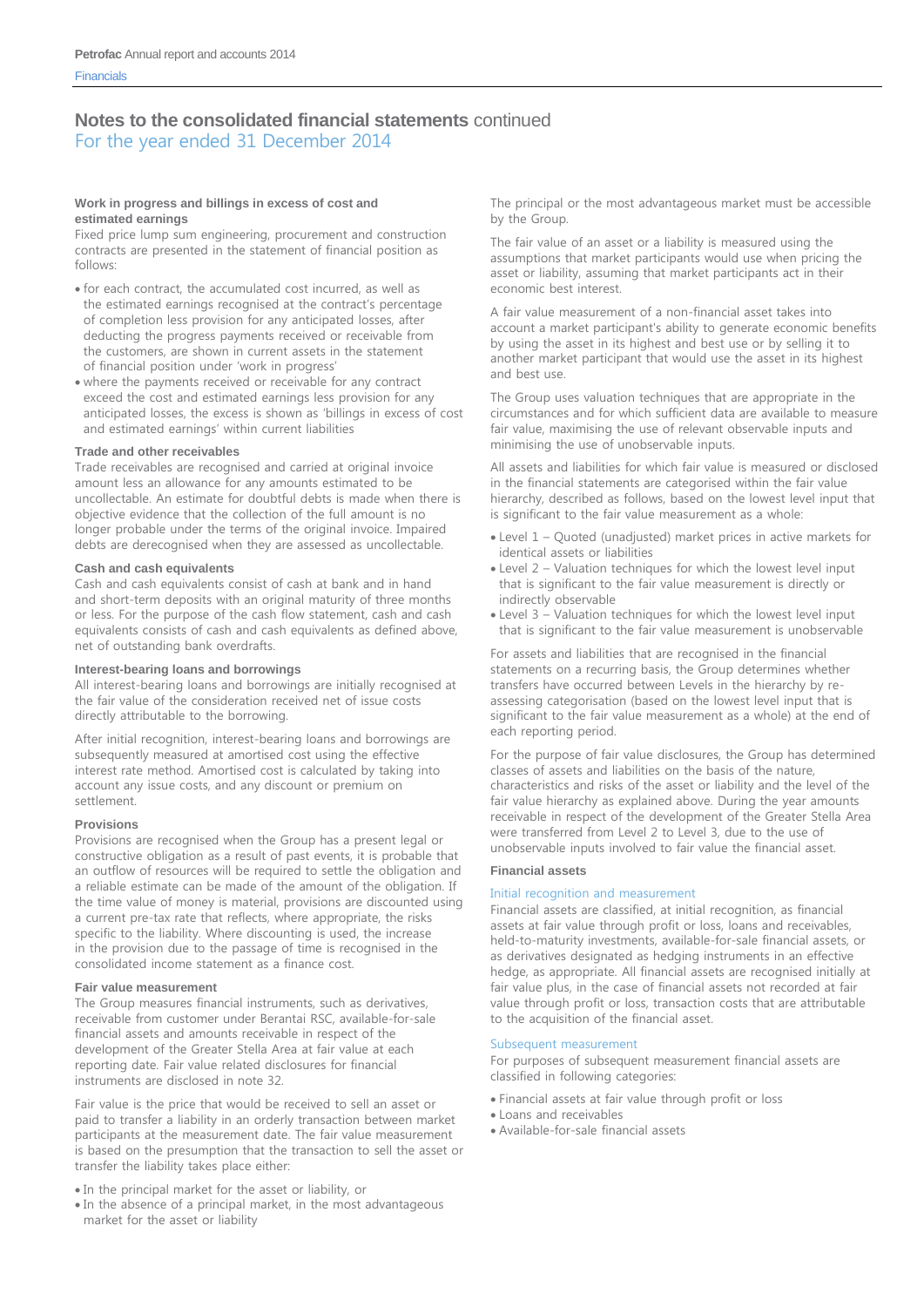### **2 Summary of significant accounting policies** continued

#### Financial assets at fair value through profit or loss

Financial assets at fair value through profit or loss include financial assets held for trading and financial assets designated upon initial recognition at fair value through profit or loss. Financial assets are classified as held for trading if they are acquired for the purpose of selling or repurchasing in the near term. Derivatives, including separated embedded derivatives, are also classified as held for trading unless they are designated as effective hedging instruments as defined by IAS 39. The receivables under the Berantai RSC are classified as fair value through profit or loss financial assets as it is managed and the performance evaluated by management on a fair value basis. Amounts receivable in respect of the development of the Greater Stella Area are also classified as financial assets held at fair value through profit or loss and are measured at the value which management expects would be converted to oil and gas assets upon transfer of legal title of the licence. Financial assets at fair value through profit or loss are carried in the statement of financial position at fair value with net changes in fair value reported in the consolidated income statement.

The fair value changes to undesignated forward currency contracts are reported within other operating income/expenses. The fair value changes relating to the internal rate of return under the Berantai RSC receivable are recognised as revenue whereas the unwinding of discount is reported as finance income. Negative fair value changes on the Berantai RSC as a result of changes in the expected recovery of the receivable and negative fair value changes to the amounts receivable in respect of the development of the Greater Stella Area are recorded as an expense in the consolidated income statement (refer to note 5).

#### Loans and receivables

Loans and receivables are non-derivative financial assets with fixed or determinable payments that are not quoted in an active market. After initial measurement, such financial assets are subsequently measured at amortised cost using the effective interest rate (EIR) method, less impairment. Amortised cost is calculated by taking into account any discount or premium on acquisition and fees or costs that are an integral part of the EIR. The EIR amortisation is included in finance income in the consolidated income statement. This category generally applies to trade and other receivables.

#### Available-for-sale (AFS) financial assets

AFS financial assets include equity investments. Equity investments classified as AFS are those that are neither classified as held-fortrading nor designated at fair value through profit or loss.

After initial measurement, AFS financial assets are subsequently measured at fair value with unrealised gains or losses recognised in other comprehensive income and credited in the available-for-sale reserve until the investment is derecognised, at which time the cumulative gain or loss is recognised in consolidated income statement within other operating income /expenses, or the investment is determined to be impaired, when the cumulative loss is reclassified from the AFS reserve to the consolidated income statement in other operating income /expenses.

#### **De-recognition of financial assets and liabilities**

#### Financial assets

- A financial asset (or, where applicable a part of a financial asset) is de-recognised where:
- the rights to receive cash flows from the asset have expired
- the Group retains the right to receive cash flows from the asset, but has assumed an obligation to pay them in full without material delay to a third-party under a 'pass-through' arrangement; or

• the Group has transferred its rights to receive cash flows from the asset and either (a) has transferred substantially all the risks and rewards of the asset, or (b) has neither transferred nor retained substantially all the risks and rewards of the asset, but has transferred control of the asset

#### **Financial liabilities**

A financial liability is de-recognised when the obligation under the liability is discharged or cancelled or expires.

If an existing financial liability is replaced by another from the same lender, on substantially different terms, or the terms of an existing liability are substantially modified, such an exchange or modification is treated as a de-recognition of the original liability and the recognition of a new liability such that the difference in the respective carrying amounts together with any costs or fees incurred are recognised in the consolidated income statement.

#### **Offsetting of financial instruments**

Financial assets and financial liabilities are offset and the net amount is reported in the consolidated statement of financial position if there is a currently enforceable legal right to offset the recognised amounts and there is an intention to settle on a net basis, to realise the assets and settle the liabilities simultaneously.

#### **Pensions and other long-term employment benefits**

The Group has various defined contribution pension schemes in accordance with the local conditions and practices in the countries in which it operates. The amount charged to the consolidated income statement in respect of pension costs reflects the contributions payable in the year. Differences between contributions payable during the year and contributions actually paid are shown as either accrued liabilities or prepaid assets in the statement of financial position.

The Group's other long-term employment benefits are provided in accordance with the labour laws of the countries in which the Group operates, further details of which are given in note 27.

#### **Share-based payment transactions**

Employees (including Directors) of the Group receive remuneration in the form of share-based payment transactions, whereby employees render services in exchange for shares or rights over shares ('equity-settled transactions').

#### Equity-settled transactions

The cost of equity-settled transactions with employees is measured by reference to the fair value at the date on which they are granted. In valuing equity-settled transactions, no account is taken of any service or performance conditions, other than conditions linked to the price of the shares of Petrofac Limited ('market conditions'), if applicable.

The cost of equity-settled transactions is recognised, together with a corresponding increase in equity, over the period in which the relevant employees become fully entitled to the award (the 'vesting period'). The cumulative expense recognised for equity-settled transactions at each reporting date until the vesting date reflects the extent to which the vesting period has expired and the Group's best estimate of the number of equity instruments that will ultimately vest. The income statement charge or credit for a period represents the movement in cumulative expense recognised as at the beginning and end of that period.

No expense is recognised for awards that do not ultimately vest, except for awards where vesting is conditional upon a market or non-vesting condition, which are treated as vesting irrespective of whether or not the market or non-vesting condition is satisfied, provided that all other performance conditions and service conditions are satisfied. Equity awards cancelled are treated as vesting immediately on the date of cancellation, and any expense not recognised for the award at that date is recognised in the consolidated income statement.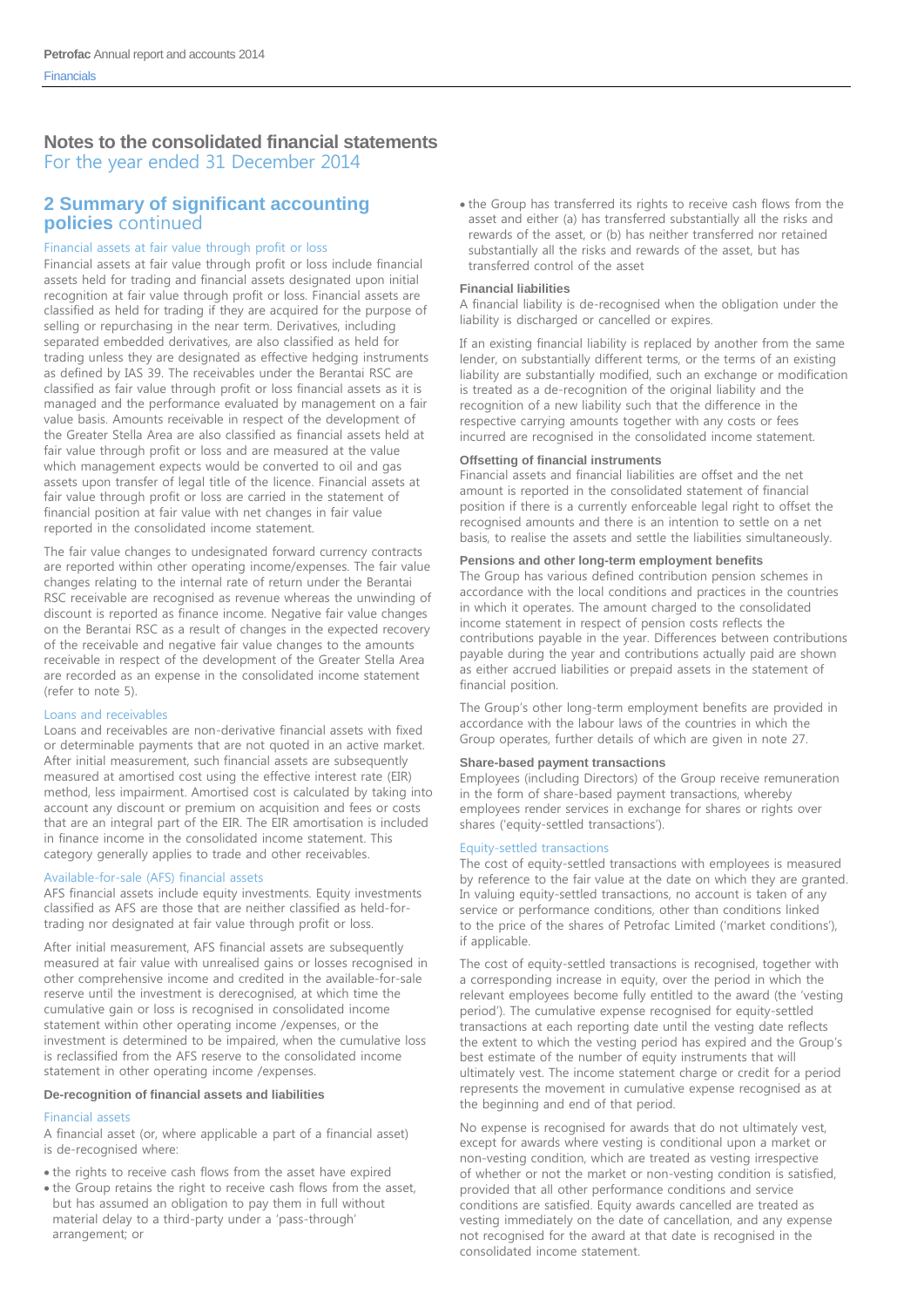For the year ended 31 December 2014

#### **Petrofac Employee Benefit Trusts**

The Petrofac Employee Benefit Trust and the Petrofac Joint Venture Companies Employee Benefit Trust warehouse ordinary shares purchased to satisfy various new share scheme awards made to the employees of the Company and its joint venture partner employees, which will be transferred to the members of the schemes on their respective vesting dates subject to satisfying any performance conditions of each scheme. The trusts continue to be included in the Group financial statements under IFRS 10.

#### **Treasury shares**

For the purpose of making awards under the Group's employee share schemes, shares in the Company are purchased and held by the Petrofac Employee Benefit Trust and the Petrofac Joint Venture Companies Employee Benefit Trust. All these shares have been classified in the statement of financial position as treasury shares within equity. Shares vested during the year are satisfied with these shares.

#### **Leases**

The determination of whether an arrangement is, or contains a lease is based on the substance of the arrangement at inception date and whether the fulfilment of the arrangement is dependent on the use of a specific asset or assets or the arrangement conveys the right to use the asset.

Leases are classified as finance leases whenever the terms of the lease transfer substantially all the risks and rewards of ownership to the lessee. All other leases are classified as operating leases.

Assets held under finance leases are recognised as non-current assets of the Group at the lower of their fair value at the date of commencement of the lease and the present value of the minimum lease payments. These assets are depreciated on a straight-line basis over the shorter of the useful life of the asset and the lease term. The corresponding liability to the lessor is included in the consolidated statement of financial position as a finance lease obligation. Lease payments are apportioned between finance costs in the income statement and reduction of the lease obligation so as to achieve a constant rate of interest on the remaining balance of the liability.

The Group has entered into various operating leases the payments for which are recognised as an expense in the consolidated income statement on a straight-line basis over the lease terms.

#### **Revenue recognition**

Revenue is recognised to the extent that it is probable economic benefits will flow to the Group and the revenue can be reliably measured. The following specific recognition criteria also apply:

#### Onshore Engineering & Construction

Revenues from fixed-price lump-sum contracts are recognised using the percentage-of-completion method, based on surveys of work performed once the outcome of a contract can be estimated reliably. In the early stages of contract completion, when the outcome of a contract cannot be estimated reliably, contract revenues are recognised only to the extent of costs incurred that are expected to be recoverable.

Revenues from cost-plus-fee contracts are recognised on the basis of costs incurred during the year plus the fee earned measured by the cost-to-cost method.

Revenues from reimbursable contracts are recognised in the period in which the services are provided based on the agreed contract schedule of rates.

Provision is made for all losses expected to arise on completion of contracts entered into at the statement of financial position date, whether or not work has commenced on these contracts.

Incentive payments are included in revenue when the contract is sufficiently advanced that it is probable that the specified performance standards will be met or exceeded and the amount of the incentive payments can be measured reliably. Variation orders are only included in revenue when it is probable they will be accepted and can be measured reliably and claims are only included in revenue when negotiations have reached an advanced stage such that it is probable that the claim will be accepted and can be measured reliably.

#### Offshore Projects & Operations, Engineering & Consulting Services and Integrated Energy Services

Revenues from reimbursable contracts are recognised in the period in which the services are provided based on the agreed contract schedule of rates.

Revenues from fixed-price contracts are recognised on the percentage-of-completion method, measured by milestones completed or earned value once the outcome of a contract can be estimated reliably. In the early stages of contract completion, when the outcome of a contract cannot be estimated reliably, contract revenues are recognised only to the extent of costs incurred that are expected to be recoverable.

Incentive payments are included in revenue when the contract is sufficiently advanced that it is probable that the specified performance standards will be met or exceeded and the amount of the incentive payments can be measured reliably. Claims are only included in revenue when negotiations have reached an advanced stage such that it is probable the claim will be accepted and can be measured reliably.

#### Integrated Energy Services

#### Equity Upstream Investments

Oil and gas revenues comprise the Group's share of sales from the processing or sale of hydrocarbons from the Group's Equity Upstream Investments on an entitlement basis, when the significant risks and rewards of ownership have been passed to the buyer.

#### Production Enhancement Contracts

Revenue from production enhancement contracts is recognised based on the volume of hydrocarbons produced in the period and the agreed tariff and the reimbursement arrangement for costs incurred.

#### Risk Services Contract (RSC)

Revenue from the Risk Services Contract is recognised as follows:

- The construction services element of the RSC is accounted for using a percentage-of-completion method at the end of the reporting period measured on the basis of the extent of the schedule of work completed to date. Due to uncertainties about the eventual financial outcome of the construction work no margin is recognised in the early stages of the construction and revenues are only recognised to the extent of costs until the outcome can be estimated reliably
- The operation and management activities revenues/margins are recognised on a proportionate basis over the life of the contract on the basis of the level of operating expenditure incurred each year
- The total remuneration fee is a multiple of the estimated capital expenditure (control budget agreed with the customer) with this multiple designed to deliver the contractor's internal rate of return which is determined by the contractor's performance against a matrix of KPI's which include actual cost of field development vs control budget set, the time taken to achieve first gas from the field and the timing of final project completion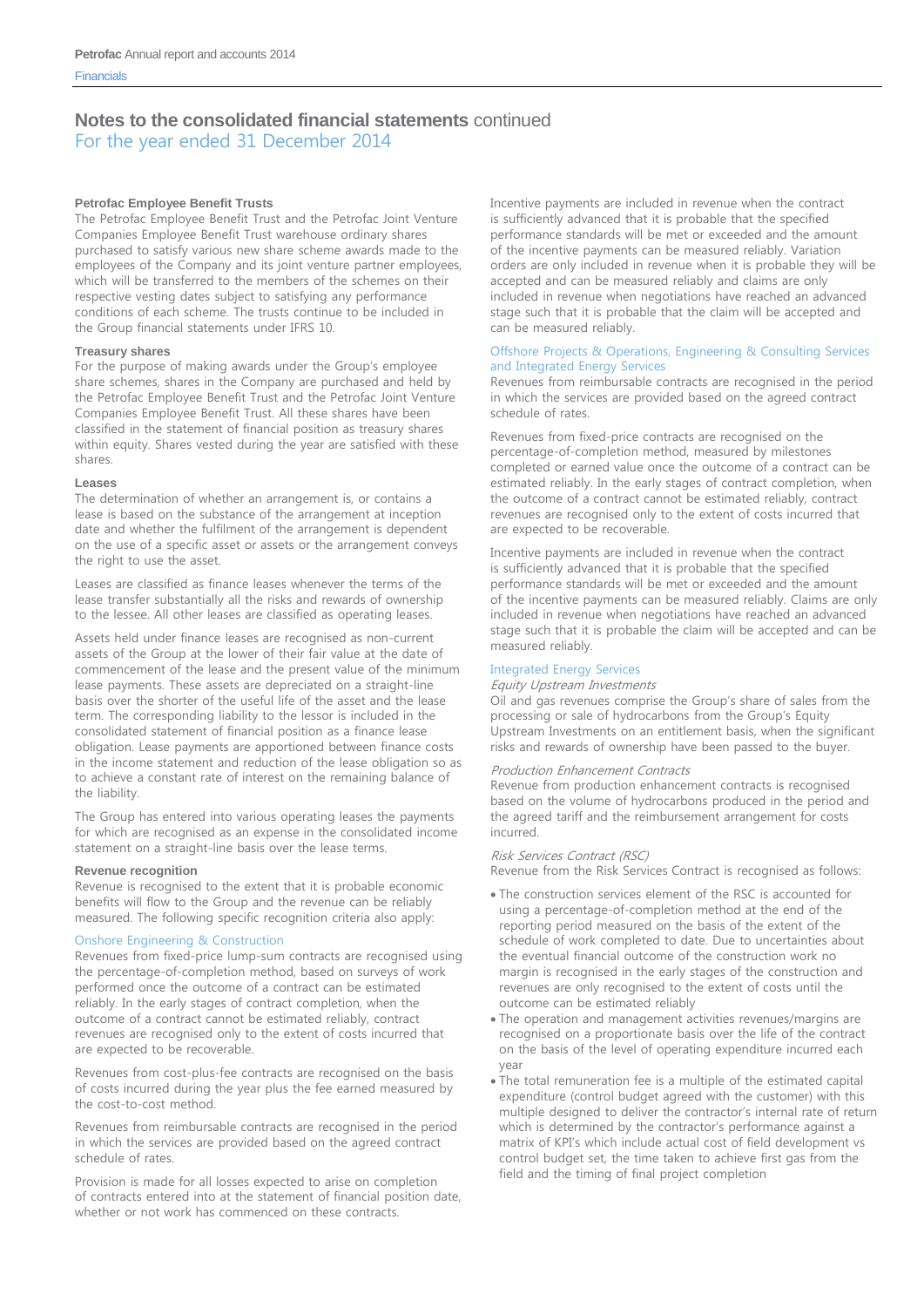### **2 Summary of significant accounting policies** continued

 Payment of cost recovery commences from first oil/gas in equal quarterly instalments over seven years and payment of the remuneration fee commences from the quarter following completion of the construction phase of the project and concludes at the end of the RSC term. These receivable amounts under the RSC are classified as a financial asset at fair value through profit or loss as the contract is managed and the performance evaluated by management on a fair value basis. For measurement purposes, fair value principles are applied to calculate the present value of earned remuneration under the contract by discounting back to present value and then splitting between due within one year and long term receivables within other financial assets (see note 16 on page 149)

#### **Pre-contract/bid costs**

Pre-contract/bid costs incurred are recognised as an expense until there is a high probability that the contract will be awarded, after which all further costs are recognised as assets and expensed over the life of the contract.

#### **Income taxes**

Income tax expense represents the sum of current income tax and deferred tax.

Current income tax assets and liabilities for the current and prior periods are measured at the amount expected to be recovered from, or paid to the taxation authorities. Taxable profit differs from profit as reported in the consolidated income statement because it excludes items of income or expense that are taxable or deductible in other years and it further excludes items that are never taxable or deductible. The Group's liability for current tax is calculated using tax rates that have been enacted or substantively enacted by the statement of financial position date.

Deferred tax is recognised on all temporary differences at the statement of financial position date between the carrying amounts of assets and liabilities in the financial statements and the corresponding tax bases used in the computation of taxable profit, with the following exceptions:

- where the temporary difference arises from the initial recognition of goodwill or of an asset or liability in a transaction that is not a business combination that at the time of the transaction affects neither accounting nor taxable profit or loss
- in respect of taxable temporary differences associated with investments in subsidiaries, associates and joint ventures, where the timing of reversal of the temporary differences can be controlled and it is probable that the temporary differences will not reverse in the foreseeable future; and
- deferred tax assets are recognised only to the extent that it is probable that a taxable profit will be available against which the deductible temporary differences, carried forward tax credits or tax losses can be utilised

The carrying amount of deferred tax assets is reviewed at each statement of financial position date and reduced to the extent that it is no longer probable that sufficient taxable profit will be available to allow all or part of the deferred tax assets to be utilised. Unrecognised deferred tax assets are reassessed at each statement of financial position date and are recognised to the extent that it has become probable that future taxable profit will allow the deferred tax asset to be recovered.

Deferred tax assets and liabilities are measured on an undiscounted basis at the tax rates that are expected to apply when the asset is realised or the liability is settled, based on tax rates and tax laws enacted or substantively enacted at the statement of financial position date.

Current and deferred tax is charged or credited directly to other comprehensive income or equity if it relates to items that are credited or charged to respectively, other comprehensive income or equity. Otherwise, income tax is recognised in the consolidated income statement.

#### **Derivative financial instruments and hedging**

The Group uses derivative financial instruments such as forward currency contracts and oil price collars and forward contracts to hedge its risks associated with foreign currency and oil price fluctuations. Such derivative financial instruments are initially recognised at fair value on the date on which a derivative contract is entered into and are subsequently remeasured at fair value. Derivatives are carried as assets when the fair value is positive and as liabilities when the fair value is negative.

Any gains or losses arising from changes in the fair value of derivatives that do not qualify for hedge accounting are taken to the consolidated income statement.

The fair value of forward currency contracts is calculated by reference to current forward exchange rates for contracts with similar maturity profiles. The fair value of oil price collar contracts is determined by reference to market values for similar instruments. For the purposes of hedge accounting, hedges are classified as:

- fair value hedges when hedging the exposure to changes in the fair value of a recognised asset or liability; or
- cash flow hedges when hedging exposure to variability in cash flows that is either attributable to a particular risk associated with a recognised asset or liability or a highly probable forecast transaction

The Group formally designates and documents the relationship between the hedging instrument and the hedged item at the inception of the transaction, as well as its risk management objectives and strategy for undertaking various hedge transactions. The documentation also includes identification of the hedging instrument, the hedged item or transaction, the nature of risk being hedged and how the Group will assess the hedging instrument's effectiveness in offsetting the exposure to changes in the hedged item's fair value or cash flows attributable to the hedged risk. The Group also documents its assessment, both at hedge inception and on an ongoing basis, of whether the derivatives that are used in the hedging transactions are highly effective in offsetting changes in fair values or cash flows of the hedged items. The treatment of gains and losses arising from revaluing derivatives designated as hedging instruments depends on the nature of the hedging relationship, as follows:

#### Cash flow hedges

For cash flow hedges, the effective portion of the gain or loss on the hedging instrument is recognised directly in other comprehensive income in net unrealised gains/(losses) on derivatives, while the ineffective portion is recognised in the consolidated income statement. Amounts taken to other comprehensive income are transferred to the consolidated income statement when the hedged transaction affects the consolidated income statement.

If the hedging instrument expires or is sold, terminated or exercised without replacement or rollover, or if its designation as a hedge is revoked, any cumulative gain or loss previously recognised in other comprehensive income remains separately in equity until the forecast transaction occurs and affects the consolidated income statement. When a forecast transaction is no longer expected to occur, the cumulative gain or loss that was reported in other comprehensive income is immediately transferred to the consolidated income statement.

#### Embedded derivatives

Contracts are assessed for the existence of embedded derivatives at the date that the Group first becomes party to the contract, with reassessment only if there is a change to the contract that significantly modifies the cash flows. Embedded derivatives which are not clearly and closely related to the underlying asset, liability or transaction are separated and accounted for as standalone derivatives.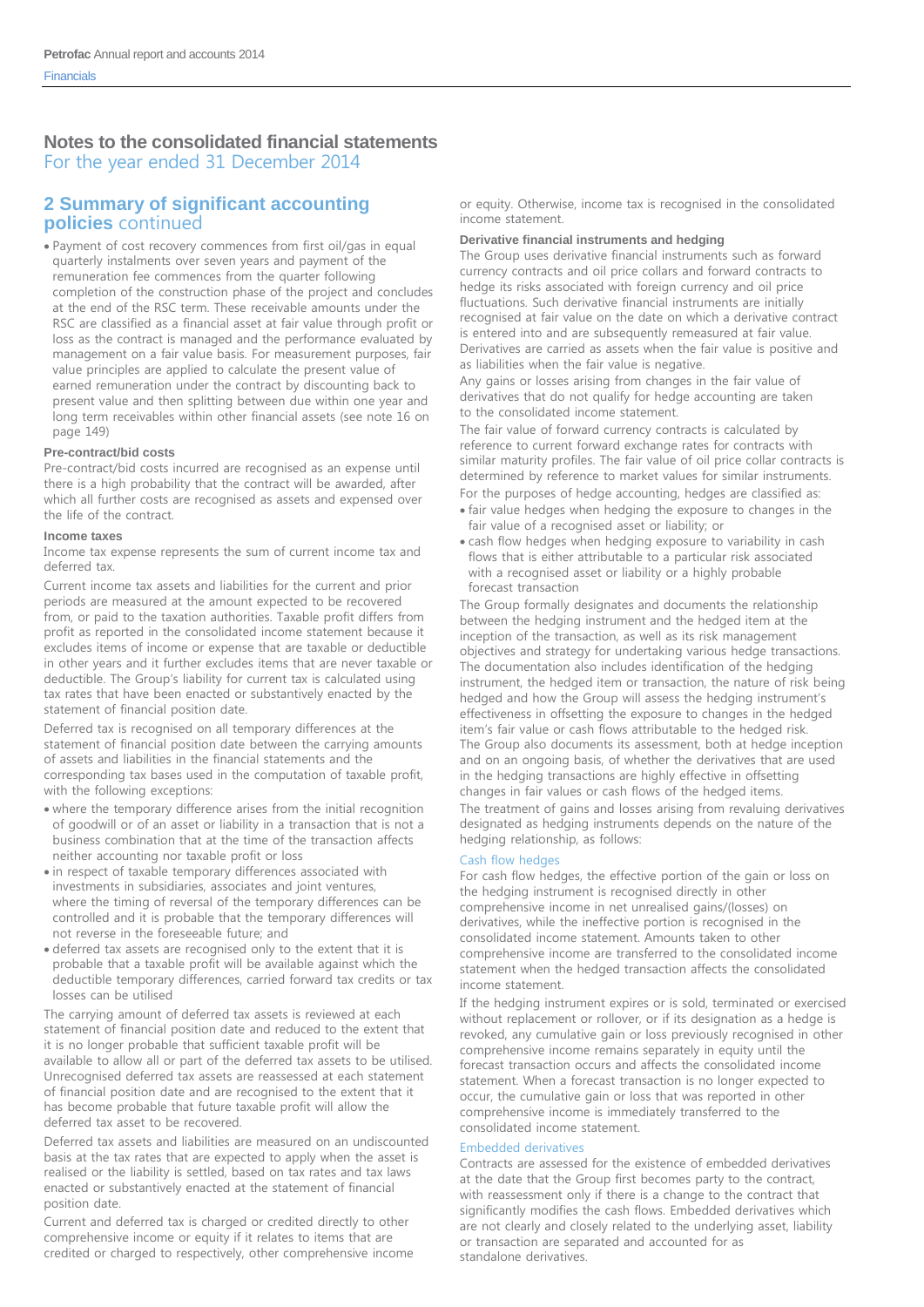For the year ended 31 December 2014

### **3 Segment information**

The Group delivers its services through the four reporting segments set out below:

- Onshore Engineering & Construction which provides engineering, procurement and construction project execution services to the onshore oil and gas industry
- Offshore Projects & Operations which provides offshore engineering, operations and maintenance onshore and offshore and engineering, procurement and construction project execution services to the offshore oil and gas industry
- Engineering & Consulting Services which provides technical engineering, consultancy, conceptual design, front end engineering and design (FEED) and project management consultancy (PMC) across all sectors including renewables
- Integrated Energy Services which co-invests with partners in oil and gas production, processing and transportation assets, provides production improvement services under value aligned commercial structures and oil and gas related technical competency training and consultancy services

Management separately monitors the trading results of its four reporting segments for the purpose of making an assessment of their performance and for making decisions about how resources are allocated. From 1 January 2014, internal management reporting was changed such that interest costs and income arising from borrowings and cash balances which are not directly attributable to individual operating segments are allocated to Corporate rather than allocated to individual segments. The presentation of profitability for each segment in the 31 December 2014 consolidated financial statements reflects this treatment and the 31 December 2013 comparative period has been restated accordingly. In addition, as in prior periods certain shareholder services related overheads, intra-group financing and consolidation adjustments are managed at a corporate level and are not allocated to reporting segments.

The presentation of the Group results below also separately identifies the effect of asset impairments, provision for onerous contract and remeasurements. Results excluding these non-recurring items are used by management and presented in order to provide readers with a clear and consistent presentation of the underlying operating performance of the business.

Integrated

The following tables represent revenue and profit information relating to the Group's reporting segments for the year ended 31 December 2014.

#### **Year ended 31 December 2014**

|                                                                                             | Onshore<br>Engineering<br>&<br>Construction<br>US\$m | Offshore<br>Projects &<br>Operations<br>US\$m | Engineering<br>& Consulting<br>Services<br>US\$m | Integrated<br>Energy<br>Services<br>US\$m | Corporate<br>& others<br>US\$m | Consolidatio<br>n<br>adjustments<br>&<br>eliminations<br>US\$m | <b>Business</b><br>performance<br>US\$m | megiaca<br><b>Energy Services</b><br>exceptional<br>items and<br>certain<br>re-<br>measurements<br>US\$m | Total<br>US\$m |
|---------------------------------------------------------------------------------------------|------------------------------------------------------|-----------------------------------------------|--------------------------------------------------|-------------------------------------------|--------------------------------|----------------------------------------------------------------|-----------------------------------------|----------------------------------------------------------------------------------------------------------|----------------|
| Revenue<br>External sales                                                                   | 3,207                                                | 2,000                                         | 276                                              | 768                                       |                                | 1(10)                                                          | 6,241                                   |                                                                                                          | 6,241          |
|                                                                                             |                                                      |                                               |                                                  |                                           |                                |                                                                |                                         |                                                                                                          |                |
| Inter-segment<br>sales                                                                      | 34                                                   | $\mathcal{G}$                                 | 161                                              | 14                                        |                                | (218)                                                          |                                         |                                                                                                          |                |
| <b>Total revenue</b>                                                                        | 3,241                                                | 2,009                                         | 437                                              | 782                                       | -                              | (228)                                                          | 6,241                                   |                                                                                                          | 6,241          |
| <b>Segment results</b>                                                                      | 395                                                  | 89                                            | 39                                               | 165                                       | (4)                            | $^{2}11$                                                       | 695                                     | (463)                                                                                                    | 232            |
| Unallocated<br>corporate costs                                                              |                                                      |                                               |                                                  |                                           | (11)                           |                                                                | (11)                                    |                                                                                                          | (11)           |
| Profit/(loss) before<br>tax and finance<br>income/(costs)                                   | 395                                                  | 89                                            | 39                                               | 165                                       | (15)                           | 11                                                             | 684                                     | (463)                                                                                                    | 221            |
| Share of profits of<br>associates/joint<br>ventures                                         |                                                      | $\overline{\phantom{0}}$                      | $\overbrace{\phantom{1232211}}$                  | $\overline{7}$                            | Ξ                              |                                                                | 7                                       |                                                                                                          | 7              |
| Finance costs                                                                               | $\overline{\phantom{a}}$                             |                                               |                                                  | (25)                                      | (54)                           |                                                                | (79)                                    |                                                                                                          | (79)           |
| Finance income                                                                              |                                                      |                                               | $\overline{\phantom{0}}$                         | 20                                        | $\overline{2}$                 |                                                                | 22                                      | $\overline{\phantom{0}}$                                                                                 | 22             |
| Profit/(loss) before<br>income tax                                                          | 395                                                  | 89                                            | 39                                               | 167                                       | (67)                           | 11                                                             | 634                                     | (463)                                                                                                    | 171            |
| Income tax<br>(expense)/credit                                                              | 28                                                   | (25)                                          | (6)                                              | (36)                                      | 6                              |                                                                | (33)                                    | 2                                                                                                        | (31)           |
| Non-controlling<br>interests                                                                | (20)                                                 |                                               |                                                  |                                           |                                |                                                                | (20)                                    |                                                                                                          | (20)           |
| Profit/(loss) for<br>the year<br>attributable to<br><b>Petrofac Limited</b><br>shareholders | 403                                                  | 64                                            | 33                                               | 131                                       | (61)                           | 11                                                             | 581                                     | (461)                                                                                                    | 120            |

 $1$  Negative elimination of external sales shown above of US\$10m represents a Group adjustment to the overall project percentage of completion on the Laggan-Tormore project as OEC and OPO are reflecting in their segments progress on their own respective shares of the total project scope.

2 Represents release of previously eliminated margin relating to West Desaru and Berantai vessel on disposal of subsidiary.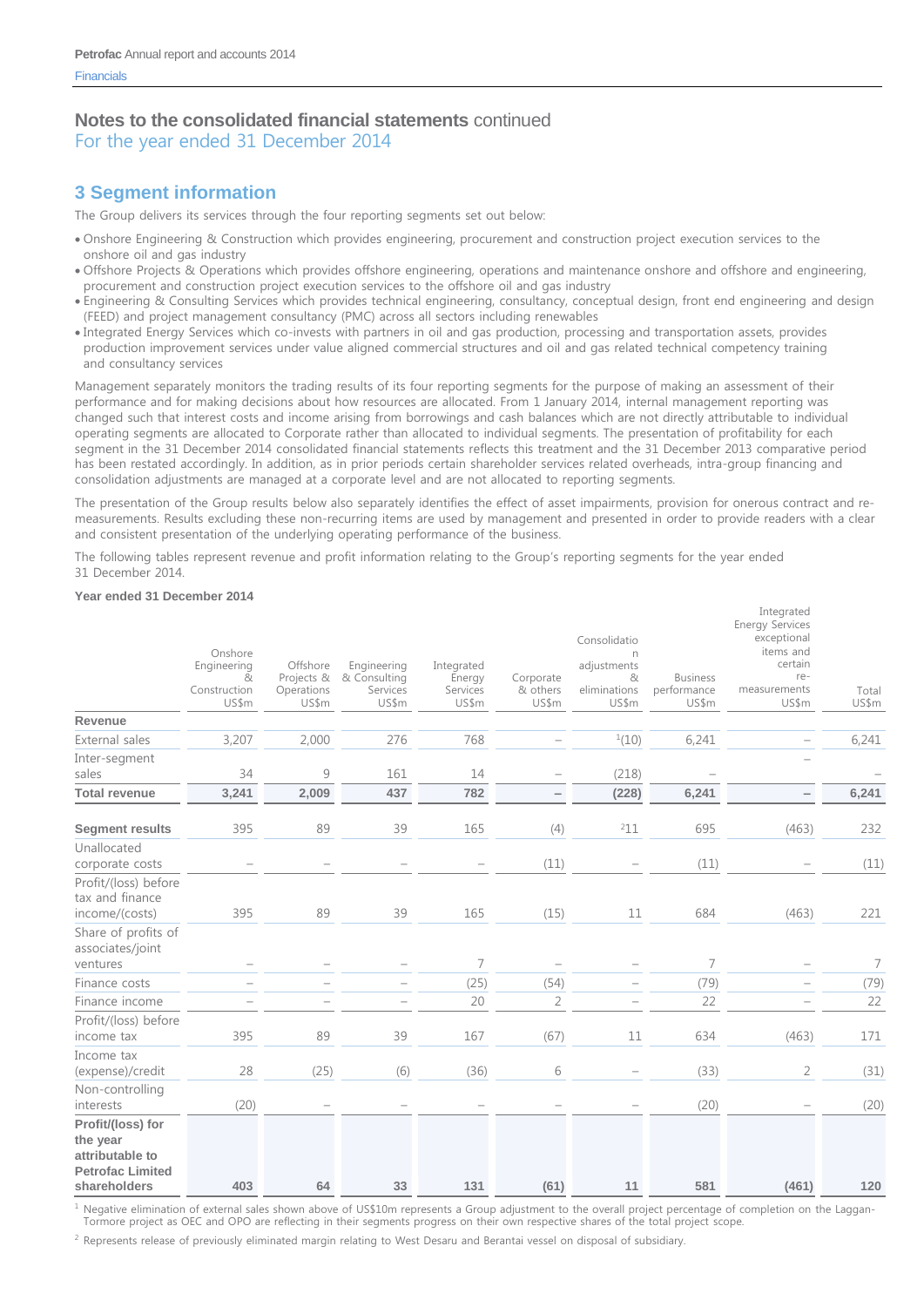For the year ended 31 December 2014

# **3 Segment information** continued

|                                                   | Onshore<br>Engineering<br>&.<br>Construction<br>US\$m | Offshore<br>Projects &<br>Operations<br>US\$m | Engineering<br>& Consulting<br>Services<br>US\$m | Integrated<br>Energy<br>Services<br>US\$m | Corporate<br>& others<br>US\$m | Consolidatio<br>adjustments<br>81<br>eliminations<br>US\$m | Total<br>US\$m |
|---------------------------------------------------|-------------------------------------------------------|-----------------------------------------------|--------------------------------------------------|-------------------------------------------|--------------------------------|------------------------------------------------------------|----------------|
| Other segment information                         |                                                       |                                               |                                                  |                                           |                                |                                                            |                |
| Capital expenditures:                             |                                                       |                                               |                                                  |                                           |                                |                                                            |                |
| Property, plant and equipment                     | 169                                                   |                                               | 32                                               | 437                                       | 12                             | 11                                                         | 668            |
| Intangible oil and gas assets                     |                                                       |                                               |                                                  | 144                                       |                                |                                                            | 144            |
| Charges:                                          |                                                       |                                               |                                                  |                                           |                                |                                                            |                |
| Depreciation                                      | 43                                                    | 18                                            | 6                                                | 159                                       | 4                              |                                                            | 230            |
| Amortisation and write off                        | $\overline{\phantom{a}}$                              |                                               |                                                  | 14                                        |                                |                                                            | 14             |
| Exceptional items and certain re-<br>measurements |                                                       |                                               |                                                  | 433                                       |                                |                                                            | 433            |
| Other long-term employment benefits               | 18                                                    | ┑                                             |                                                  |                                           |                                |                                                            | 19             |
| Share-based payments                              | 11                                                    | 4                                             |                                                  | 3                                         | 3                              |                                                            | 22             |
|                                                   |                                                       |                                               |                                                  |                                           |                                |                                                            |                |

### **Year ended 31 December 2013**

As restated

|                                                                                    | Onshore                                   |                                               |                                                  |                                           |                                | Consolidatio<br>n                         |                |
|------------------------------------------------------------------------------------|-------------------------------------------|-----------------------------------------------|--------------------------------------------------|-------------------------------------------|--------------------------------|-------------------------------------------|----------------|
|                                                                                    | Engineering<br>&<br>Construction<br>US\$m | Offshore<br>Projects &<br>Operations<br>US\$m | Engineering<br>& Consulting<br>Services<br>US\$m | Integrated<br>Energy<br>Services<br>US\$m | Corporate<br>& others<br>US\$m | adjustments<br>&<br>eliminations<br>US\$m | Total<br>US\$m |
| Revenue                                                                            |                                           |                                               |                                                  |                                           |                                |                                           |                |
| External sales                                                                     | 3,524                                     | 1,639                                         | 196                                              | 922                                       |                                | 148                                       | 6,329          |
| Inter-segment sales                                                                | 10                                        | 32                                            | 166                                              | 12                                        |                                | (220)                                     |                |
| <b>Total revenue</b>                                                               | 3,534                                     | 1,671                                         | 362                                              | 934                                       |                                | (172)                                     | 6,329          |
| <b>Segment results</b>                                                             | 483                                       | 99                                            | 31                                               | 146                                       | 2                              | 219                                       | 780            |
| Unallocated corporate costs                                                        |                                           | $\overline{\phantom{m}}$                      |                                                  | $\overline{\phantom{m}}$                  | (9)                            |                                           | (9)            |
| Profit/(loss) before tax and finance<br>income/(costs)                             | 483                                       | 99                                            | 31                                               | 146                                       | (7)                            | 19                                        | 771            |
| Share of profits of associates/joint ventures                                      |                                           |                                               | $\overline{2}$                                   | 20                                        |                                |                                           | 22             |
| Finance costs                                                                      | $\overline{\phantom{0}}$                  | $\overline{\phantom{m}}$                      | $\overline{\phantom{0}}$                         | (4)                                       | (24)                           |                                           | (28)           |
| Finance income                                                                     | $\overline{\phantom{0}}$                  |                                               |                                                  | 23                                        | $\mathbf{1}$                   |                                           | 24             |
| Profit/(loss) before income tax                                                    | 483                                       | 99                                            | 33                                               | 185                                       | (30)                           | 19                                        | 789            |
| Income tax (expense)/credit                                                        | (50)                                      | (28)                                          | (4)                                              | (60)                                      | $\mathbf 1$                    | (1)                                       | (142)          |
| Non-controlling interests                                                          |                                           | $\qquad \qquad -$                             | 3                                                |                                           |                                |                                           | 3              |
| Profit/(loss) for the year attributable to<br><b>Petrofac Limited shareholders</b> | 433                                       | 71                                            | 32                                               | 125                                       | (29)                           | 18                                        | 650            |
| Other segment information                                                          |                                           |                                               |                                                  |                                           |                                |                                           |                |
| Capital expenditures:                                                              |                                           |                                               |                                                  |                                           |                                |                                           |                |
| Property, plant and equipment                                                      | 60                                        | 40                                            | 6                                                | 497                                       | 5                              | (11)                                      | 597            |
| Intangible oil and gas assets                                                      | $\overline{\phantom{0}}$                  | $\overline{\phantom{m}}$                      |                                                  | 43                                        |                                |                                           | 43             |
| Charges:                                                                           |                                           |                                               |                                                  |                                           |                                |                                           |                |
| Depreciation                                                                       | 52                                        | 19                                            | 5                                                | 144                                       | 11                             | (2)                                       | 229            |
| Amortisation and write off                                                         | $\overline{4}$                            | $\overline{\phantom{m}}$                      | $\overline{\phantom{0}}$                         | 5                                         |                                |                                           | 9              |
| Other long-term employment benefits                                                | 19                                        | $\mathbf 1$                                   | $\qquad \qquad -$                                | $\overline{\phantom{a}}$                  |                                |                                           | 20             |
| Share-based payments                                                               | 9                                         | $\overline{2}$                                | $\mathbf 1$                                      | $\overline{2}$                            | $\mathbf 1$                    |                                           | 15             |

 $<sup>1</sup>$  Positive elimination of external sales shown above of US\$48m represents a Group adjustment to the overall project percentage of completion on the Laggan-</sup>

Tormore project as OEC and OPO are reflecting in their segments progress on their own respective shares of the total project scope.

<sup>2</sup> Includes US\$22m gain arising from the granting of a finance lease for the FPF5 floating production facility to the PM304 joint venture in which the Group has a 30% interest.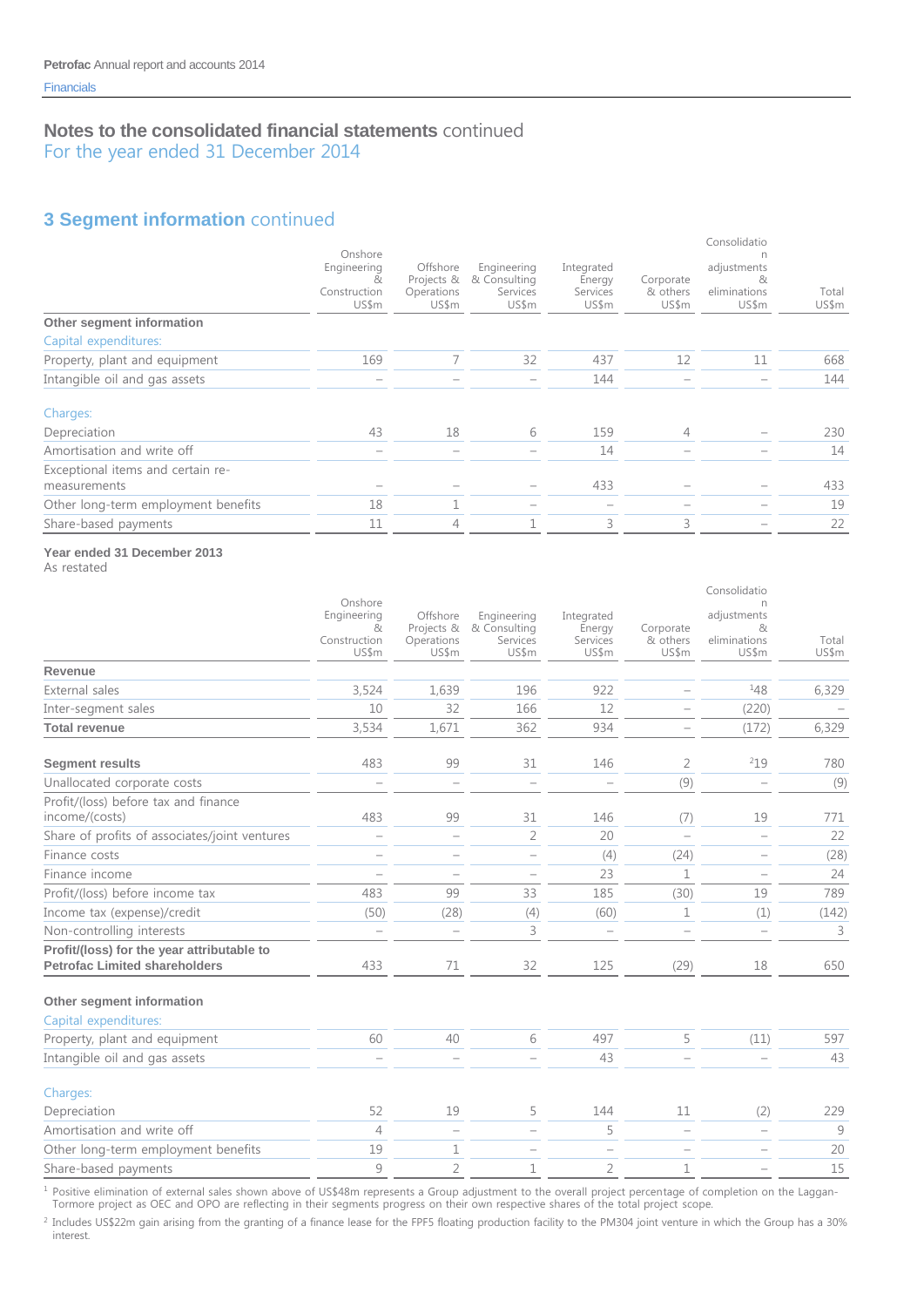For the year ended 31 December 2014

#### Geographical segments

The following tables present revenue from external customers based on their location and non-current assets by geographical segments for the years ended 31 December 2014 and 2013.

#### **Year ended 31 December 2014**

| rear ended 31 December 2014      |                            |                                  |                                  |                                  |                   |                          |                          |                             |                       |
|----------------------------------|----------------------------|----------------------------------|----------------------------------|----------------------------------|-------------------|--------------------------|--------------------------|-----------------------------|-----------------------|
|                                  | United<br>Kingdom<br>US\$m | United Arab<br>Emirates<br>US\$m | Algeria<br>US\$m                 | Malaysia<br>US\$m                | Oman<br>US\$m     | Kuwait<br>US\$m          | Saudi Arabia<br>US\$m    | Other<br>countries<br>US\$m | Consolidated<br>US\$m |
| <b>Revenues</b><br>from external |                            |                                  |                                  |                                  |                   |                          |                          |                             |                       |
| customers                        | 1,401                      | 925                              | 688                              | 515                              | 469               | 450                      | 355                      | 1,438                       | 6,241                 |
|                                  |                            |                                  |                                  |                                  |                   |                          |                          |                             |                       |
|                                  |                            | United<br>Kingdom<br>US\$m       | United Arab<br>Emirates<br>US\$m | Mexico<br>US\$m                  | Romania<br>US\$m  | Malaysia<br>US\$m        | Tunisia<br>US\$m         | Other<br>countries<br>US\$m | Consolidated<br>US\$m |
| Non-current assets:              |                            |                                  |                                  |                                  |                   |                          |                          |                             |                       |
| Property, plant and equipment    |                            | 54                               | 299                              | 421                              |                   | 800                      | 61                       | 63                          | 1,698                 |
| Intangible oil and gas assets    |                            | 11                               |                                  |                                  |                   | 135                      | 9                        | 1                           | 156                   |
| Other intangible assets          |                            | 7                                | $\overline{\phantom{0}}$         | 23                               | ÷                 | $\overline{\phantom{0}}$ | $\overline{\phantom{a}}$ |                             | 30                    |
| Goodwill                         |                            | 67                               | 44                               | $\overline{\phantom{0}}$         |                   | 3                        |                          | 1                           | 115                   |
| Year ended 31 December 2013      |                            |                                  |                                  |                                  |                   |                          |                          |                             |                       |
|                                  | United<br>Kingdom<br>US\$m | Turkmenista<br>n US\$m           | Algeria<br>US\$m                 | United Arab<br>Emirates<br>US\$m | Malaysia<br>US\$m | Saudi Arabia<br>US\$m    | Iraq<br>US\$m            | Other<br>countries<br>US\$m | Consolidated<br>US\$m |
| <b>Revenues</b><br>from external |                            |                                  |                                  |                                  |                   |                          |                          |                             |                       |
| customers                        | 1,640                      | 697                              | 714                              | 678                              | 556               | 395                      | 388                      | 1,261                       | 6,329                 |
|                                  |                            | United<br>Kingdom<br>US\$m       | United Arab<br>Emirates<br>US\$m | Mexico<br>US\$m                  | Romania<br>US\$m  | Malaysia<br>US\$m        | Tunisia<br>US\$m         | Other<br>countries<br>US\$m | Consolidated<br>US\$m |
| Non-current assets:              |                            |                                  |                                  |                                  |                   |                          |                          |                             |                       |
| Property, plant and equipment    |                            | 48                               | 139                              | 327                              | 139               | 377                      | 50                       | 111                         | 1,191                 |
| Intangible oil and gas assets    |                            | 11                               |                                  |                                  |                   | 270                      | 8                        | $\mathbf{1}$                | 290                   |

Revenues disclosed in the above tables are based on where the project is located. Revenues representing greater than 10% of Group revenues arose from two customers amounting to US\$525m in the Onshore Engineering & Construction segment and US\$449m in the Offshore Projects & Operations segment (2013: one customer US\$696m in the Onshore Engineering & Construction segment).

Other intangible assets 10 – 24 5 – – 1 40 Goodwill 107 44 – – – – 4 155

### **4 Revenues and expenses**

**a. Revenue**

|                           | 2014         | 2013  |
|---------------------------|--------------|-------|
|                           | <b>US\$m</b> | US\$m |
| Rendering of services     | 6.044        | 6,181 |
| Sale of crude oil and gas | 197          | 148   |
|                           | 6.241        | 5,329 |

Included in revenues from rendering of services are Offshore Projects & Operations, Engineering & Consulting Services and Integrated Energy Services revenues of a 'pass-through' nature with zero or low margins amounting to US\$226m (2013: US\$389m).The revenues are included as external revenues of the Group since the risks and rewards associated with recognition are assumed by the Group.

#### **b. Cost of sales**

Included in cost of sales for the year ended 31 December 2014 is depreciation charged on property, plant and equipment of US\$210m during 2014 (2013: US\$207m) (note 10), oil and gas intangible amounting to US\$8m (2013: US\$ nil) written off during the year (note 13) and intangible amortisation of US\$2m (2013: US\$ nil).

Also included in cost of sales are forward points and ineffective portions on derivatives designated as cash flow hedges and losses on undesignated derivatives of US\$10m (2013: US\$nil).These amounts are an economic hedge of foreign exchange risk but do not meet the criteria within IAS 39 and are most appropriately recorded in cost of sales.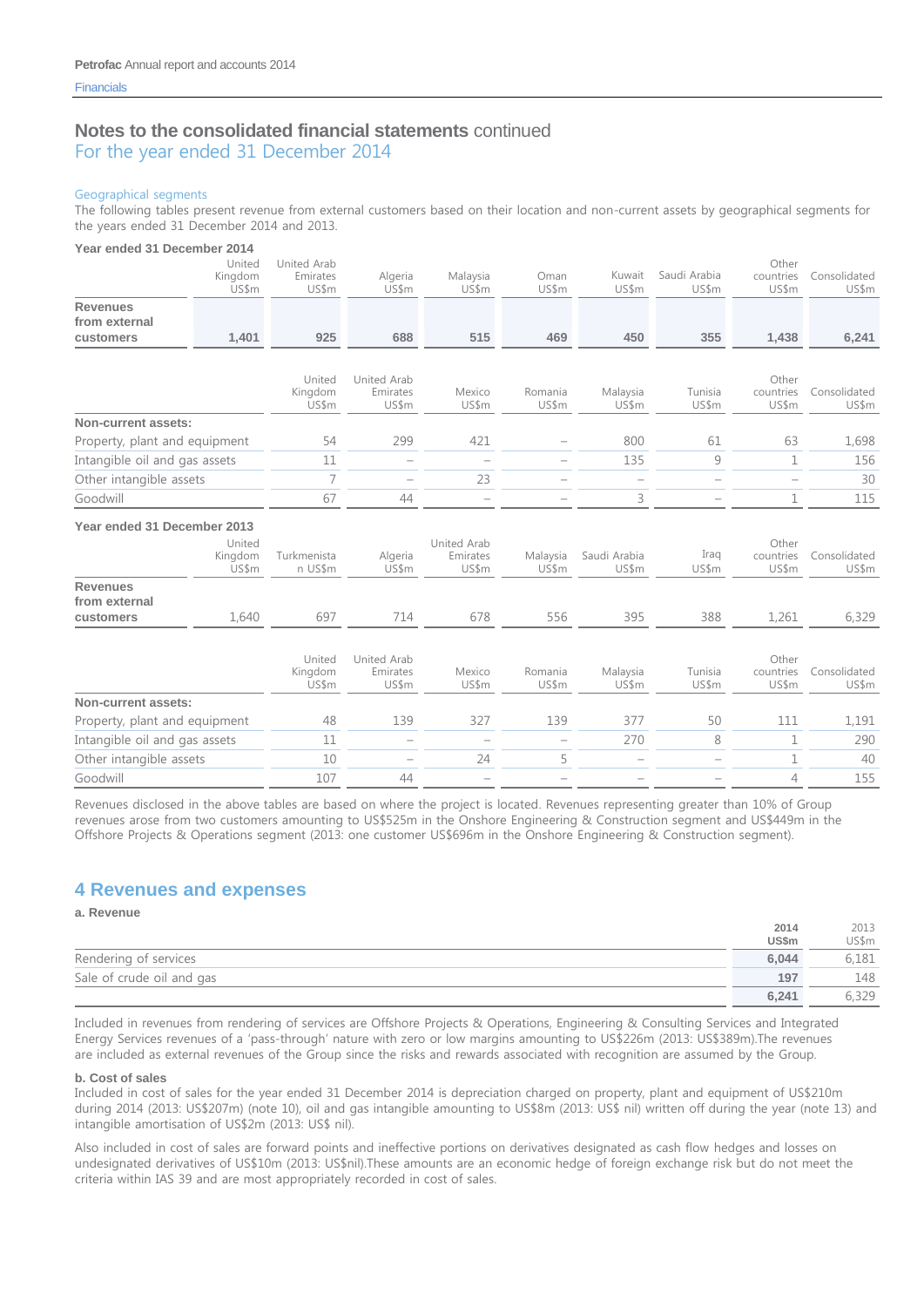For the year ended 31 December 2014

### **4 Revenues and expenses** continued

#### **c. Selling, general and administration expenses**

|                                                      | 2014<br><b>US\$m</b> | 2013<br>US\$m |
|------------------------------------------------------|----------------------|---------------|
| Staff costs                                          | 223                  | 245           |
| Depreciation (note 10)                               | 20                   | 22            |
| Amortisation (note 13)                               |                      | Q             |
| Write off of intangible oil and gas assets (note 13) |                      |               |
| Other operating expenses                             | 121                  |               |
|                                                      | 368                  | 387           |

Other operating expenses consist mainly of office, travel, legal and professional and contracting staff costs.

#### **d. Staff costs**

|                                                  | 2014<br><b>US\$m</b> | 2013<br>US\$m |
|--------------------------------------------------|----------------------|---------------|
| <b>Total staff costs:</b>                        |                      |               |
| Wages and salaries                               | 1.164                | 1.154         |
| Social security costs                            | 68                   | 58            |
| Defined contribution pension costs               | 23                   | 18            |
| Other long-term employee benefit costs (note 27) | 19                   | 20            |
| Expense of share-based payments (note 24)        | 22                   | 15            |
|                                                  | 1.296                | L.265         |

Of the US\$1,296m (2013: US\$1,265m) of staff costs shown above, US\$1,073m (2013: US\$1,020m) is included in cost of sales, with the remainder in selling, general and administration expenses.

The average number of payrolled staff employed by the Group during the year was 16,135 (2013: 15,948).

#### **e. Auditors remuneration**

The Group paid the following amounts to its auditors in respect of the audit of the financial statements and for other services provided to the Group:

|                                   | 2014<br><b>US\$m</b> | 2013<br>US\$m |
|-----------------------------------|----------------------|---------------|
| Group audit fee                   |                      |               |
| Audit of accounts of subsidiaries |                      |               |
| Others                            |                      |               |
|                                   |                      |               |

Others include audit related assurance services of US\$380,000 (2013: US\$350,000), tax advisory services of US\$210,000 (2013: US\$460,000), tax compliance services of US\$240,000 (2013: US\$200,000) and other non-audit services of US\$40,000 (2013: US\$340,000).

#### **f. Other operating income**

|                                       | 2014<br>US\$m | 2013<br>US\$m            |
|---------------------------------------|---------------|--------------------------|
| Gain on disposal of non-current asset | 56            | $\overline{\phantom{a}}$ |
| Foreign exchange gains                | 30            | 10                       |
| Other income                          |               |                          |
|                                       | 95            |                          |

**2014**

2013

Other income includes US\$5m receipt of liquidated damages from a vendor for late delivery of a MOPU.

#### **Disposal of non-current asset**

On 13 August 2014 the Group sold 80% of the share capital of Petrofac FPSO Holding Limited which via its subsidiaries owns interests in the FPSO Berantai, FPF3 (formerly Jasmine venture) and FPF5 (formerly Ocean Legend) to PetroFirst Infrastructure Holdings Limited for an initial cash consideration of US\$307m. At 31 December 2014, there was a further US\$34m of contingent consideration payable and this together with the initial consideration of US\$307m resulted in the recognition of a total gain on disposal of US\$56m in the IES segment, which includes fair value gain of US\$31m on initial recognition of remaining 20% investment in associate.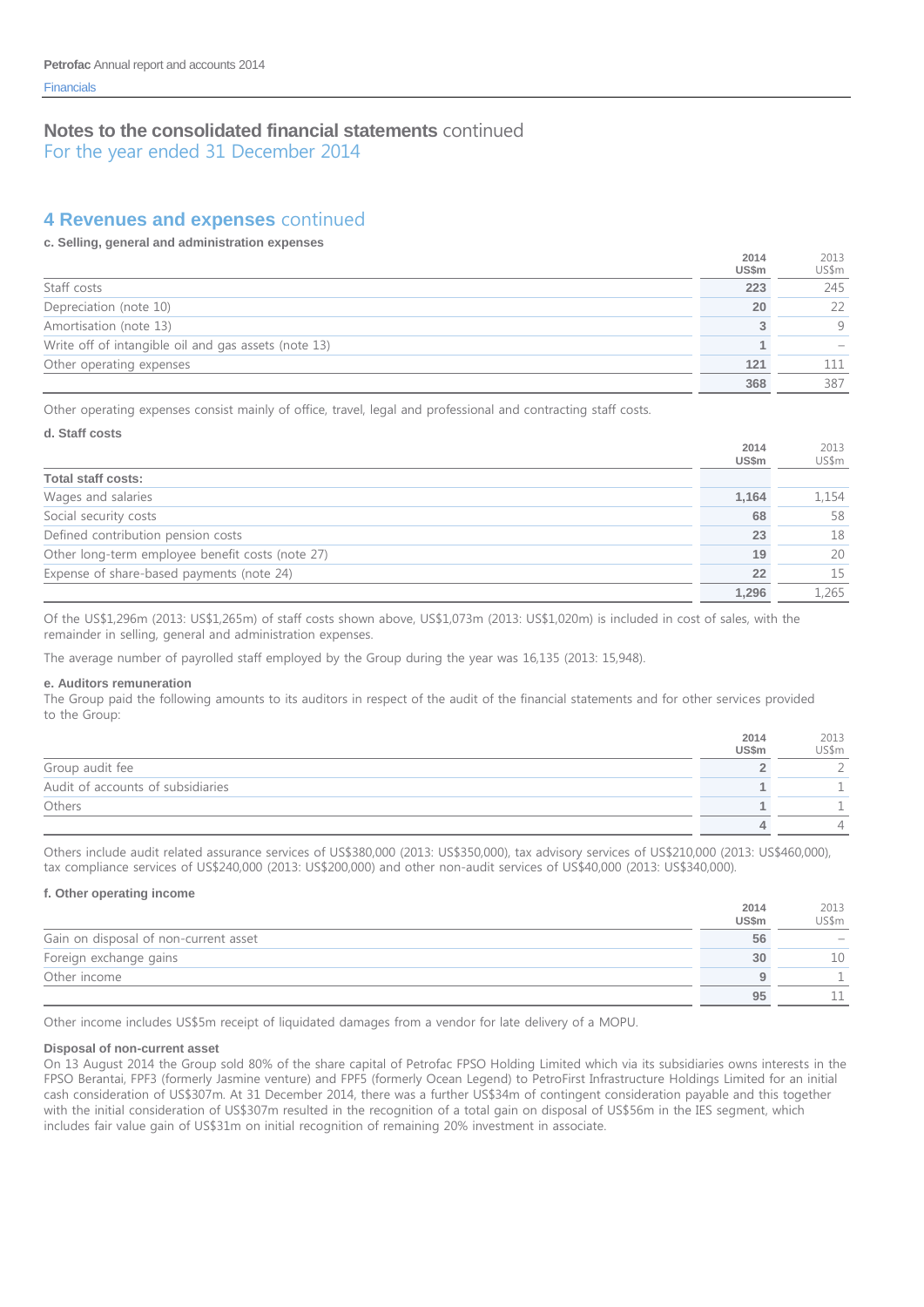The gain on disposal has been computed as follows:

|                                                                                           |                      | 2014<br><b>US\$m</b> |
|-------------------------------------------------------------------------------------------|----------------------|----------------------|
| Fair value of consideration for 80% of the equity received in cash                        |                      | 87                   |
| Proceeds from repayments of loans due from FPSO Holding Limited                           |                      | 220                  |
|                                                                                           |                      | 307                  |
| Fair value of contingent consideration for 80% of the equity receivable at reporting date |                      | 34                   |
| <b>Total consideration</b>                                                                |                      | 341                  |
|                                                                                           |                      |                      |
| Property, plant and equipment                                                             |                      | (31)                 |
| Cash                                                                                      |                      | (48)                 |
| Finance lease receivables                                                                 |                      | (336)                |
| Trade and other receivables                                                               |                      | (16)                 |
| Debt acquisition costs                                                                    |                      | (3)                  |
| Total book value of assets disposed                                                       |                      | (434)                |
| Berantai RSC project financing debt transferred (note 26)                                 |                      | 128                  |
| Trade and other payables                                                                  |                      | 25                   |
| Total book value of liabilities disposed                                                  |                      | 153                  |
| Due to/due from related parties arising on disposal                                       |                      |                      |
| Due from related parties                                                                  |                      | 23                   |
| Due to related parties                                                                    |                      | (40)                 |
|                                                                                           |                      | (17)                 |
| Allocated goodwill written off (note 12)                                                  |                      | (15)                 |
| Transaction costs                                                                         |                      | (3)                  |
| Fair value gain on initial recognition of remaining 20% investment in associate           |                      | 31                   |
| Gain on disposal                                                                          |                      | 56                   |
| g. Other operating expenses                                                               |                      |                      |
|                                                                                           | 2014<br><b>US\$m</b> | 2013<br>US\$m        |
| Foreign exchange losses                                                                   | 39                   | 15                   |
| Loss on fair value changes in Seven Energy warrants (note 15)                             |                      | $\mathbf 1$          |
| Other expenses                                                                            | 3                    | 1                    |
|                                                                                           | 42                   | 17                   |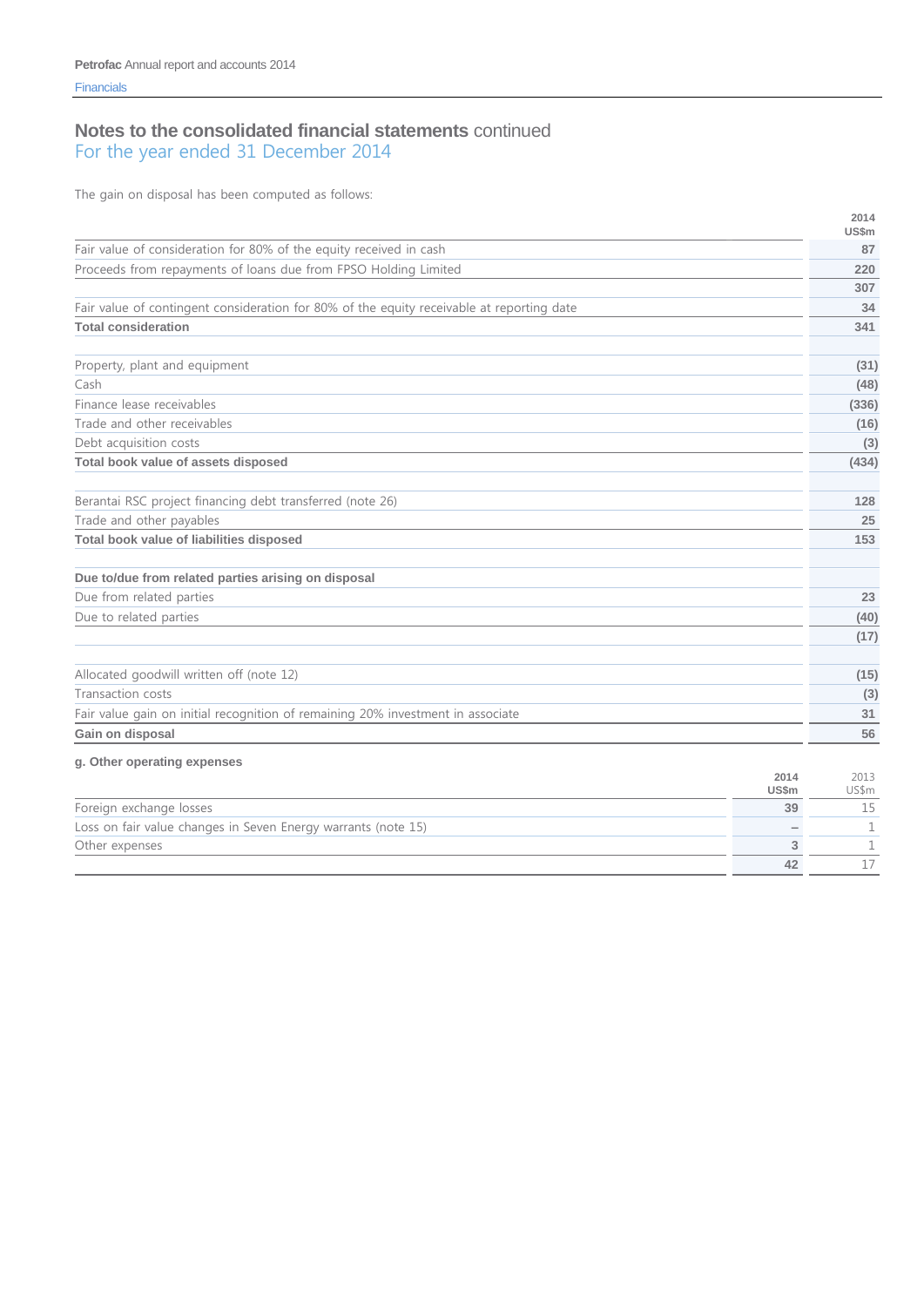For the year ended 31 December 2014

# **5 Exceptional items and certain re-measurements**

|                                                     | 2014  | 2013  |
|-----------------------------------------------------|-------|-------|
|                                                     | US\$m | US\$m |
| Impairment of assets including goodwill             | (172) |       |
| Fair value re-measurements                          | (261) |       |
|                                                     | (433) |       |
| Provision for onerous contract                      | (30)  |       |
| Total exceptional items and certain re-measurements | (463) |       |
| Tax relief                                          |       |       |
| Income statement charge for the year                | (461) |       |

As a result of significantly lower commodity price expectations, cost overruns on the conversion of the FPF1 vessel and the latest view of the timing of first production, the Group reviewed the carrying value of its loan receivable from Ithaca Energy in respect of the Greater Stella Area in the UK. The review was carried out on a fair value basis using risk adjusted cash flow projections discounted at a post-tax rate of 9.0%. This resulted in a pre-tax reduction in fair value of the Greater Stella Area receivable of US\$207m (post-tax US\$207m) in the IES segment.

Following the review of the Ticleni Production Enhancement Contract in Romania the Group has taken the decision to exit the contract and consequently has fully impaired the carrying value of the property, plant and equipment relating to the contract of US\$130m and other intangible assets of US\$4m. This resulted in a pre-tax impairment charge of US\$134m (post-tax US\$137m) and the Group has also provided for expenses relating to termination of this contract of US\$30m in the IES segment.

The Group has also reviewed the carrying value of the other assets, including goodwill in the IES portfolio in light of lower commodity price expectations. As a result of this review further impairment charges of US\$20m (post-tax US\$25m) have been recognised in the IES segment in respect of the FPF Opportunity and OML119 in Nigeria and US\$18m of IES goodwill has been written off. Pre-tax fair value remeasurements of US\$54m (post-tax US\$44m) have been recognised on the Berantai RSC in Malaysia and the warrants the Group holds over shares in Seven Energy International Limited.

For impairment of property, plant and equipment and intangible oil and gas assets, fair value less costs of disposal are determined by discounting the post-tax cash flows expected to be generated from oil and gas production net of selling costs taking into account assumptions that market participants would typically use in estimating fair values. These estimates are categorised within Level 3 of the fair value hierarchy. Post-tax cash flows are derived from projected production profiles for each asset taking into account forward market commodity prices over the relevant period and where external forward prices are not available the Group's Board approved five year business planning assumptions are used. As each field has different reservoir characteristics and contractual terms the post-tax cash flows for each asset are calculated using individual economic models which include assumptions around the amount of recoverable reserves, production costs, life of the field/licence period and the selling price of the commodities produced. Refer to note 32 for fair value disclosures in respect of assets carried at fair value.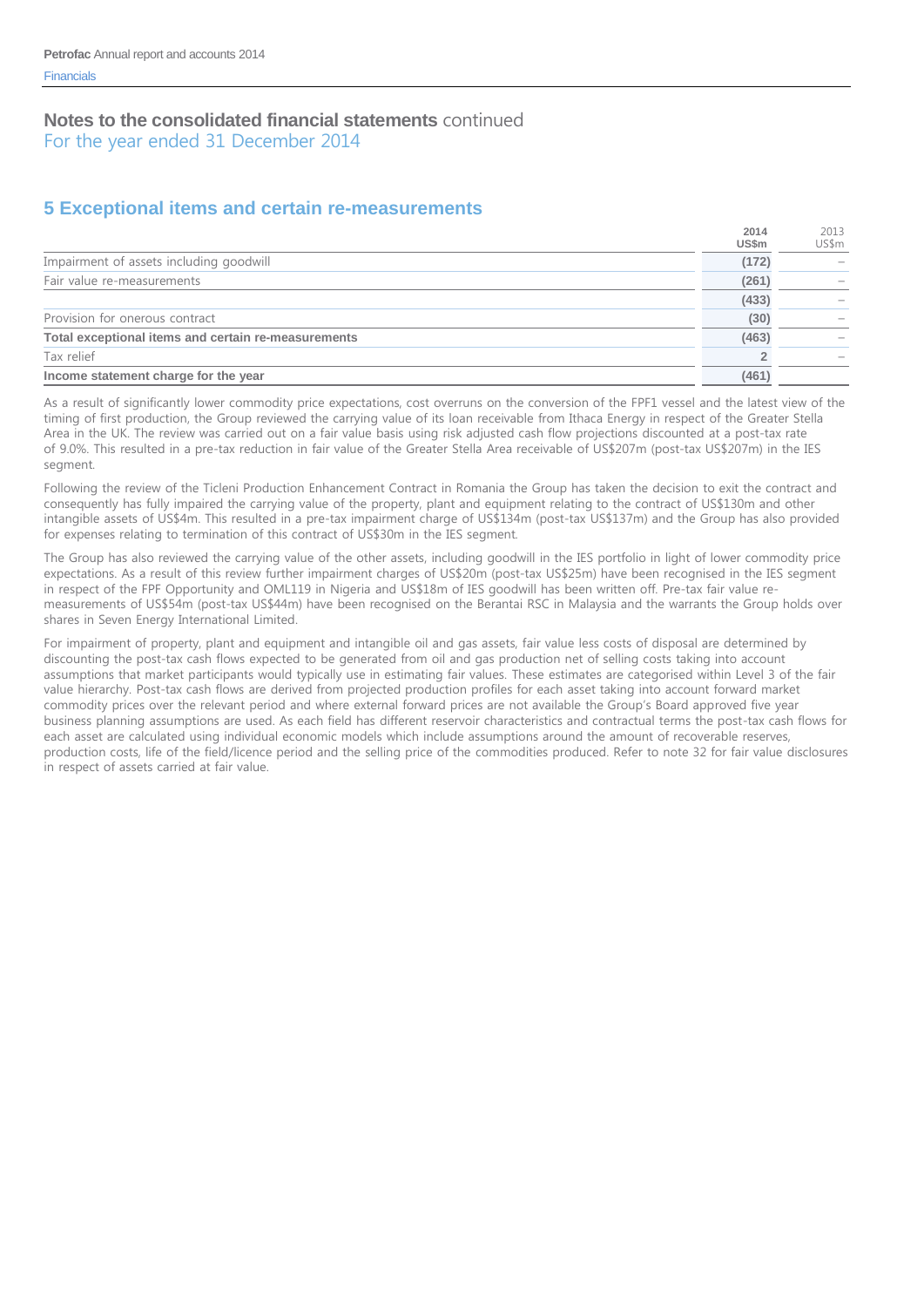For the year ended 31 December 2014

# **6 Finance (costs)/income**

|                                                                         | 2014  | 2013  |
|-------------------------------------------------------------------------|-------|-------|
|                                                                         | US\$m | US\$m |
| <b>Finance costs</b>                                                    |       |       |
| Long-term borrowings                                                    | (54)  | (23)  |
| Finance leases                                                          | (19)  |       |
| Short-term loans and overdrafts                                         |       | (1)   |
| Unwinding of discount on provisions (note 27)                           | (6)   | (4)   |
| Total finance costs                                                     | (79)  | (28)  |
| <b>Finance income</b>                                                   |       |       |
| Bank interest                                                           |       | 1.    |
| Unwinding of discount on long-term receivables from customers (note 16) | 20    | 23    |
| Total finance income                                                    | 22    | 24    |
|                                                                         |       |       |

# **7 Income tax**

#### **a. Tax on ordinary activities**

The major components of income tax expense are as follows:

|                                                                | <b>Business</b><br>performance<br>US\$m | Exceptional<br>items and certain<br>re-measurements<br><b>US\$m</b> | Total<br>2014<br><b>US\$m</b> | 2013<br>US\$m |
|----------------------------------------------------------------|-----------------------------------------|---------------------------------------------------------------------|-------------------------------|---------------|
| <b>Current income tax</b>                                      |                                         |                                                                     |                               |               |
| Current income tax charge                                      | 108                                     |                                                                     | 108                           | 170           |
| Adjustments in respect of current income tax of previous years | (89)                                    |                                                                     | (89)                          | (29)          |
| Deferred tax                                                   |                                         |                                                                     |                               |               |
| Relating to origination and reversal of temporary differences  | 16                                      | (7)                                                                 | 9                             |               |
| Recognition of tax losses relating to prior periods            | (2)                                     | 5                                                                   |                               | (1)           |
| Income tax expense/(credit) reported in the income statement   | 33                                      | (2)                                                                 | 31                            | 142           |
| Income tax reported in equity                                  |                                         |                                                                     |                               |               |
| Deferred tax related to items charged directly to equity       | $\overline{2}$                          |                                                                     |                               |               |
| Current income tax related to share schemes                    | (1)                                     |                                                                     | (1)                           |               |
| Income tax income reported in equity                           | 1                                       |                                                                     |                               |               |

The split of the Group's tax charge between current and deferred tax varies from year to year depending largely on:

 the variance between tax provided on the percentage of completion of projects versus that paid on accrued income for engineering, procurement and construction contracts; and

 the tax deductions available for expenditure on Risk Service Contracts and Production Enhancement Contracts (PECs), which are partially offset by the creation of losses.

See 7c below for the impact on the movements in the year.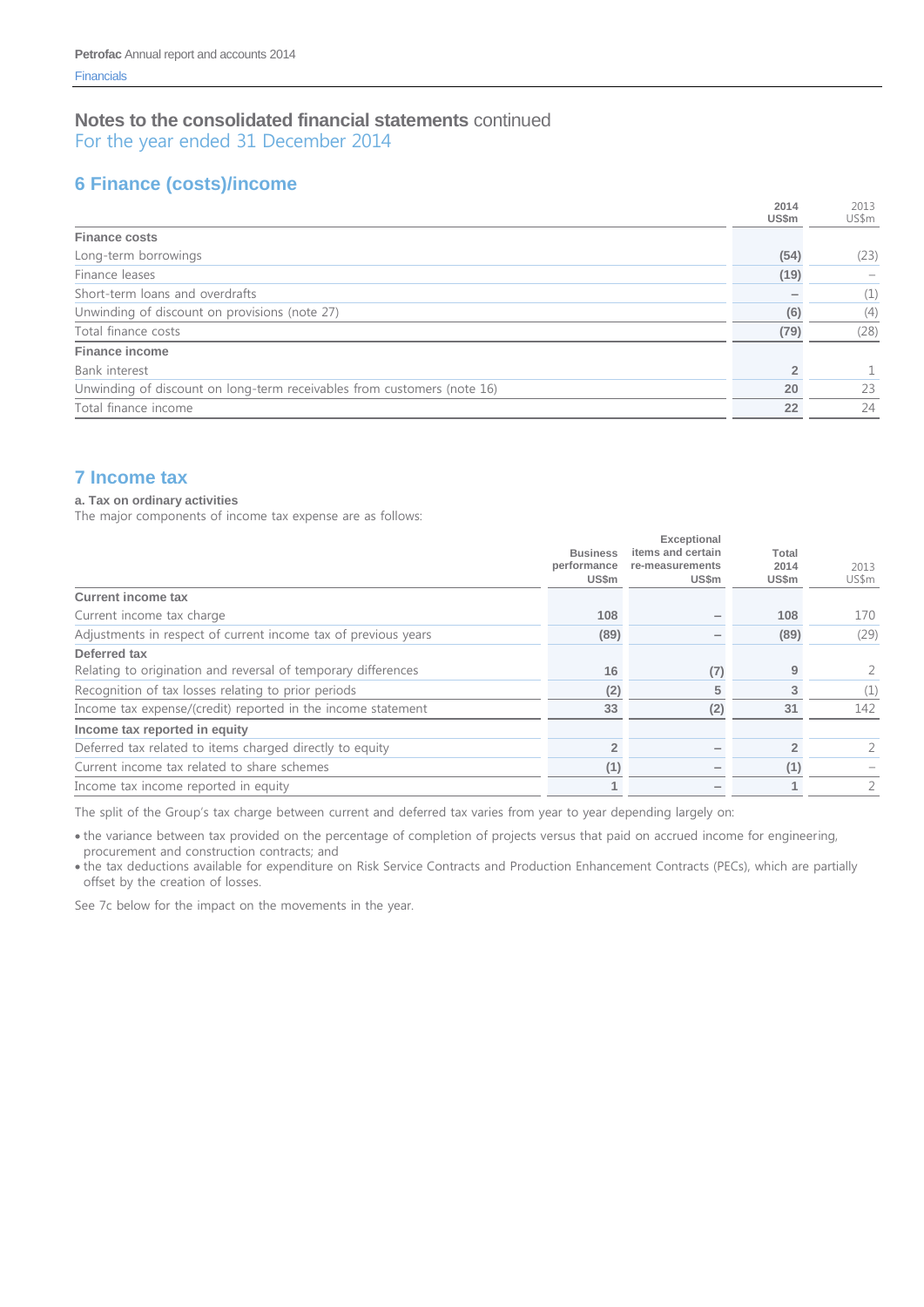For the year ended 31 December 2014

# **7 Income tax** continued

#### **b. Reconciliation of total tax charge**

A reconciliation between the income tax expense and the product of accounting profit multiplied by the Company's domestic tax rate is as follows:

|                                                                         | <b>Business</b><br>performance<br><b>US\$m</b> | Exceptional<br>items and certain<br>re-measurements<br><b>US\$m</b> | Total<br>2014<br>US\$m | 2013<br>US\$m |
|-------------------------------------------------------------------------|------------------------------------------------|---------------------------------------------------------------------|------------------------|---------------|
| Accounting profit before tax                                            | 634                                            | (463)                                                               | 171                    | 789           |
| At Jersey's domestic income tax rate of 0% (2013: 0%)                   |                                                |                                                                     |                        |               |
| Expected tax charge in higher rate jurisdictions                        | 69                                             | (38)                                                                | 31                     | 154           |
| Expenditure not allowable for income tax purposes                       | 15                                             |                                                                     | 16                     | 20            |
| Adjustments in respect of previous years                                | (90)                                           |                                                                     | (89)                   | (28)          |
| Adjustments in respect of losses not previously recognised/derecognised | (4)                                            | $\overline{2}$                                                      | (2)                    | (8)           |
| Unrecognised tax losses                                                 | 39                                             | 6                                                                   | 45                     |               |
| Other permanent differences                                             | 4                                              | 26                                                                  | 30                     |               |
| Effect of change in tax rates                                           |                                                |                                                                     |                        |               |
| At the effective income tax rate of 18.4% (2013: 18.0%)                 | 33                                             | (2)                                                                 | 31                     | 142           |

The Group's effective tax rate for the year ended 31 December 2014 is 18.4% (2013: 18.0%). The Group's effective tax rate, excluding the impact of exceptional items and certain re-measurements, for the year ended 31 December 2014 is 5.2% (2013: 18.0%).

A number of factors have impacted the effective tax rate, excluding the impact of exceptional items and certain re-measurements, this year, principally being the net release of tax provisions held in respect of income taxes which is partially offset by the impact of tax losses created in the year for which the realisation against future taxable profits is not probable.

In line with prior years, the effective tax rate is also driven by the mix of profits in the jurisdictions in which profits are earned. The adjustments in respect of prior periods include the utilisation of tax losses which were previously unrecognised, in addition to the tax provision release mentioned above.

From 1 April 2015, the main UK corporation tax rate will be 20%. The change in the UK rate to 20% was substantively enacted prior to 1 Jan 2014 and the impact of the change included within the prior year charge. There is therefore no impact of the change on the current year charge. From 1 January 2016 the main Malaysian rate of corporation tax will reduce by 1% to 24%. This change was substantively enacted prior to the reporting date and therefore the impact of the change on the current year tax charge has been included above.

#### **c. Deferred tax**

Deferred tax relates to the following:

|                                                                          |                | Consolidated statement<br>of financial position |               | Consolidated income<br>statement |
|--------------------------------------------------------------------------|----------------|-------------------------------------------------|---------------|----------------------------------|
|                                                                          | 2014<br>US\$m  | 2013<br>US\$m                                   | 2014<br>US\$m | 2013<br>US\$m                    |
| <b>Deferred tax liabilities</b><br>Fair value adjustment on acquisitions | $\overline{2}$ | 3                                               | (1)           |                                  |
| Accelerated depreciation                                                 | 239            | 204                                             | 35            | 83                               |
| Profit recognition                                                       | 58             | 32                                              | 26            | (68)                             |
| Other temporary differences                                              | $\overline{2}$ | $\overline{2}$                                  |               | 2                                |
| Gross deferred tax liabilities                                           | 301            | 241                                             |               |                                  |
| Deferred tax assets<br>Losses available for offset                       | 108            | 93                                              | (15)          | 3                                |
| Decelerated depreciation for tax purposes                                | 3              | 2                                               | (1)           |                                  |
| Share scheme                                                             | 4              | 6                                               |               |                                  |
| Profit recognition                                                       | 5              | 6                                               |               | 5                                |
| Other temporary differences                                              | 64             | 31                                              | (33)          | (26)                             |
| Gross deferred tax assets                                                | 184            | 138                                             |               |                                  |
| Net deferred tax liability/deferred tax charge                           | 117            | 103                                             | 12            |                                  |
| Of which                                                                 |                |                                                 |               |                                  |
| Deferred tax assets                                                      | 34             | 37                                              |               |                                  |
| Deferred tax liabilities                                                 | 151            | 140                                             |               |                                  |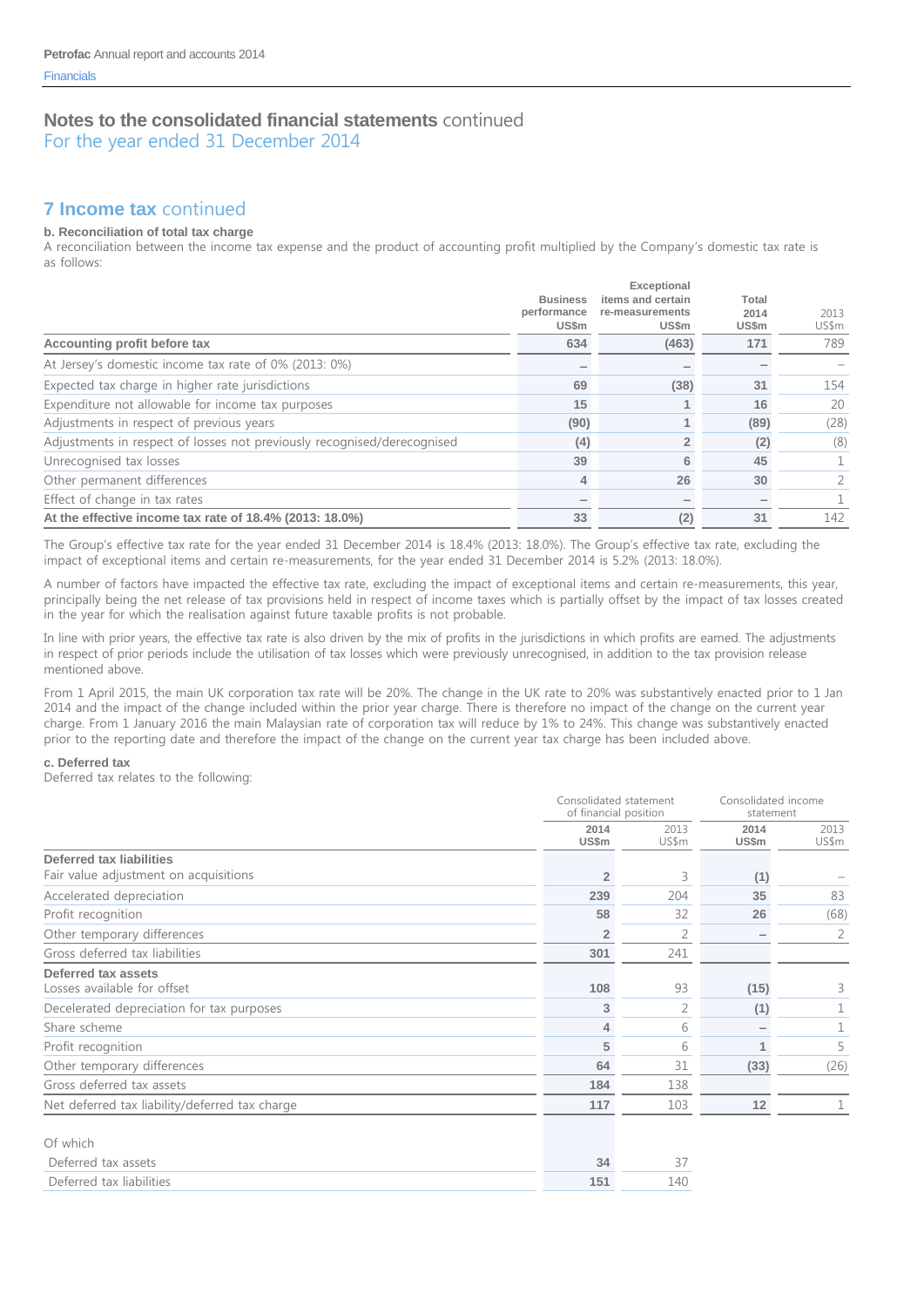For the year ended 31 December 2014

#### **d. Unrecognised tax losses and tax credits**

Deferred income tax assets are recognised for tax loss carry forwards and tax credits to the extent that the realisation of the related tax benefit through offset against future taxable profits is probable. The Group did not recognise deferred income tax assets of US\$231m (2013: US\$29m).

|                                        | 2014  | 2013  |
|----------------------------------------|-------|-------|
|                                        | US\$m | US\$m |
| <b>Expiration dates for tax losses</b> |       |       |
| No earlier than 2019                   | 18    |       |
| No earlier than 2024                   |       |       |
| No expiration date                     | 201   | 17    |
|                                        | 219   | 17    |
| Tax credits (no expiration date)       | 12    | 12    |
|                                        | 231   | 29    |

During 2014, the Group recognised a tax benefit from the utilisation of tax losses US\$1m (2013: US\$2m), recognised losses not previously recognised of US\$4m (2013: US\$7m) and derecognised tax losses from a prior period of US\$2m (2013: US\$ nil).

### **8 Earnings per share**

Basic earnings per share amounts are calculated by dividing the profit for the year attributable to ordinary shareholders by the weighted average number of ordinary shares outstanding during the year.

Diluted earnings per share amounts are calculated by dividing the profit attributable to ordinary shareholders, after adjusting for any dilutive effect, by the weighted average number of ordinary shares outstanding during the year, adjusted for the effects of ordinary shares granted under the employee share award schemes which are held in trust.

The following reflects the income and share data used in calculating basic and diluted earnings per share:

|                                                                                                             | 2014<br>US\$m | 2013<br>US\$m |
|-------------------------------------------------------------------------------------------------------------|---------------|---------------|
| Profit attributable to ordinary shareholders for basic and diluted earnings per share excluding exceptional |               |               |
| items and certain re-measurements                                                                           | 581           | 650-          |
| Profit attributable to ordinary shareholders for basic and diluted earnings per share including exceptional |               |               |
| items and certain re-measurements                                                                           | 120           | 650           |
|                                                                                                             |               |               |

|                                                                                        | 2014<br>Number<br>'n | 2013<br>Number<br>'m |
|----------------------------------------------------------------------------------------|----------------------|----------------------|
| Weighted average number of ordinary shares for basic earnings per share                | 341                  | 341                  |
| Effect of dilutive potential ordinary shares granted under share-based payment schemes |                      |                      |
| Adjusted weighted average number of ordinary shares for diluted earnings per share     | 344                  | 344                  |

### **9 Dividends paid and proposed**

|                                                                                        | 2014<br>US\$m | 2013<br>US\$m |
|----------------------------------------------------------------------------------------|---------------|---------------|
| Declared and paid during the year                                                      |               |               |
| Equity dividends on ordinary shares:<br>Final dividend for 2012: 43.00 cents per share |               | 147           |
| Interim dividend 2013: 22.00 cents per share                                           |               | 75            |
| Final dividend for 2013: 43.80 cents per share                                         | 149           |               |
| Interim dividend 2014: 22.00 cents per share                                           | 75            |               |
|                                                                                        | 224           | 222           |

|                                                                              | 2014<br><b>US\$m</b> | 2013<br>US\$m |
|------------------------------------------------------------------------------|----------------------|---------------|
| <b>Proposed for approval at AGM</b>                                          |                      |               |
| (not recognised as a liability as at 31 December)                            |                      |               |
| Equity dividends on ordinary shares                                          |                      |               |
| Final dividend for 2014: 43.80 cents per share (2013: 43.80 cents per share) | 152                  | 152           |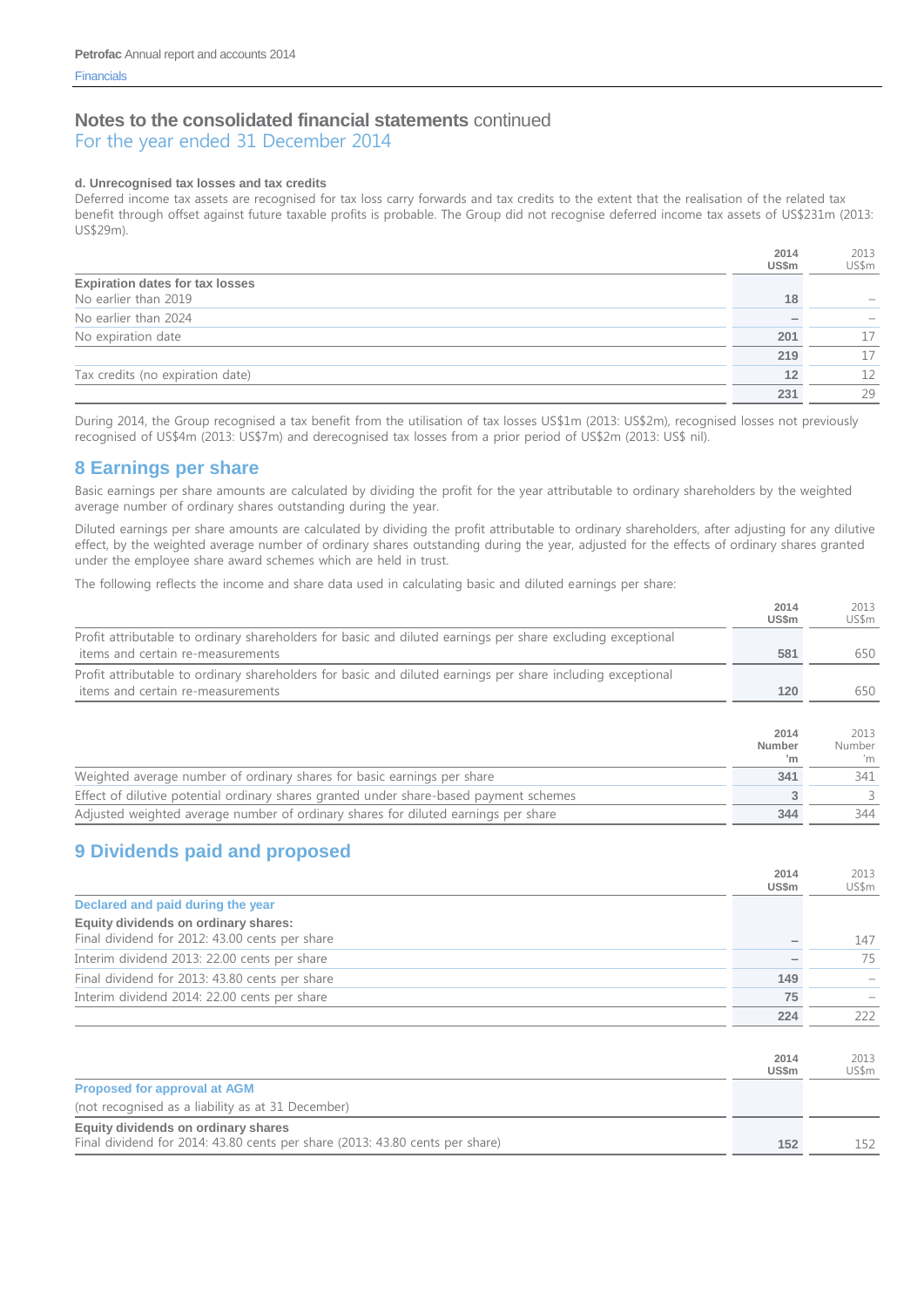For the year ended 31 December 2014

# **10 Property, plant and equipment**

|                                                          | Oil and gas<br>assets<br>US\$m | Oil and gas<br>facilities<br>US\$m | Land, buildings<br>and leasehold<br>improvements<br>US\$m | Plant and<br>equipment<br>US\$m | Vehicles<br>US\$m                 | Office<br>furniture<br>and<br>equipment<br>US\$m | Assets<br>under<br>construction<br>US\$m | Total<br>US\$m |
|----------------------------------------------------------|--------------------------------|------------------------------------|-----------------------------------------------------------|---------------------------------|-----------------------------------|--------------------------------------------------|------------------------------------------|----------------|
| <b>Cost</b>                                              |                                |                                    |                                                           |                                 |                                   |                                                  |                                          |                |
| At 1 January 2013                                        | 288                            | 558                                | 231                                                       | 18                              | 23                                | 144                                              | 77                                       | 1,339          |
| Additions                                                | 491                            |                                    | 38                                                        | 8                               | $\mathbf 1$                       | 36                                               | 23                                       | 597            |
| Acquisition of subsidiaries                              | $\overline{\phantom{a}}$       |                                    | 31                                                        | 5                               | $\overline{\phantom{0}}$          | 6                                                | $\overline{\phantom{0}}$                 | 42             |
| Disposals                                                |                                | (110)                              | (1)                                                       | (1)                             | (1)                               | (4)                                              |                                          | (117)          |
| Transfer from intangible oil and<br>gas assets (note 13) | 21                             |                                    |                                                           |                                 | $\overline{\phantom{a}}$          |                                                  |                                          | 21             |
| Transfers                                                | 28                             |                                    | 43                                                        |                                 | $\overline{\phantom{a}}$          |                                                  | (71)                                     |                |
| Exchange difference                                      |                                |                                    | $\mathbf 1$                                               |                                 | $\overline{\phantom{a}}$          | $\mathbf 1$                                      | L.                                       | $\overline{2}$ |
| At 1 January 2014                                        | 828                            | 448                                | 343                                                       | 30                              | 23                                | 183                                              | 29                                       | 1,884          |
| Additions                                                | 172                            | 225                                | 28                                                        | 15                              | $\overline{2}$                    | 26                                               | 200                                      | 668            |
| Disposals                                                |                                | (48)                               | (7)                                                       |                                 | (1)                               | (9)                                              |                                          | (65)           |
| Transfer from intangible oil and<br>gas assets (note 13) | 264                            |                                    |                                                           |                                 | $\overline{\phantom{0}}$          | $\overline{\phantom{0}}$                         | $\overline{\phantom{0}}$                 | 264            |
| Transfers                                                | 5                              |                                    | 13                                                        | 3                               | L.                                | (14)                                             | (7)                                      |                |
| Exchange difference                                      | (13)                           |                                    | (3)                                                       | (1)                             |                                   | (6)                                              |                                          | (23)           |
| At 31 December 2014                                      | 1,256                          | 625                                | 374                                                       | 47                              | 24                                | 180                                              | 222                                      | 2,728          |
| Depreciation                                             |                                |                                    |                                                           |                                 |                                   |                                                  |                                          |                |
| At 1 January 2013                                        | (98)                           | (141)                              | (84)                                                      | (9)                             | (16)                              | (94)                                             |                                          | (442)          |
| Charge for the year                                      | (102)                          | (34)                               | (53)                                                      | (6)                             | (4)                               | (30)                                             | $\qquad \qquad -$                        | (229)          |
| Acquisition of subsidiaries                              | $\overline{\phantom{0}}$       | $\qquad \qquad -$                  | (18)                                                      | (3)                             | $\hspace{1.0cm} - \hspace{1.0cm}$ | (4)                                              | ۰                                        | (25)           |
| Disposals                                                |                                | $\qquad \qquad -$                  | $\mathbf 1$                                               | $\overline{\phantom{0}}$        | $\mathbf 1$                       | 3                                                | $\overline{\phantom{0}}$                 | 5              |
| Transfers                                                |                                | $\overline{\phantom{0}}$           | (7)                                                       | $\overline{\phantom{m}}$        | $\overline{\phantom{0}}$          | $\overline{7}$                                   | $\overline{\phantom{a}}$                 |                |
| Exchange difference                                      | L.                             |                                    | (1)                                                       | $\overline{\phantom{0}}$        | $\overline{\phantom{0}}$          | (1)                                              | Ē.                                       | (2)            |
| At 1 January 2014                                        | (200)                          | (175)                              | (162)                                                     | (18)                            | (19)                              | (119)                                            | $\overline{\phantom{0}}$                 | (693)          |
| Charge for the year                                      | (116)                          | (24)                               | (52)                                                      | (12)                            | (3)                               | (23)                                             | Ē.                                       | (230)          |
| Charge for impairment (note 5)                           | (99)                           | (15)                               | $\qquad \qquad -$                                         | (2)                             | $\hspace{1.0cm} - \hspace{1.0cm}$ | $\qquad \qquad -$                                | (29)                                     | (145)          |
| Disposals                                                | $\overline{\phantom{a}}$       | 17                                 | 6                                                         | $\overline{\phantom{0}}$        | $\mathbf 1$                       | 8                                                | $\overline{\phantom{0}}$                 | 32             |
| Transfers                                                |                                |                                    | (5)                                                       | $\overline{\phantom{a}}$        | $\overline{\phantom{0}}$          | 5                                                |                                          |                |
| Exchange difference                                      |                                |                                    | $\overline{2}$                                            | $\mathbf{1}$                    | $\overline{\phantom{0}}$          | 3                                                |                                          | 6              |
| At 31 December 2014                                      | (415)                          | (197)                              | (211)                                                     | (31)                            | (21)                              | (126)                                            | (29)                                     | (1,030)        |
| Net carrying amount:<br>At 31 December 2014              | 841                            | 428                                | 163                                                       | 16                              | $\ensuremath{\mathsf{3}}$         | 54                                               | 193                                      | 1,698          |
| At 31 December 2013                                      | 628                            | 273                                | 181                                                       | 12                              | $\overline{4}$                    | 64                                               | 29                                       | 1,191          |

Additions to oil and gas assets mainly comprise Santuario, Magallanes and Arenque PECs of US\$160m, and Pánuco PEC of US\$12m (2013: Field development costs relating to block PM304 in Malaysia of US\$46m, Santuario and Magallanes PECs of US\$211m, Ticleni PECs of US\$54m, Pánuco PECs of US\$22m and capitalised decommissioning costs provided on the PM304 block in Malaysia of US\$13m, Santuario, Magallanes and Arenque PECs of US\$77m and Pánuco PECs of US\$10m).

Additions to oil and gas facilities in 2014 mainly comprise an FPSO acquired under a finance lease for block PM304 in Malaysia of US\$184m, the upgrade of the FPF4 at a cost of US\$5m and upgrade work on Berantai vessel of US\$10m.

Transfer from intangible oil and gas assets of US\$264m mainly comprises field development costs on block PM304 in Malaysia of US\$236m (2013: US\$21m) and Ticleni PEC costs of US\$28m.

Of the total charge for depreciation in the income statement, US\$210m (2013: US\$207m) is included in cost of sales and US\$20m (2013: US\$22m) in selling, general and administration expenses.

Assets under construction represent expenditures incurred in relation to construction of the new Petrofac JSD6000 installation vessel.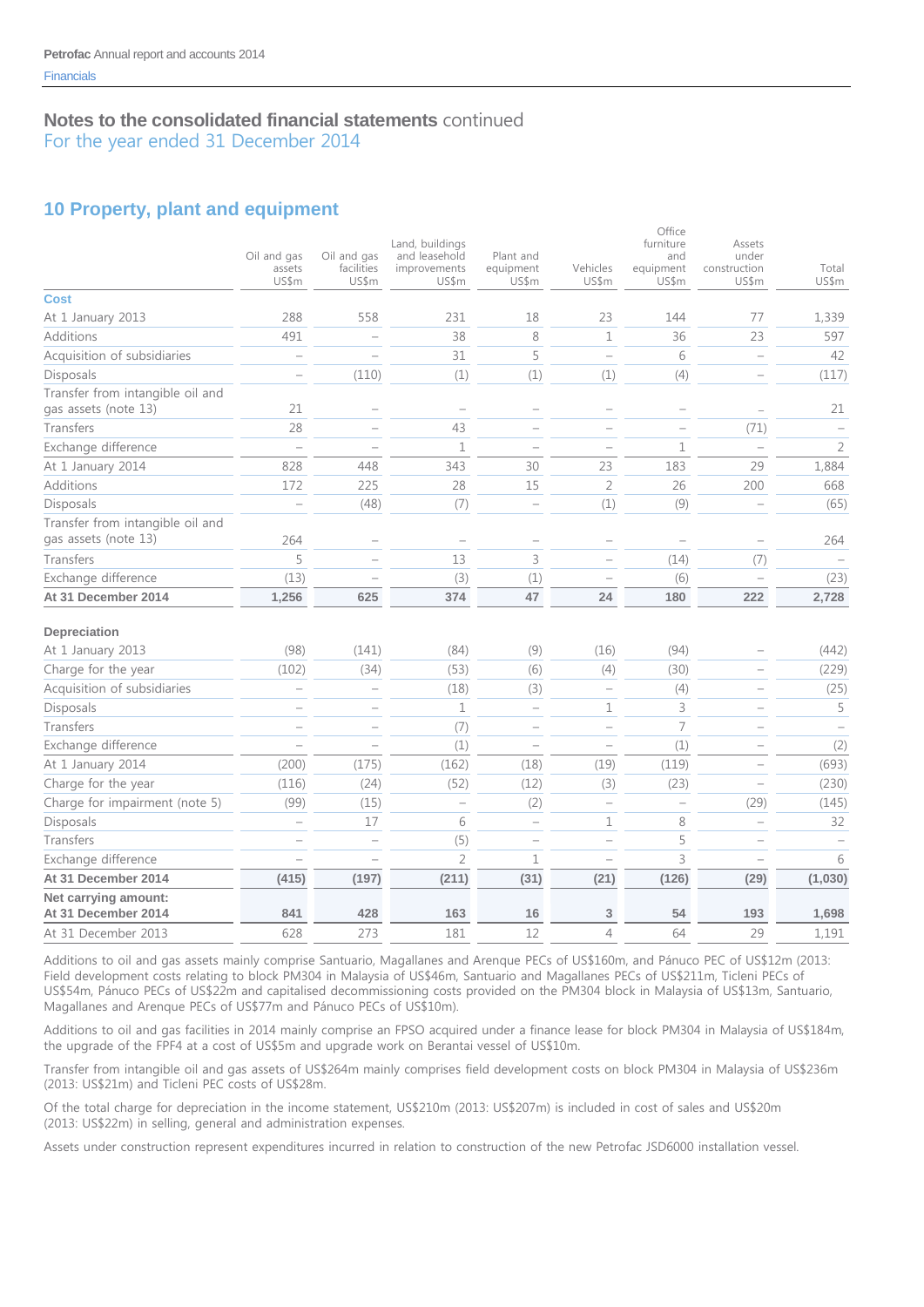For the year ended 31 December 2014

Included in 'oil and gas facilities', 'land, buildings and leasehold improvements' and 'plant and equipment' is property, plant and equipment under finance lease agreements, for which book values are as follows:

| Net book value                                                    | 2014<br>US\$m | 2013<br>US\$m |
|-------------------------------------------------------------------|---------------|---------------|
| Gross book value                                                  | 19            | 34            |
| Finance leased assets arising on disposal of subsidiary (note 4f) | 215           |               |
| Additions                                                         | 197           | 10            |
| Depreciation                                                      | (30)          | (24)          |
| Exchange difference                                               |               | (1)           |
| At 31 December                                                    | 401           | 19            |

Additions to finance leased assets mainly comprise an FPSO acquired under a finance lease for block PM304 in Malaysia of US\$184m.

### **11 Material partly-owned subsidiaries**

Petrofac Emirates LLC is the only material partly-owned subsidiary in the Group and the proportion of the nominal value of issued shares controlled by the Group is disclosed in note 33.

| Movement of non-controlling interest in Petrofac Emirates LLC | 2014<br><b>US\$m</b> | 2013<br>US\$m |
|---------------------------------------------------------------|----------------------|---------------|
| At 1 January                                                  |                      |               |
| Non-controlling interest arising on a business combination    |                      |               |
| Profit for the year                                           | 20                   |               |
| Net unrealised (gains)/losses on derivatives (note 25)        | (13)                 |               |
| At 31 December                                                | 12                   |               |

The balance of non-controlling interests relate to other partly-owned subsidiaries that are not material to the Group.

Financial information of Petrofac Emirates LLC that has material non-controlling interests is provided below:

| <b>Summarised income statement</b>           | 2014<br>US\$m | 2013<br>US\$m |
|----------------------------------------------|---------------|---------------|
| Revenue                                      | 848           | 559           |
| Cost of sales                                | (715)         | (537)         |
| Gross profit                                 | 133           | 22            |
| Selling, general and administration expenses | (54)          | (24)          |
| Finance income                               |               |               |
| Profit for the year                          | 79            |               |
| Attributable to non-controlling interest     | 20            |               |

#### **Summarised statement of financial position**

| 604 | 564           |
|-----|---------------|
| 200 | 123           |
| 804 | 687           |
|     |               |
| 745 | 662           |
| 10  | $\mathcal{L}$ |
| 755 | 665           |
| 49  | 22            |
|     |               |

#### **Attributable to:**

| Petrofac Limited shareholders           | 37                       |     |
|-----------------------------------------|--------------------------|-----|
| Non-controlling interests               | 12                       |     |
| <b>Summarised cash flow information</b> |                          |     |
| Operating                               | 133                      | 32) |
| Investing                               | (38)                     | 32  |
| Financing                               | $\overline{\phantom{a}}$ | 16) |

No dividends were paid to non-controlling interests during 2014 and 2013.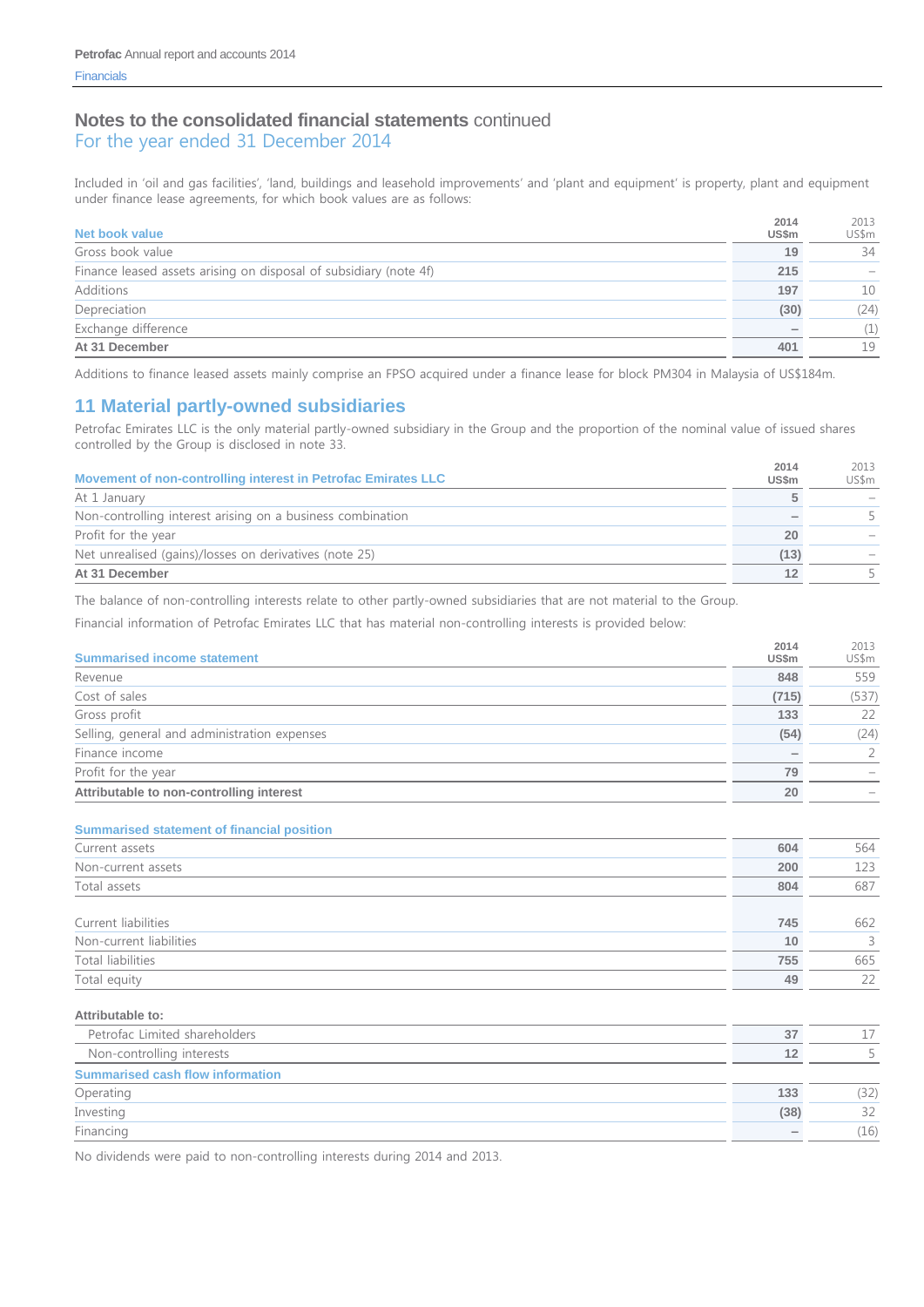For the year ended 31 December 2014

# **12 Goodwill**

A summary of the movements in goodwill is presented below:

|                                                          | 2014  | 2013  |
|----------------------------------------------------------|-------|-------|
|                                                          | US\$m | US\$m |
| At 1 January                                             | 155   | 125   |
| Acquisitions during the year                             |       | 32    |
| Re-assessment of contingent consideration payable        |       | (4)   |
| Impairment (note 5)                                      | (18)  |       |
| Goodwill written off on disposal of subsidiary (note 4f) | (15)  |       |
| Exchange difference                                      | (7)   |       |
| At 31 December                                           | 115   | 155   |

Goodwill written off on disposal of subsidiary relates to the sale of 80% of the share capital of Petrofac FPSO Holding Limited to PetroFirst Infrastructure Holdings Limited (note 4f).

Goodwill of US\$18m relating to Integrated Energy Services cash-generating unit was impaired during the year (note 5).

Re-assessment of contingent consideration payable in 2013 comprised a decrease in contingent consideration payable on Caltec Limited of US\$4m.

Goodwill acquired through business combinations has been allocated to four groups of cash-generating units, for impairment testing as follows:

- Onshore Engineering & Construction
- Offshore Projects & Operations
- Engineering & Consulting Services
- Integrated Energy Services

These represent the lowest level within the Group at which the goodwill is monitored for internal management purposes. The Group considers cash-generating units to be individually significant where they represent greater than 25% of the total goodwill balance.

#### **Onshore Engineering & Construction, Offshore Projects & Operations, Engineering & Consulting Services and Integrated Energy Services cash-generating units**

Recoverable amounts have been determined based on value in use calculations, using discounted pre-tax cash flow projections. Management have adopted projection periods appropriate to each unit's value in use. For Onshore Engineering & Construction, Offshore Projects & Operations and Engineering & Consulting Services cash-generating units the cash flow projections are based on financial budgets approved by senior management covering a five-year period, extrapolated at a growth rate of 2.5% per annum.

For the Integrated Energy Services business the cash flows are based on economic models over the length of the contracted period for Production Enhancement Contracts, Equity upstream investments and Risk Service Contracts. For other operations included in Integrated Energy Services, cash flows are based on financial budgets approved by senior management covering a five-year period, extrapolated at a growth rate of 2.5% per annum.

The carrying amount of goodwill for the Onshore Engineering & Construction, Offshore Projects & Operations and Engineering & Consulting Services cash-generating units is not individually significant in comparison with the total carrying amount of goodwill and therefore no analysis of sensitivities has been provided below.

#### **Carrying amount of goodwill allocated to each group of cash-generating units**

|                                         | 2014<br><b>US\$m</b> | 2013<br>US\$m |
|-----------------------------------------|----------------------|---------------|
| Onshore Engineering & Construction unit | 29                   | 29            |
| Offshore Projects & Operations unit     | 28                   | 30            |
| Engineering & Consulting Services unit  | 24                   | 26            |
| Integrated Energy Services unit         | 34                   | 70            |
|                                         | 115                  | 155           |

#### **Key assumptions used in value in use calculations for the Integrated Energy Services unit**

The following key assumptions were included in the value in use calculations used to estimate the recoverable amount of the Integrated Energy Services cash-generating unit. Where management has identified a reasonably possible change in any of these assumptions that would result in impairment, details have been provided below:

Market share: for the Training business which is within Integrated Energy Services, the key assumptions relate to management's assessment of maintaining the unit's market share in the UK and developing further the business in international markets.

Capital expenditure: the Production Enhancement Contracts in the Integrated Energy Services unit require a minimum level of capital spend on the projects in the initial years to meet contractual commitments. If the capital is not spent, a cash payment of the balance is required which does not qualify for cost recovery. The level of capital spend assumed in the value in use calculation is that expected over the period of the budget based on the current field development plans which assumes the minimum spend is met on each project and the contracts remain in force for the entire duration of the project. For other equity upstream investments, the level of capital spend assumed is based on sanctioned field development plans and represents the activities required to access commercial reserves. A 10% increase in capital expenditure, representing a total overspend of US\$115m undiscounted, across the portfolio of Integrated Energy Services projects would result in an additional impairment charge equal to the carrying value of goodwill of US\$34m.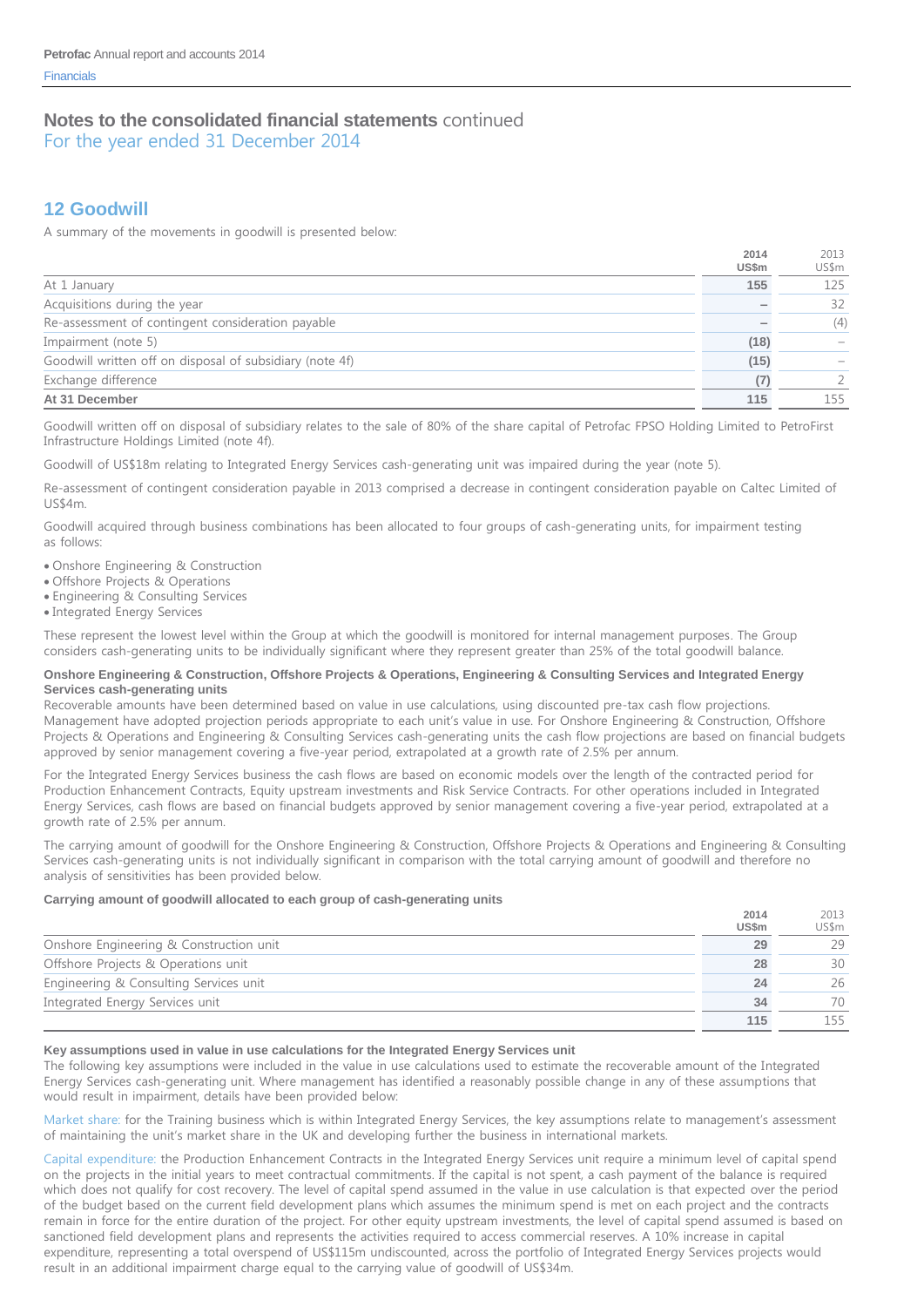For the year ended 31 December 2014

Reserve volumes and production profiles: management has used its internally developed economic models of reserves and production profiles as inputs in to the value in use for the Production Enhancement Contracts, Risk Service Contracts and Equity Upstream Investments. These economic models are revised annually as part of the preparation of the group's five year business plans which are approved by the Board. Management has used forward curve oil prices of US\$61 per barrel for 2015 and US\$69 per barrel for 2016 and long term planning prices of US\$80 per barrel for 2017 and US\$85 per barrel for 2018 and US\$90 per barrel for 2019 and beyond (2013: US\$100 per barrel for 2014 and beyond) to determine reserve volumes. A 10% decrease in forecast production across the portfolio of Integrated Energy Services projects would result in an additional impairment charge equal to the carrying value of goodwill of US\$34m and a 10% reduction in the oil price would result in an additional impairment charge equal to the carrying value of goodwill of US\$34m.

Growth rate: estimates are based on management's assessment of market share having regard to macro-economic factors and the growth rates experienced in the recent past in the markets in which the unit operates. A growth rate of 2.5% per annum has been applied for businesses within the Integrated Energy Services cash-generating unit where the cash flows are not based on long term contractual arrangements.

Discount rate: management has used a pre-tax discount rate of 11.6% per annum (2013: 10.4% per annum). The discount rate is derived from the estimated weighted average cost of capital (WACC) of the Group and has been calculated using an estimated risk free rate of return adjusted for the Group's estimated equity market risk premium. A 100 basis point increase in the pre-tax discount rate to 12.6% would result in an additional impairment charge equal to the carrying value of goodwill of US\$34m.

# **13 Intangible assets**

|                                                                   | 2014<br><b>US\$m</b> | 2013<br>US\$m |
|-------------------------------------------------------------------|----------------------|---------------|
| Intangible oil and gas assets                                     |                      |               |
| Cost:                                                             |                      |               |
| At 1 January                                                      | 290                  | 268           |
| <b>Additions</b>                                                  | 97                   | 43            |
| Assets related to increase in decommissioning provision (note 27) | 47                   |               |
| Transfer to oil and gas assets (note 10)                          | (264)                | (21)          |
| Impairments (note 5)                                              | (5)                  |               |
| Write off (note 4b and note 4c)                                   | (9)                  |               |
| Net book value of intangible oil and gas assets at 31 December    | 156                  | 290           |
| Other intangible assets                                           |                      |               |
| Cost:                                                             |                      |               |
| At 1 January                                                      | 60                   | 54            |
| <b>Additions</b>                                                  |                      | 10            |
| Impairments (note 5)                                              | (4)                  |               |
| Write off                                                         |                      | (4)           |
| Exchange difference                                               | (3)                  |               |
| At 31 December                                                    | 53                   | 60            |
| <b>Accumulated amortisation:</b>                                  |                      |               |
| At 1 January                                                      | (20)                 | (15)          |
| Amortisation                                                      | (5)                  | (5)           |
| Exchange difference                                               | $\overline{2}$       |               |
| At 31 December                                                    | (23)                 | (20)          |
| Net book value of other intangible assets at 31 December          | 30                   | 40            |
| <b>Total intangible assets</b>                                    | 186                  | 330           |

#### **Intangible oil and gas assets**

Oil and gas assets (part of the Integrated Energy Services segment) additions and assets additions related to increase in decommissioning provision above comprise largely US\$137m (2013: US\$40m) capitalised expenditure on the Group's assets in Malaysia.

There were investing cash outflows relating to capitalised intangible oil and gas assets of US\$119m (2013: US\$43m) in the current period arising from pre-development activities.

Transfers within intangible oil and gas assets represent transfers to oil and gas assets relating to block PM304 in Malaysia of US\$236m and Ticleni PECs of US\$28m (note 10).

The US\$8m write off of intangible oil and gas assets is in respect of a dry well in Chergui and US\$1m is in respect of Bowleven license costs written off.

#### **Other intangible assets**

Other intangible assets comprising project development expenditure, customer contracts, proprietary software and patent technology are being amortised over their estimated economic useful life on a straight-line basis and the related amortisation charges included in selling, general and administration expenses (note 4c).

US\$4m relating to LNG intellectual property was written off during 2013.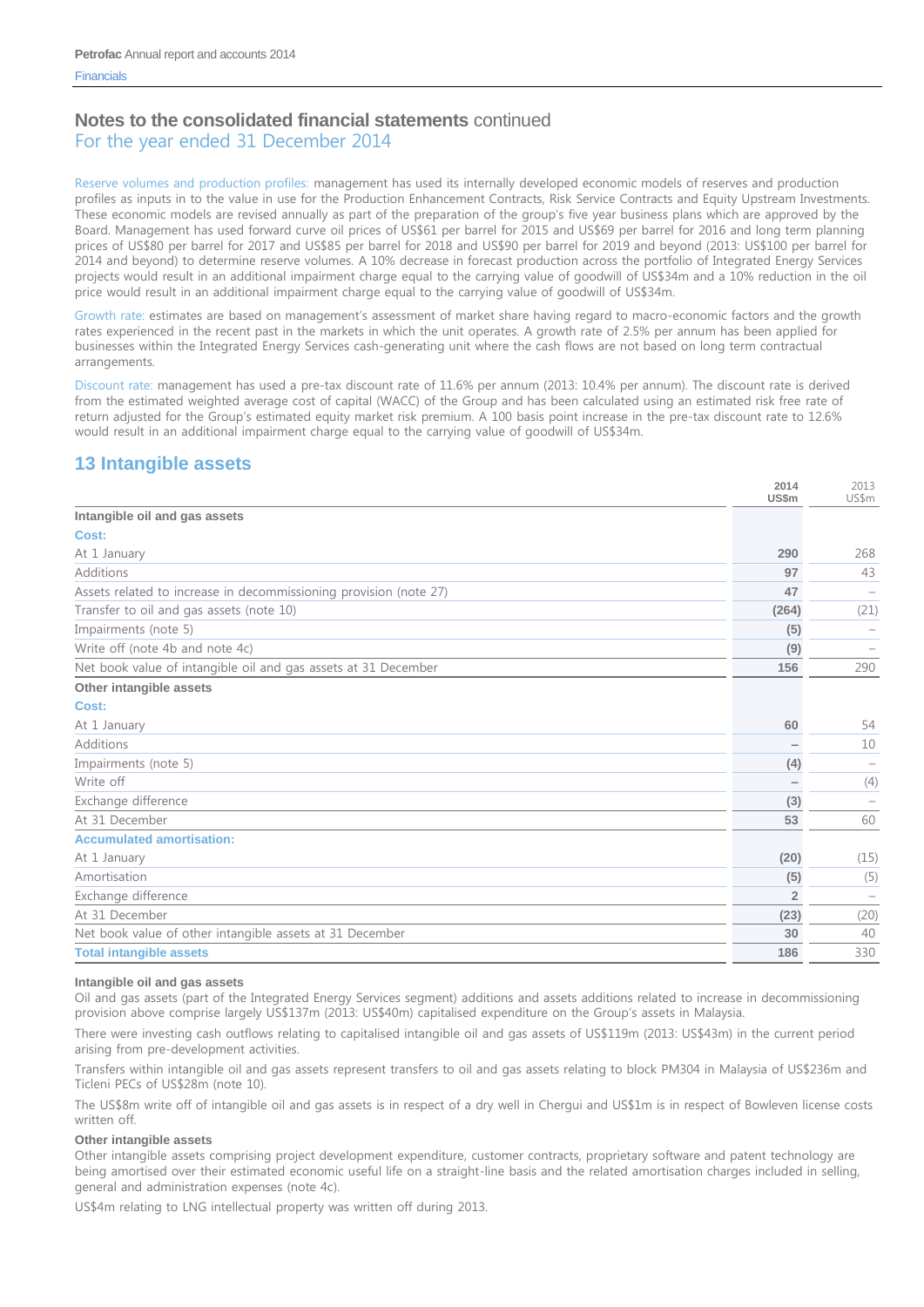For the year ended 31 December 2014

# **14 Investments in associates/joint ventures**

|                                                                                 | Associates<br><b>US\$m</b> | Joint<br>ventures<br>US\$m | Total<br>US\$m |
|---------------------------------------------------------------------------------|----------------------------|----------------------------|----------------|
| As at 1 January 2013                                                            | 189                        | 21                         | 210            |
| Loan made to Petrofac FPF1 Limited                                              | 4                          |                            | 4              |
| Share of profits                                                                | 17                         |                            | 22             |
| Transferred to investment in subsidiary                                         |                            | (11)                       | (11)           |
| Dividends received                                                              |                            | (10)                       | (10)           |
| As at 31 December 2013                                                          | 210                        |                            | 215            |
| Loan made to Petrofac FPF1 Limited                                              | 13                         |                            | 13             |
| Share of profits                                                                | 4                          | 3                          |                |
| Fair valuation gain on initial recognition of investment in associate (note 4f) | 31                         |                            | 31             |
| Transfer to available-for-sale investment (note 15)                             | (185)                      |                            | (185)          |
| Dividends received                                                              | $\left($ /                 | (3)                        | (10)           |
| As at 31 December 2014                                                          | 66                         | 5                          | 71             |

Dividends received include US\$7m received from PetroFirst infrastructure Limited and US\$3m received from TTE Petrofac Limited (2013: US\$2m received from TTE Petrofac Limited and US\$8m received from Petrofac Emirates LLC).

Fair value gain of US\$31m represents the increase in fair value of the remaining 20% share in PetroFirst Infrastructure Limited post disposal of 80% of the share capital of Petrofac FPSO Holding Limited (note 4f).

#### **Associates**

|                                                       | 2014<br><b>US\$m</b> | 2013<br>US\$m |
|-------------------------------------------------------|----------------------|---------------|
| Associates acquired through acquisition of subsidiary |                      |               |
| PetroFirst Infrastructure Limited                     | 28                   |               |
| Petrofac FPF1 Limited                                 | 38                   | 25            |
| Investment in Seven Energy International Limited      |                      | 184           |
|                                                       | 66                   | 210           |

#### Seven Energy International Limited

The share of the Seven Energy's statement of financial position is as follows:

|                                                     | 2014<br>US\$m | 2013<br>US\$m  |
|-----------------------------------------------------|---------------|----------------|
| Non-current assets                                  |               | 1,140          |
| Current assets                                      |               | 220            |
| Non-current liabilities                             |               | (284)          |
| Current liabilities                                 |               | (682)          |
| Equity                                              |               | 394            |
| Group's share of net assets                         |               | 87             |
| Transaction costs incurred                          |               | $\overline{2}$ |
| Residual goodwill                                   |               | 95             |
| <b>Carrying value of investment</b>                 |               | 184            |
| Share of associates revenues and net profit/(loss): |               |                |
| Revenue                                             |               | 76             |
| Net profit                                          |               | 17             |

Seven Energy investment in associate was transferred to available-for-sale investment during the year and therefore only comparative 2013 information is shown above (see note 15). At the time of transfer, on carrying out a fair valuation there was no gain/loss on derecognition of the investment in associate and recognition as an available-for-sale investment.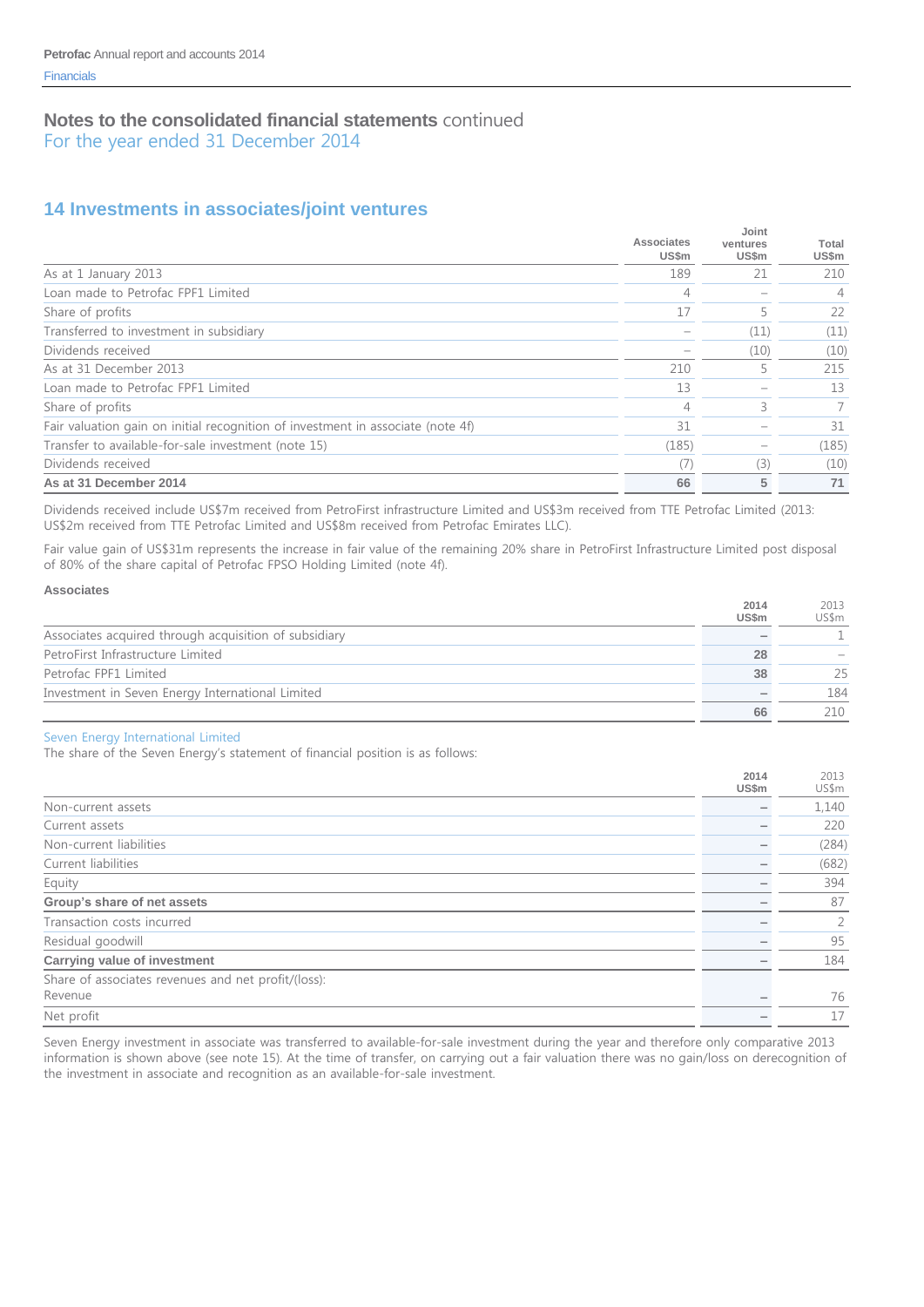For the year ended 31 December 2014

#### Interest in other associates

Summarised financial information of PetroFirst Infrastructure Limited and Petrofac FPF1 Limited, based on their IFRS financial statements, and reconciliation with the carrying amount of the investment in consolidated financial statements are set out below:

|                                              | 2014<br>US\$m | 2013<br>US\$m  |
|----------------------------------------------|---------------|----------------|
| Revenue                                      | 28            |                |
| Cost of sales                                |               |                |
| Gross profit                                 | 28            |                |
| Selling, general and administration expenses | (8)           | -              |
| Finance (expense)/income, net                | (6)           | -              |
| Profit before income tax                     | 14            |                |
| Income tax                                   |               |                |
| Profit                                       | 14            |                |
| Group's share of profit for the year         | 4             |                |
| Current assets                               | 40            | $\overline{2}$ |
| Non-current assets                           | 595           | 102            |
| Total assets                                 | 635           | 104            |
| Current liabilities                          | 20            |                |
| Non-current liabilities                      | 328           | $\overline{2}$ |
| <b>Total liabilities</b>                     | 348           | $\overline{2}$ |
| Net assets                                   | 287           | 102            |
| Group's share of net assets                  | 66            | 26             |
| Carrying amount of the investment            | 66            | 26             |

The associates had no contingent liabilities or capital commitments as at 31 December 2014 and 2013.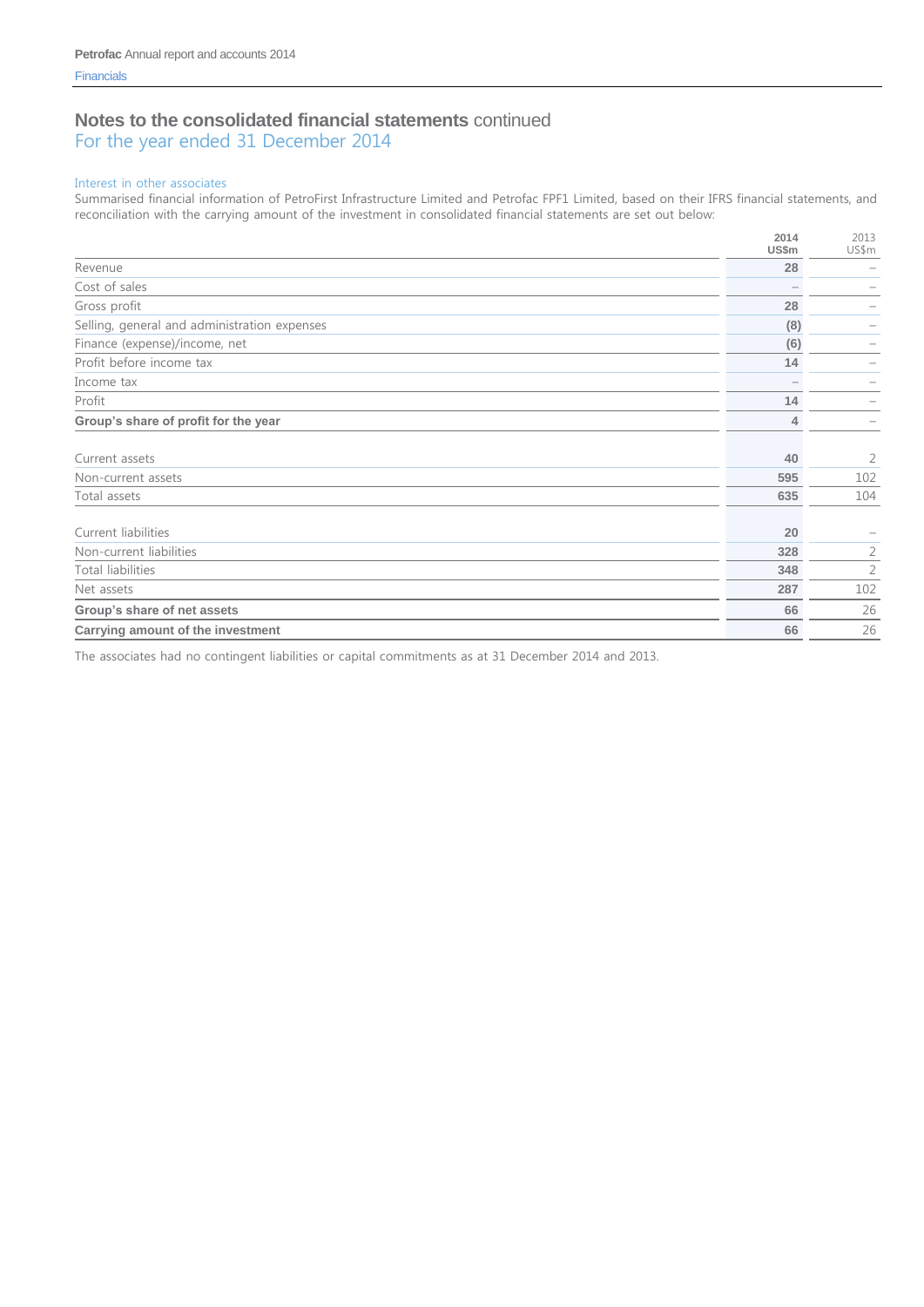For the year ended 31 December 2014

# **14 Investments in associates/joint ventures** continued

#### Interest in joint ventures

Summarised financial information of the joint ventures<sup>1</sup>, based on their IFRS financial statements, and reconciliation with the carrying amount of the investment in consolidated financial statements are set out below:

**2014**

 $2012$ 

| 35<br>Revenue<br>Cost of sales<br>(26)<br>Gross profit<br>9<br>Selling, general and administration expenses<br>(2)<br>Finance (expense)/income, net<br>Profit before income tax<br>$\overline{7}$<br>Income tax<br>(1)<br>Profit<br>6<br>Group's share of profit for the year<br>3<br>20<br>Current assets<br>5<br>Non-current assets<br>Total assets<br>25<br>Current liabilities<br>11<br>Non-current liabilities<br>4<br><b>Total liabilities</b><br>15<br>10<br>Net assets<br>5<br>Group's share of net assets<br>5<br>Carrying amount of the investment | ZU 14<br><b>US\$m</b> | ZUIJ<br>US\$m  |
|--------------------------------------------------------------------------------------------------------------------------------------------------------------------------------------------------------------------------------------------------------------------------------------------------------------------------------------------------------------------------------------------------------------------------------------------------------------------------------------------------------------------------------------------------------------|-----------------------|----------------|
|                                                                                                                                                                                                                                                                                                                                                                                                                                                                                                                                                              |                       | 38             |
|                                                                                                                                                                                                                                                                                                                                                                                                                                                                                                                                                              |                       | (25)           |
|                                                                                                                                                                                                                                                                                                                                                                                                                                                                                                                                                              |                       | 13             |
|                                                                                                                                                                                                                                                                                                                                                                                                                                                                                                                                                              |                       | (2)            |
|                                                                                                                                                                                                                                                                                                                                                                                                                                                                                                                                                              |                       |                |
|                                                                                                                                                                                                                                                                                                                                                                                                                                                                                                                                                              |                       | 11             |
|                                                                                                                                                                                                                                                                                                                                                                                                                                                                                                                                                              |                       | (1)            |
|                                                                                                                                                                                                                                                                                                                                                                                                                                                                                                                                                              |                       | 10             |
|                                                                                                                                                                                                                                                                                                                                                                                                                                                                                                                                                              |                       | 5              |
|                                                                                                                                                                                                                                                                                                                                                                                                                                                                                                                                                              |                       | 12             |
|                                                                                                                                                                                                                                                                                                                                                                                                                                                                                                                                                              |                       | $\overline{2}$ |
|                                                                                                                                                                                                                                                                                                                                                                                                                                                                                                                                                              |                       | 14             |
|                                                                                                                                                                                                                                                                                                                                                                                                                                                                                                                                                              |                       | 2              |
|                                                                                                                                                                                                                                                                                                                                                                                                                                                                                                                                                              |                       | $\overline{2}$ |
|                                                                                                                                                                                                                                                                                                                                                                                                                                                                                                                                                              |                       | $\overline{4}$ |
|                                                                                                                                                                                                                                                                                                                                                                                                                                                                                                                                                              |                       | 10             |
|                                                                                                                                                                                                                                                                                                                                                                                                                                                                                                                                                              |                       | 5              |
|                                                                                                                                                                                                                                                                                                                                                                                                                                                                                                                                                              |                       | 5              |

<sup>1</sup> A list of these joint ventures is disclosed in note 33.

The joint ventures had no contingent liabilities or capital commitments as at 31 December 2014 and 2013. The joint ventures cannot distribute their profits until they obtain consent from the venturers.

### **15 Available-for-sale investment**

On 15 April 2014, Seven Energy secured additional equity capital that resulted in dilution of the Company's interest in Seven Energy from 23.5% to 15.4%. Following the dilution of ownership interest, the Group does not exercise significant influence over the activities of Seven Energy and as a result has transferred the investment of US\$185m from investment in associate to available-for-sale investment (note 14).

The Group continues to have the option to subscribe for 148,571 of additional warrants in Seven Energy at a cost of a further US\$52m, subject to the performance of certain service provision conditions and milestones in relation to project execution. However at 31 December 2014 the residual fair value of these warrants was assessed as nil, resulting in an income statement charge for the year of US\$11m (note 5).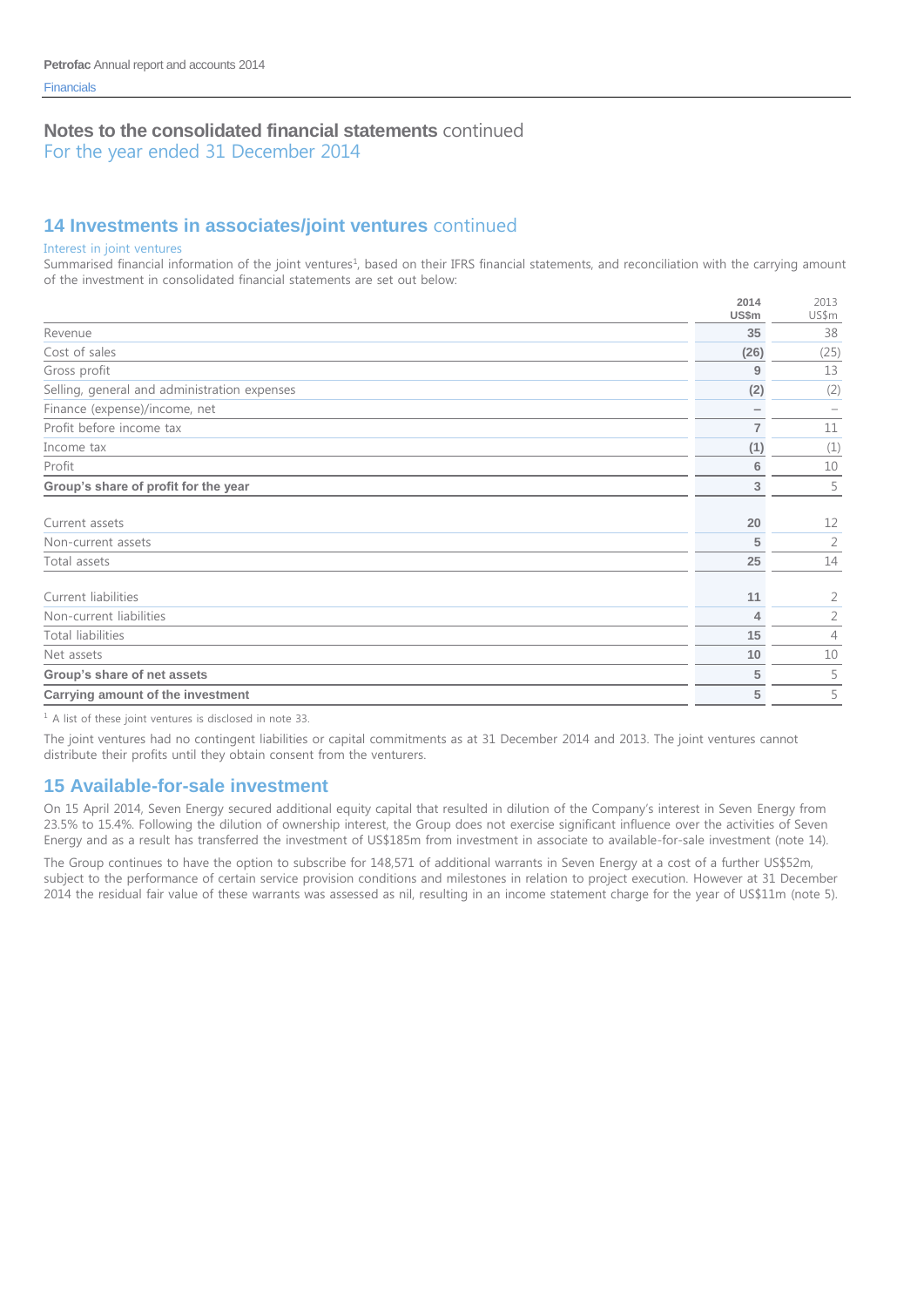# **16 Other financial assets and other financial liabilities**

| <b>Other financial assets</b>                                               | <b>Classification</b>              | 2014<br><b>US\$m</b> | 2013<br>US\$m  |
|-----------------------------------------------------------------------------|------------------------------------|----------------------|----------------|
| Non-current                                                                 |                                    |                      |                |
| Receivable under the Berantai RSC                                           | Fair value through profit and loss | 343                  | 394            |
| Receivable from joint venture partners                                      | Loans and receivables              | 396                  | 127            |
| Forward currency contracts designated as hedges (note 32)                   | Designated as cash flow hedges     | 50                   | 5              |
| Restricted cash                                                             | Fair value through profit and loss | $\mathbf 1$          | $\mathbf{1}$   |
|                                                                             |                                    | 790                  | 527            |
| Current                                                                     |                                    |                      |                |
| Receivable under the Berantai RSC                                           | Fair value through profit and loss | 38                   | 82             |
| Receivable in respect of the development of the Greater Stella Area         | Fair value through profit and loss | 399                  | 200            |
| Fair value change in respect of the Greater Stella Area receivable (note 5) | Fair value through profit and loss | (207)                |                |
| Receivable from joint venture partners                                      | Loans and receivables              | 150                  |                |
| Seven Energy warrants (note 15)                                             | Fair value through profit and loss |                      | 11             |
| Forward currency contracts designated as hedges (note 32)                   | Designated as cash flow hedges     | 27                   | 23             |
| Oil derivative (note 32)                                                    | Designated as cash flow hedges     | 20                   |                |
| Restricted cash                                                             | Fair value through profit and loss | 8                    | 4              |
|                                                                             |                                    | 435                  | 320            |
| Other financial liabilities                                                 |                                    |                      |                |
| Non-current                                                                 |                                    |                      |                |
| Contingent consideration payable                                            | Fair value through profit and loss |                      | 1              |
| Interest rate swaps (note 32)                                               | Fair value through profit and loss |                      | 1              |
| Finance lease creditors (note 29)                                           | Loans and borrowings               | 738                  |                |
| Forward currency contracts designated as hedges (note 32)                   | Designated as cash flow hedges     | 18                   |                |
|                                                                             |                                    | 756                  | $\overline{2}$ |
| Current                                                                     |                                    |                      |                |
| Contingent consideration payable                                            | Fair value through profit and loss | 1                    | $\mathbf 1$    |
| Forward currency contracts designated as hedges (note 32)                   | Designated as cash flow hedges     | 74                   | $\overline{2}$ |
| Forward currency contracts undesignated (note 32)                           | Fair value through profit and loss |                      | 11             |
| Oil derivative (note 32)                                                    | Designated as cash flow hedges     |                      | 1              |
| Finance lease creditors (note 29)                                           | Loans and borrowings               | 234                  | 15             |
| Interest rate swaps (note 32)                                               | Fair value through profit and loss |                      | 1              |
| Interest payable                                                            | Fair value through profit and loss | 8                    | 6              |
|                                                                             |                                    | 317                  | 37             |

The long-term and short-term receivables under the Berantai RSC represent the discounted value of amounts due under the contract which are being recovered over a six year period from 2013 in line with the contractual terms of the project.

The short-term receivable in respect of the development of the Greater Stella Area represents a loan made to the consortium partners to fund Petrofac's share of the development costs of the field.

The short-term and long term receivable from joint venture partners represents the 70% gross up on finance leases in respect of oil and gas facilities relating to block PM304 in Malaysia that are included 100% in the Group's consolidated statement of financial position (Group's 30% share US\$234m).

Restricted cash comprises deposits with financial institutions securing various guarantees and performance bonds associated with the Group's trading activities (note 29).This cash will be released on the maturity of these guarantees and performance bonds.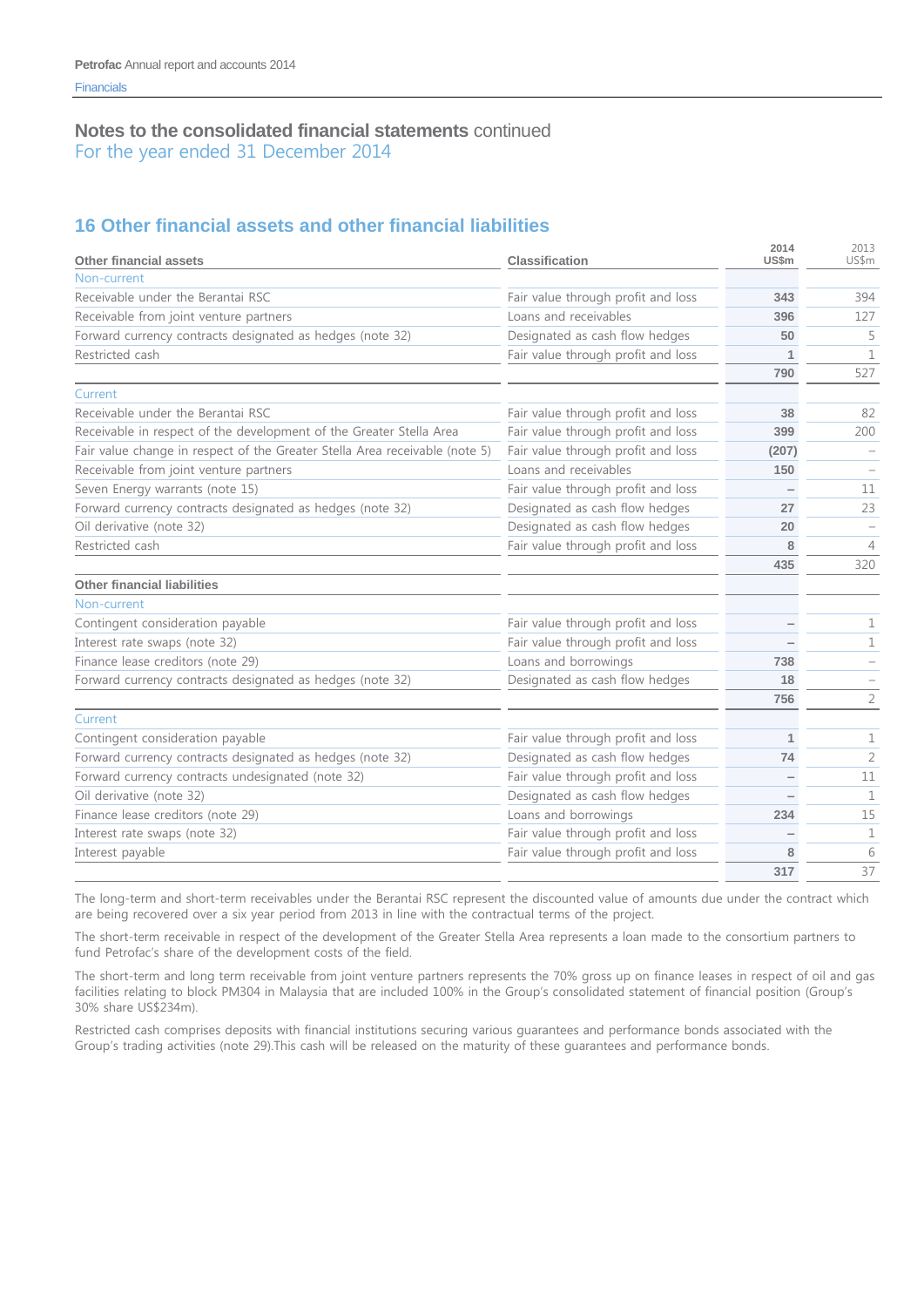### **17 Fair Value Measurement**

The following financial instruments are measured at fair value using the hierarchy below for determination and disclosure of their respective fair values:

Level 1: Unadjusted quoted prices in active markets for identical financial assets or liabilities

Level 2: Other valuation techniques where the inputs are based on significant observable factors

Level 3: Other valuation techniques where the inputs are based on significant unobservable market data

#### **Year ended 31 December 2014**

|                                                                                                                            | Date of valuation | Level 2<br><b>US\$m</b>  | Level 3<br><b>US\$m</b> |
|----------------------------------------------------------------------------------------------------------------------------|-------------------|--------------------------|-------------------------|
| <b>Financial assets</b>                                                                                                    |                   |                          |                         |
| Receivable under the Berantai RSC (note 32 pg 166)                                                                         | 31 December 2014  | $\overline{\phantom{0}}$ | 381                     |
| Available-for-sale investment (note 32 pg 166)                                                                             | 31 December 2014  |                          | 185                     |
| Amounts receivable in respect of the development of the Greater Stella Area,<br>net of fair value changes (note 32 pg 167) | 31 December 2014  |                          | 192                     |
| Oil Derivative                                                                                                             | 31 December 2014  | 20                       |                         |
| Euro forward currency contracts – designated as cash flow hedge                                                            | 31 December 2014  | 77                       |                         |
| Assets for which fair values are disclosed (note 32):                                                                      |                   |                          |                         |
| Cash and short-term deposits                                                                                               | 31 December 2014  | 986                      |                         |
| Restricted cash                                                                                                            | 31 December 2014  | 9                        |                         |
| <b>Financial liabilities</b>                                                                                               |                   |                          |                         |
| Euro forward currency contracts – designated as cash flow hedge                                                            | 31 December 2014  | 91                       |                         |
| Sterling forward currency contracts – designated as cash flow hedge                                                        | 31 December 2014  | 1                        |                         |
| Liabilities for which fair values are disclosed (note 32):                                                                 |                   |                          |                         |
| Interest-bearing loans and borrowings                                                                                      |                   |                          |                         |
| Senior notes                                                                                                               | 31 December 2014  | 750                      |                         |
| Term Ioan                                                                                                                  | 31 December 2014  | 500                      |                         |
| Revolving credit facility                                                                                                  | 31 December 2014  | 475                      |                         |
| <b>Bank overdrafts</b>                                                                                                     | 31 December 2014  | 9                        |                         |
| Finance lease creditors                                                                                                    | 31 December 2014  | 972                      |                         |
| Contingent consideration                                                                                                   | 31 December 2014  | 1                        |                         |

#### **Year ended 31 December 2013**

|                                                                             | Date of valuation | Level 2<br>US\$m | Level 3<br>US\$m |
|-----------------------------------------------------------------------------|-------------------|------------------|------------------|
| <b>Financial assets</b>                                                     |                   |                  |                  |
| Seven Energy warrants (note 15)                                             | 31 December 2013  |                  | 11               |
| Receivable under the Berantai RSC (pg 166)                                  | 31 December 2013  |                  | 476              |
| Amounts receivable in respect of the development of the Greater Stella Area | 31 December 2013  | 200              |                  |
| Euro forward currency contracts – designated as cash flow hedge             | 31 December 2013  | 24               |                  |
| Sterling forward currency contracts – designated as cash flow hedge         | 31 December 2013  | $\overline{4}$   |                  |
| Assets for which fair values are disclosed (note 32):                       |                   |                  |                  |
| Cash and short-term deposits                                                | 31 December 2013  | 617              |                  |
| Restricted cash                                                             | 31 December 2013  | 5                |                  |
| <b>Financial liabilities</b>                                                |                   |                  |                  |
| Euro forward currency contracts – designated as cash flow hedge             | 31 December 2013  | 2                |                  |
| Sterling forward currency contracts - undesignated                          | 31 December 2013  | 11               |                  |
| Interest rate swaps                                                         | 31 December 2013  | $\overline{2}$   |                  |
| Oil derivative                                                              | 31 December 2013  | 1                |                  |
| Liabilities for which fair values are disclosed (note 32):                  |                   |                  |                  |
| Interest-bearing loans and borrowings                                       |                   |                  |                  |
| Senior notes                                                                | 31 December 2013  | 750              |                  |
| Revolving credit facility                                                   | 31 December 2013  | 444              |                  |
| Project financing                                                           | 31 December 2013  | 138              |                  |
| Bank overdrafts                                                             | 31 December 2013  | 32               |                  |
| Finance lease creditors                                                     | 31 December 2013  | 15               |                  |
| Contingent consideration                                                    | 31 December 2013  | $\overline{2}$   |                  |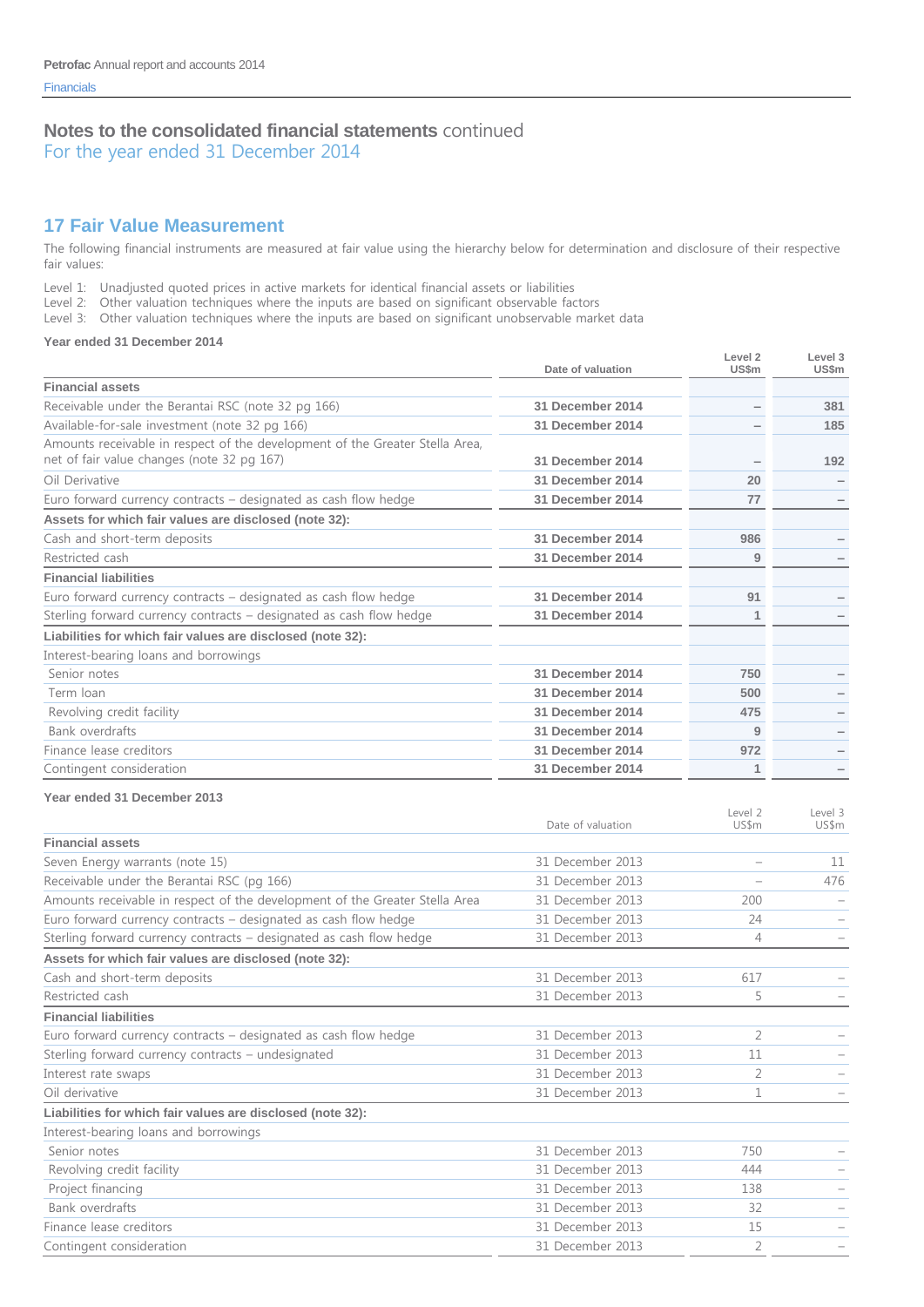### **18 Inventories**

|                   | 2014<br>US\$m | 2013<br>US\$m            |
|-------------------|---------------|--------------------------|
| Crude oil         |               |                          |
| Stores and spares |               | <u>_</u>                 |
| Raw materials     |               | $\overline{\phantom{a}}$ |
|                   | 16.           | 16                       |

Included in the consolidated income statement are costs of inventories expensed of US\$73m (2013: US\$43m).

# **19 Work in progress and billings in excess of cost and estimated earnings**

|                                                   | 2014<br>US\$m | 2013<br>US\$m |
|---------------------------------------------------|---------------|---------------|
| Cost and estimated earnings                       | 15,892        | 14,244        |
| Less: billings                                    | (14, 290)     | (12, 771)     |
| Work in progress                                  | 1.602         | 1,473         |
|                                                   |               |               |
| <b>Billings</b>                                   | 5,638         | 5,690         |
| Less: cost and estimated earnings                 | (5, 373)      | (5,436)       |
| Billings in excess of cost and estimated earnings | 265           | 254           |
|                                                   |               |               |
| Total cost and estimated earnings                 | 21,265        | 19,680        |
|                                                   |               |               |
| Total billings                                    | 19,928        | 18,461        |

# **20 Trade and other receivables**

|                                         | 2014  | 2013  |
|-----------------------------------------|-------|-------|
|                                         | US\$m | US\$m |
| Trade receivables                       | 1,680 | 1,294 |
| Retentions receivables                  | 344   | 254   |
| Advances                                | 275   | 216   |
| Prepayments and deposits                | 47    | 70    |
| Receivables from joint venture partners | 196   | 314   |
| Other receivables                       | 241   | 212   |
|                                         | 2.783 | 2,360 |

Other receivables mainly consist of Value Added Tax recoverable of US\$140m (2013: US\$130m), US\$34m receivable from PetroFirst Infrastructure Holdings Limited relating to disposal of 80% of the share capital of Petrofac FPSO Holding Limited (note 4f).

Trade receivables are non-interest bearing and are generally on 30 to 60 days' terms. Trade receivables are reported net of provision for impairment. The movements in the provision for impairment against trade receivables totalling US\$1,684m (2013: US\$1,299m) are as follows:

|                     |                                 | 2014                                  |                | 2013                            |                                |                |
|---------------------|---------------------------------|---------------------------------------|----------------|---------------------------------|--------------------------------|----------------|
|                     | Specific<br>impairment<br>US\$m | General<br>impairment<br><b>US\$m</b> | Total<br>US\$m | Specific<br>impairment<br>US\$m | General<br>impairment<br>US\$m | Total<br>US\$m |
| At 1 January        |                                 |                                       |                |                                 |                                |                |
| Charge for the year | $\overline{\phantom{a}}$        |                                       |                |                                 |                                |                |
| Amounts written off | (2)                             |                                       | (2)            |                                 |                                |                |
| At 31 December      |                                 |                                       |                |                                 |                                |                |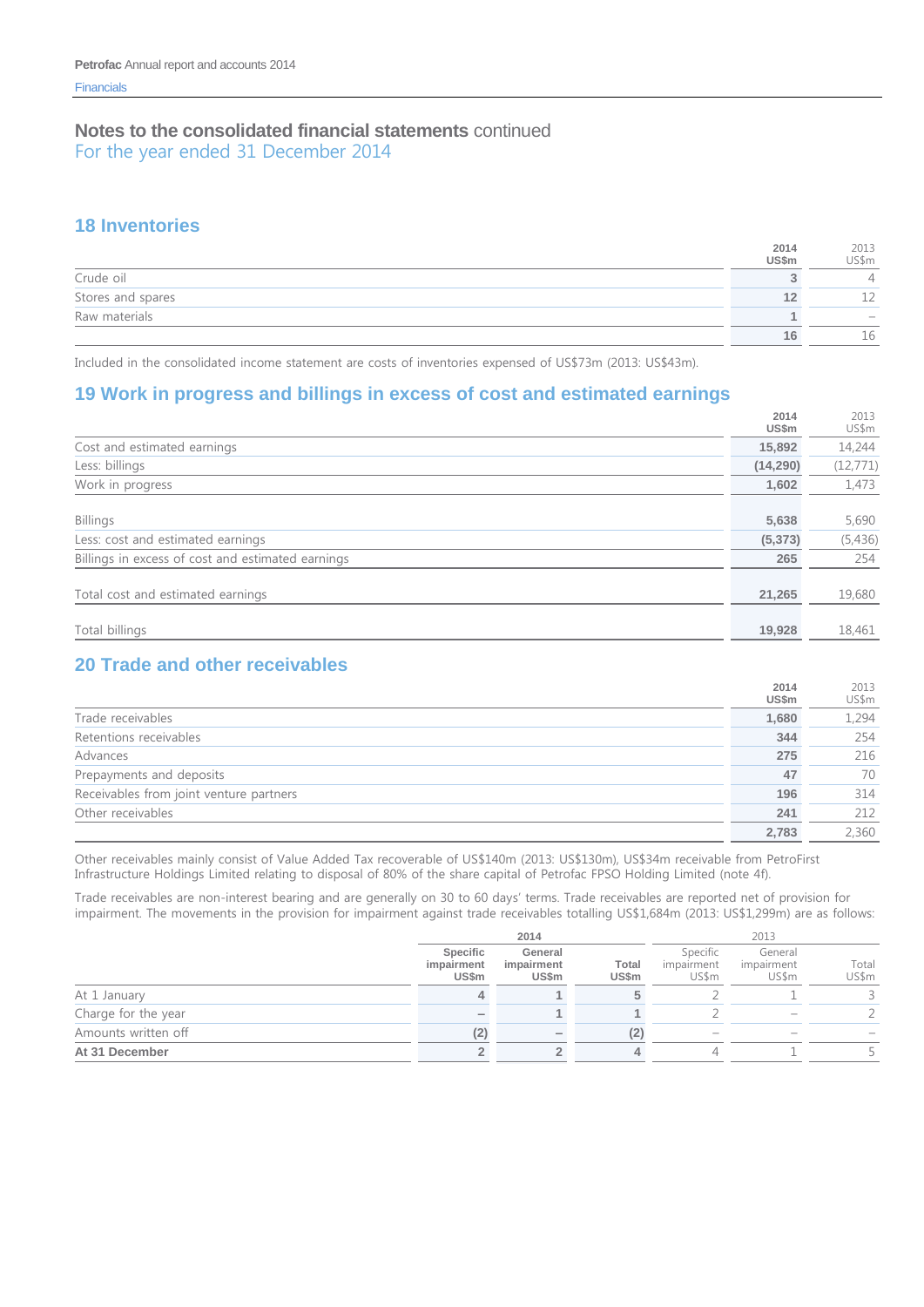For the year ended 31 December 2014

# **20 Trade and other receivables** continued

At 31 December, the analysis of trade receivables is as follows:

|                            | Neither past                 | Number of days past due |                            |                            |                             |                          |                        |                |  |
|----------------------------|------------------------------|-------------------------|----------------------------|----------------------------|-----------------------------|--------------------------|------------------------|----------------|--|
|                            | due nor<br>impaired<br>US\$m | < 30<br>days<br>US\$m   | $31 - 60$<br>days<br>US\$m | $61 - 90$<br>days<br>US\$m | $91 - 120$<br>days<br>US\$m | 121-360<br>days<br>US\$m | > 360<br>days<br>US\$m | Total<br>US\$m |  |
| Unimpaired                 | 1,228                        | 285                     | 74                         | 15                         | 21                          | 37                       | 15                     | 1,675          |  |
| Impaired                   | -                            |                         |                            | $\mathbf{1}$               |                             | 4                        | $\overline{2}$         | 9              |  |
|                            | 1,228                        | 285                     | 75                         | 16                         | 22                          | 41                       | 17                     | 1,684          |  |
| Less: impairment provision |                              |                         | $\overline{\phantom{a}}$   | $\overline{\phantom{0}}$   |                             | (2)                      | (2)                    | (4)            |  |
| Net trade receivables 2014 | 1,228                        | 285                     | 75                         | 16                         | 22                          | 39                       | 15                     | 1,680          |  |
| Unimpaired                 | 532                          | 586                     | 91                         | 23                         | 8                           | 31                       | 6                      | 1,277          |  |
| Impaired                   |                              |                         |                            |                            |                             | 6                        | 9                      | 22             |  |
|                            | 532                          | 586                     | 91                         | 23                         | 15                          | 37                       | 15                     | 1,299          |  |
| Less: impairment provision |                              |                         |                            |                            | $(\perp)$                   | (1)                      | (3)                    | (5)            |  |
| Net trade receivables 2013 | 532                          | 586                     | 91                         | 23                         | 14                          | 36                       | 12                     | 1,294          |  |

The credit quality of trade receivables that are neither past due nor impaired is assessed by management with reference to externally prepared customer credit reports and the historic payment track records of the counterparties.

Advances represent payments made to certain of the Group's subcontractors for projects in progress, on which the related work had not been performed at the statement of financial position date.

Receivables from joint venture partners are amounts recoverable from venture partners on the FPSO Berantai, Block PM304 and Petrofac Emirates on an engineering, procurement and construction project.

All trade and other receivables are expected to be settled in cash.

Certain trade and other receivables will be settled in cash using currencies other than the reporting currency of the Group, and will be largely paid in sterling, euros and Kuwaiti dinars.

# **21 Cash and short-term deposits**

|                              | 2014         | 2013  |
|------------------------------|--------------|-------|
|                              | <b>US\$m</b> | US\$m |
| Cash at bank and in hand     | 899          | 506   |
| Short-term deposits          | 87           |       |
| Total cash and bank balances | 986          |       |

Short-term deposits are made for varying periods of between one day and three months depending on the immediate cash requirements of the Group, and earn interest at respective short-term deposit rates. The fair value of cash and bank balances is US\$986m (2013: US\$617m).

For the purposes of the consolidated statement of cash flows, cash and cash equivalents comprise the following:

|                           | 2014         | 2013  |
|---------------------------|--------------|-------|
|                           | <b>US\$m</b> | US\$m |
| Cash at bank and in hand  | 899          | 506   |
| Short-term deposits       | 87           |       |
| Bank overdrafts (note 26) | ۵)           | (32)  |
|                           | 977          | 585   |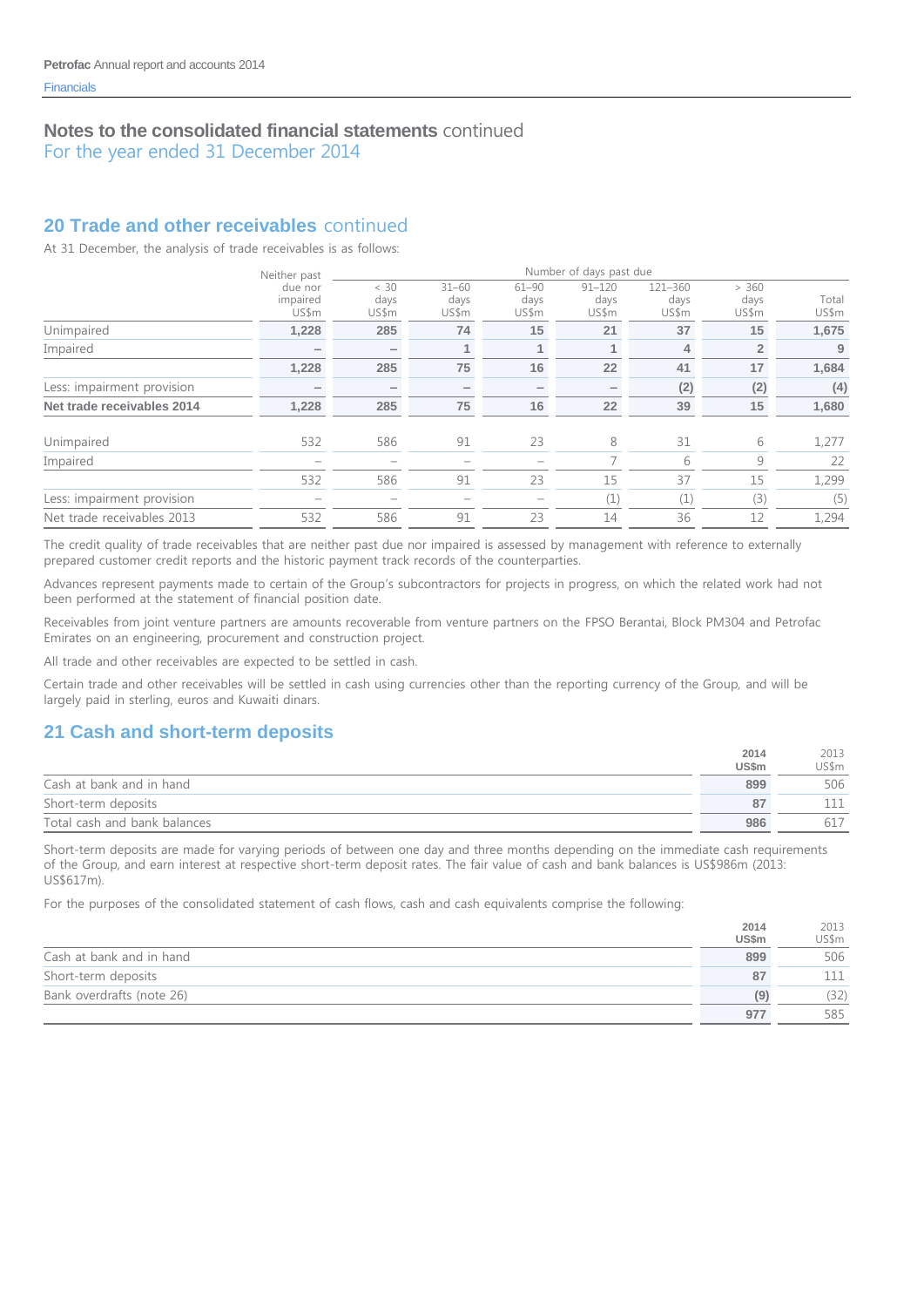For the year ended 31 December 2014

### **22 Share capital**

The share capital of the Company as at 31 December was as follows:

|                                                                                                                              | 2014<br><b>US\$m</b> | 2013<br>US\$m |
|------------------------------------------------------------------------------------------------------------------------------|----------------------|---------------|
| Authorised                                                                                                                   |                      |               |
| 750,000,000 ordinary shares of US\$0.020 each (2013: 750,000,000 ordinary shares of US\$0.020 each)                          | 15                   | 15            |
| Issued and fully paid<br>345,912,747 ordinary shares of US\$0.020 each (2013: 345,912,747 ordinary shares of US\$0.020 each) |                      |               |
| The movement in the number of issued and fully paid ordinary shares is as follows:                                           |                      |               |
|                                                                                                                              |                      | Number        |
| <b>Ordinary shares:</b>                                                                                                      |                      |               |
| Ordinary shares of US\$ 0.020 each at 1 January 2013                                                                         |                      | 345,891,490   |
|                                                                                                                              |                      |               |

Issued during the year as further contingent consideration payable for the acquisition of a subsidiary 21,257 Ordinary shares of US\$0.020 each at 1 January 2014 345,912,747 **Ordinary shares of US\$0.020 each at 31 December 2014 345,912,747**

The share capital comprises only one class of ordinary shares. The ordinary shares carry a voting right and the right to a dividend.

**Share premium:** The balance on the share premium account represents the amount received in excess of the nominal value of the ordinary shares.

**Capital redemption reserve:** The balance on the capital redemption reserve represents the aggregated nominal value of the ordinary shares repurchased and cancelled.

### **23 Treasury shares**

For the purpose of making awards under the Group's employee share schemes, shares in the Company are purchased and held by the Petrofac Employee Benefit Trust and the Petrofac Joint Venture Companies Employee Benefit Trust. All these shares have been classified in the statement of financial position as treasury shares within equity.

The movements in total treasury shares are shown below:

|                          |             | 2014         | 2013        |       |
|--------------------------|-------------|--------------|-------------|-------|
|                          | Number      | <b>US\$m</b> | Number      | US\$m |
| At 1 January             | 5,672,691   | 110          | 5,466,213   | 100   |
| Acquired during the year | 1,000,000   | 25           | 2,300,000   | 47    |
| Vested during the year   | (1,686,754) | (34)         | (2,093,522) | (37)  |
| At 31 December           | 4,985,937   | 101          | 5,672,691   | 110   |

Shares vested during the year include dividend shares and 8% uplift adjustment made in respect of the EnQuest demerger of 102,514 shares (2013: 153,408 shares).

### **24 Share-based payment plans**

#### **Performance Share Plan (PSP)**

Under the PSP, share awards are granted to Executive Directors and a restricted number of other senior executives of the Group. The shares vest at the end of three years subject to continued employment and the achievement of certain pre-defined market and non-market-based performance conditions. The 50% market performance based part of these awards is dependent on the total shareholder return (TSR) of the Group compared with an index composed of selected relevant companies. The fair value of the shares vesting under this portion of the award is determined by an independent valuer using a Monte Carlo simulation model taking into account the terms and conditions of the plan rules and using the following assumptions at the date of grant:

|                                                                                                    | 2014<br>awards | 22 Mar 2013<br>awards | 18 Apr 2013<br>awards | 24 May 2013<br>awards | 2012<br>awards | 2011<br>awards |
|----------------------------------------------------------------------------------------------------|----------------|-----------------------|-----------------------|-----------------------|----------------|----------------|
| Expected share price volatility (based on median<br>of comparator Group's three-year volatilities) | 32.7%          | 34.6%                 | 34.7%                 | 33.9%                 | 38.0%          | 51.0%          |
| Share price correlation with comparator Group                                                      | 40.4%          | 44.0%                 | 44.3%                 | 42.0%                 | 46.0%          | 43.0%          |
| Risk-free interest rate                                                                            | 1.2%           | 0.4%                  | 0.4%                  | 0.5%                  | 0.4%           | 1.7%           |
| Expected life of share award                                                                       | 3 years        | 3 years               | 3 years               | 3 years               | 3 years        | 3 years        |
| Fair value of TSR portion                                                                          | 827p           | 692 <sub>p</sub>      | 492 <sub>p</sub>      | 571 <sub>p</sub>      | 1,103p         | 788p           |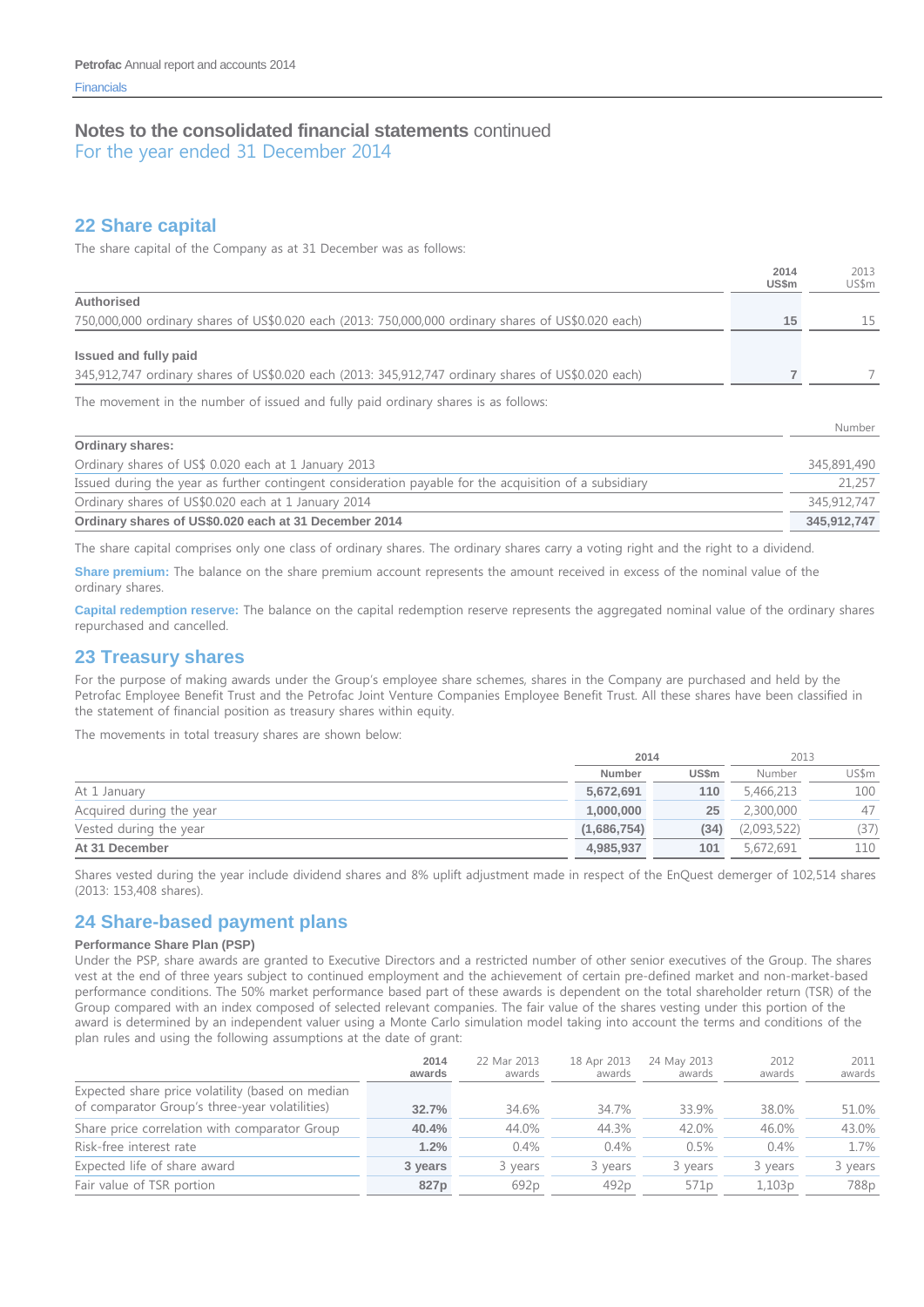For the year ended 31 December 2014

# **24 Share-based payment plans** continued

The non-market-based condition governing the vesting of the remaining 50% of the total award is subject to achieving between 7.5% and 15% earnings per share (EPS) growth targets over a three-year period. The fair values of the equity-settled award relating to the EPS part of the scheme are estimated, based on the quoted closing market price per Company share at the date of grant with an assumed vesting rate per annum built into the calculation (subsequently trued up at year end based on the actual leaver rate during the period from award date to year end) over the three-year vesting period of the plan.

#### **Deferred Bonus Share Plan (DBSP)**

Under the DBSP selected employees are required to defer a proportion of their annual cash bonus into Company shares ('Invested Award'). Following such an award, the Company will generally grant the participant an additional award of a number of shares bearing a specified ratio to the number of his or her invested shares ('Matching Shares'), typically using a 1:1 ratio. Subject to a participant's continued employment, invested and matching share awards may either vest 100% on the third anniversary of grant; or alternatively, vest one-third on the first anniversary of the grant, one-third on the second anniversary and the final proportion on the third anniversary.

At the year end the values of the bonuses settled by shares cannot be determined until the Remuneration Committee has approved the portion of the employee bonuses to be settled in shares. Once the portion of the bonus to be settled in shares is determined, the final bonus liability to be settled in shares is transferred to the reserve for share-based payments. The costs relating to the Matching Shares are recognised over the corresponding vesting period and the fair values of the equity-settled Matching Shares granted to employees are based on the quoted closing market price at the date of grant with the charge adjusted to reflect the expected vesting rate of the plan.

#### **Share Incentive Plan (SIP)**

All UK employees, including UK Executive Directors, are eligible to participate in the SIP. Employees may invest up to sterling £1,800 per tax year of gross salary (or, if lower, 10% of salary) to purchase ordinary shares in the Company. There is no holding period for these shares.

#### **Restricted Share Plan (RSP)**

Under the RSP, selected employees are made grants of shares on an ad hoc basis. The RSP is used primarily, but not exclusively, to make awards to individuals who join the Group part way through the year, having left accrued benefits with a previous employer. The fair values of the awards granted under the RSP at various grant dates during the year are based on the quoted market price at the date of grant adjusted for an assumed vesting rate over the relevant vesting period.

#### **Value Creation Plan (VCP)**

During 2012 the Company introduced a one-off Value Creation Plan (VCP) which is a share option scheme for Executive Directors and key senior executives within the Company. VCP is a premium priced share option scheme with options granted with an exercise price set at a 10% premium to the grant date price. Options will vest to the extent of satisfying Group and divisional profit after tax targets, together with various other performance underpins and risk/malus provisions that can be imposed at the discretion of the Remuneration Committee. The share options vest in equal tranches on the fourth, fifth and sixth anniversaries of the original grant date but may be exercised up to eight years from the date of grant.

The VCP share options were fair valued by an independent valuer using a Black-Scholes option pricing model taking into account the rules of the plan and using the following key assumptions:

|                                  | Tranche 1 | Tranche 2        | Tranche 3 |
|----------------------------------|-----------|------------------|-----------|
| Share price at the date of grant | 1,555p    | 1,555p           | 1,555p    |
| Exercise price                   | 1,710p    | 1,710p           | 1,710p    |
| Expected lives of the award      | 6 years   | 6.5 years        | 7 years   |
| Share price volatility           | 41%       | 41%              | 41%       |
| Share price dividend yield       | 2.3%      | 2.3%             | 2.3%      |
| Risk-free interest rates         | 1.1%      | 1.2%             | 1.3%      |
| Per share fair values            | 451p      | 467 <sub>p</sub> | 482p      |

#### **Share-based payment plans information**

The details of the fair values and assumed vesting rates of the share-based payment plans are below:

|             |                         | PSP (EPS portion)       |                          |                          |                          |                          |                         |                         | <b>RSP</b>              |                         |
|-------------|-------------------------|-------------------------|--------------------------|--------------------------|--------------------------|--------------------------|-------------------------|-------------------------|-------------------------|-------------------------|
|             | 22 Mar                  |                         | 18 Apr                   |                          | 24 May                   |                          |                         |                         |                         |                         |
|             | Fair value<br>per share | Assumed<br>vesting rate | Fair value<br>per share  | Assumed<br>vesting rate  | Fair value<br>per share  | Assumed<br>vesting rate  | Fair value<br>per share | Assumed<br>vesting rate | Fair value<br>per share | Assumed<br>vesting rate |
| 2014 awards | 1,376p                  | $0.0\%$                 | $\overline{\phantom{a}}$ | $\overline{\phantom{a}}$ | $\overline{\phantom{a}}$ | $\overline{\phantom{a}}$ | 1.376 <sub>p</sub>      | 90.9%                   | 1,157p                  | 96.7%                   |
| 2013 awards | 1,446p                  | $0.0\%$                 | 1,266p                   | 0.0%                     | 1,340p                   | $0.0\%$                  | 1,446p                  | 82.5%                   | 1,366p                  | 92.4%                   |
| 2012 awards | 1,705p                  | $0.0\%$                 | $\hspace{0.05cm}$        | -                        | $\overline{\phantom{a}}$ | $\overline{\phantom{a}}$ | 1,705p                  | 84.1%                   | 1,555p                  | 77.6%                   |
| 2011 awards | 1,426p                  | 26.0%                   |                          |                          |                          |                          | 1.426p                  | 87.8%                   | 1,463p                  | 76.7%                   |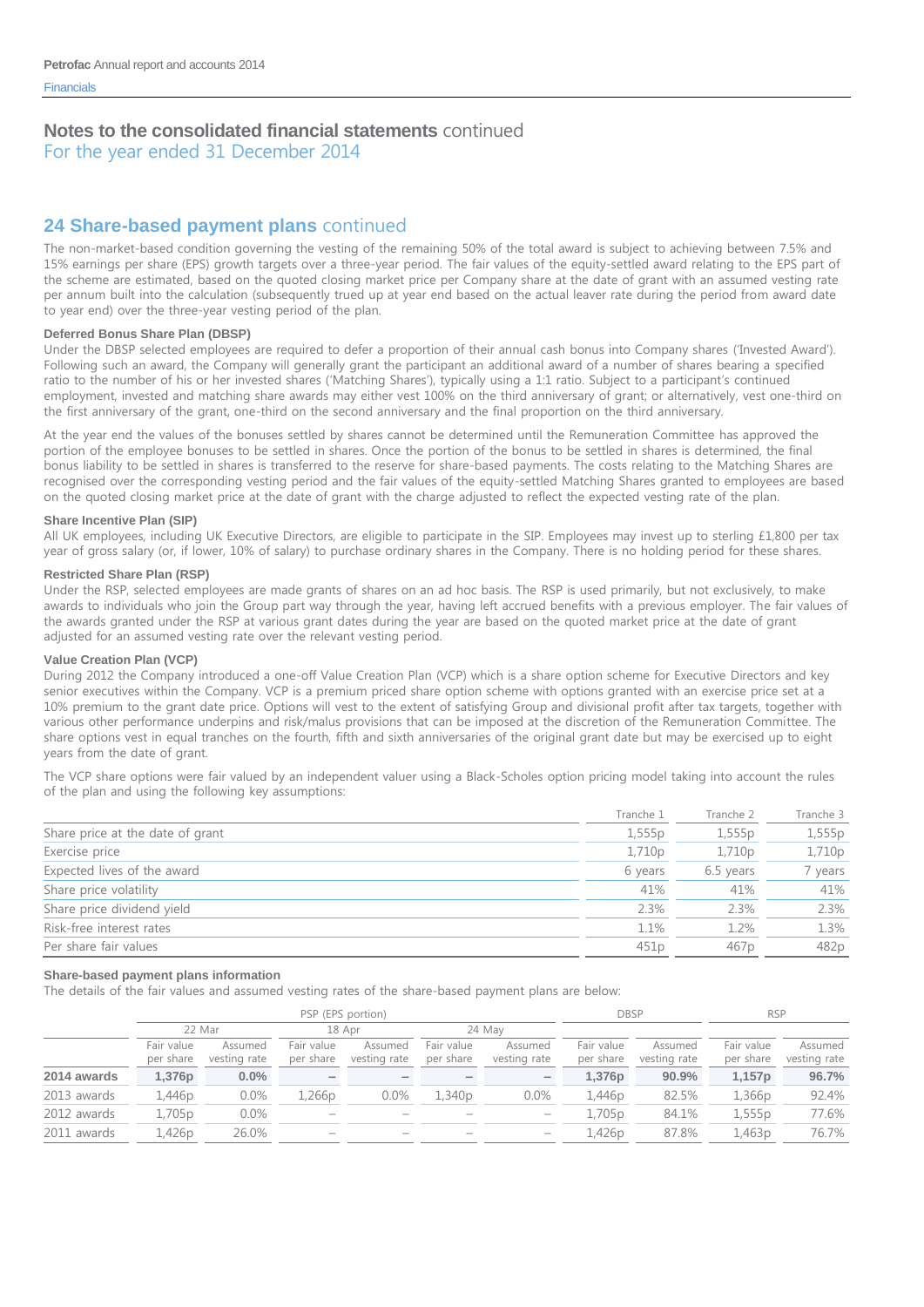The following table shows the movements in the number of shares held under the share-based payment plans outstanding but not exercisable:

|                                  | PSP                   |                | <b>DBSP</b>     |                 | <b>RSP</b>     |                | <b>VCP</b>     |                | Total          |                |
|----------------------------------|-----------------------|----------------|-----------------|-----------------|----------------|----------------|----------------|----------------|----------------|----------------|
|                                  | 2014<br><b>Number</b> | 2013<br>Number | 2014<br>*Number | 2013<br>*Number | 2014<br>Number | 2013<br>Number | 2014<br>Number | 2013<br>Number | 2014<br>Number | 2013<br>Number |
| Outstanding<br>at 1 January      | 1,315,870             | 1,232,186      | 3,708,306       | 3,120,968       | 538,874        | 522,171        | 1,701,150      | 1,773,713      | 7,264,200      | 6,649,038      |
| Granted<br>during<br>the year    | 406,830               | 499,221        | 2,226,630       | 1,948,702       | 82,591         | 204,722        |                |                | 2,716,051      | 2,652,645      |
| Vested during<br>the year        | (43,308)              | (368,005)      | (1,802,020)     | (1,097,127)     | (227, 892)     | (123, 133)     |                |                | (2,073,220)    | (1,588,265)    |
| Forfeited<br>during<br>the year  | (539, 461)            | (47, 532)      | (310, 720)      | (264, 237)      | (36, 210)      | (64, 886)      | (346, 322)     | (72, 563)      | (1, 232, 713)  | (449, 218)     |
| Outstanding<br>at 31<br>December | 1,139,931             | 1,315,870      | 3,822,196       | 3,708,306       | 357,363        | 538,874        | 1,354,828      | 1,701,150      | 6,674,318      | 7,264,200      |

\*Includes Invested and Matching Shares

The number of shares still outstanding but not exercisable at 31 December 2014, for each award is as follows:

|              | <b>PSP</b>               |                                                                           | <b>DBSP</b>     |                                                                           | <b>RSP</b>     |                | <b>VCP</b>     |                | Total          |                |
|--------------|--------------------------|---------------------------------------------------------------------------|-----------------|---------------------------------------------------------------------------|----------------|----------------|----------------|----------------|----------------|----------------|
|              | 2014<br>Number           | 2013<br>Number                                                            | 2014<br>*Number | 2013<br>*Number                                                           | 2014<br>Number | 2013<br>Number | 2014<br>Number | 2013<br>Number | 2014<br>Number | 2013<br>Number |
| 2014 awards  | 401,931                  | $\overline{\phantom{0}}$                                                  | 2,034,728       | $\hspace{1.0cm} \rule{1.5cm}{0.15cm} \hspace{1.0cm} \rule{1.5cm}{0.15cm}$ | 82,591         |                |                |                | 2,519,250      |                |
| 2013 awards  | 413,763                  | 488,879                                                                   | 1.191.476       | 1,794,234                                                                 | 170.189        | 201,635        |                | -              | 1.775.428      | 2,484,748      |
| 2012 awards  | 324,237                  | 385,312                                                                   | 595,992         | 1,251,020                                                                 | 65,239         | 198,424        | 1.354.828      | 1,701,150      | 2,340,296      | 3,535,906      |
| 2011 awards  | $\overline{\phantom{0}}$ | 441,679                                                                   | -               | 663,052                                                                   | 20,565         | 108,453        |                |                | 20,565         | 1,213,184      |
| 2010 awards  |                          | $\hspace{1.0cm} \rule{1.5cm}{0.15cm} \hspace{1.0cm} \rule{1.5cm}{0.15cm}$ |                 | $\hspace{1.0cm} \rule{1.5cm}{0.15cm} \hspace{1.0cm} \rule{1.5cm}{0.15cm}$ | 18,779         | 30,362         |                |                | 18.779         | 30,362         |
| Total awards | 1,139,931                | 1,315,870                                                                 | 3,822,196       | 3,708,306                                                                 | 357,363        | 538,874        | 1.354.828      | 1,701,150      | 6,674,318      | 7,264,200      |

\* Includes Invested and Matching Shares.

The average share price of the Company shares during 2014 was US\$19.19 (sterling equivalent of £11.65).

The number of outstanding shares excludes the 8% uplift adjustment made in respect of the EnQuest demerger and dividend shares shown below:

|                            | PSP                      |                          | <b>DBSP</b>     |                 | <b>RSP</b>            |                | Total                 |                |
|----------------------------|--------------------------|--------------------------|-----------------|-----------------|-----------------------|----------------|-----------------------|----------------|
|                            | 2014<br>Number           | 2013<br>Number           | 2014<br>*Number | 2013<br>*Number | 2014<br><b>Number</b> | 2013<br>Number | 2014<br><b>Number</b> | 2013<br>Number |
| EnQuest 8% uplift          | $\overline{\phantom{a}}$ | $\overline{\phantom{a}}$ | 318             | 318             | 384                   | 916            | 702                   | 1,234          |
| Dividend shares            | 72.514                   | 74.196                   | 202.781         | 155,741         | 14.873                | .7.992         | 290.168               | 247,929        |
| Outstanding at 31 December | 72.514                   | 74.196                   | 203.099         | 156,059         | 15.257                | 18,908         | 290,870               | 249,163        |

\* Includes Invested and Matching Shares.

The charge in respect of share-based payment plans recognised in the consolidated income statement is as follows:

|                     | <b>PSP</b>           |               | *DBSP                |                |                      | <b>RSP</b>    |                      | VCP           |                      | Total         |
|---------------------|----------------------|---------------|----------------------|----------------|----------------------|---------------|----------------------|---------------|----------------------|---------------|
|                     | 2014<br><b>US\$m</b> | 2013<br>JS\$m | 2014<br><b>US\$m</b> | 2013<br>US\$m  | 2014<br><b>US\$m</b> | 2013<br>US\$m | 2014<br><b>US\$m</b> | 2013<br>US\$m | 2014<br><b>US\$m</b> | 2013<br>US\$m |
| Share based payment |                      |               |                      |                |                      |               |                      |               |                      |               |
| charge/(credit)     |                      | and a         | 19                   | $\overline{4}$ |                      |               | $-$                  | ۔ سالت        | --                   |               |

\* Represents charge on Matching Shares only.

The Group has recognised a total charge of US\$22m (2013: US\$15m) in the consolidated income statement during the year relating to the above employee share-based schemes (see note 4d) which has been transferred to the reserve for share-based payments along with US\$24m of the bonus liability accrued for the year ended 31 December 2013 which has been settled in shares granted during the year (2012 bonus of US\$22m).

The increase in the share based payments charge compared with the previous year is due to there being a significant decrease in 2013 in the expected future vesting rates of the Performance Share Plans and the Value Creation Plan which resulted in IFRS 2 cost credits being recognised.

For further details on the above employee share-based payment schemes refer to pages 101, 106-109and 111 of the Directors' remuneration report.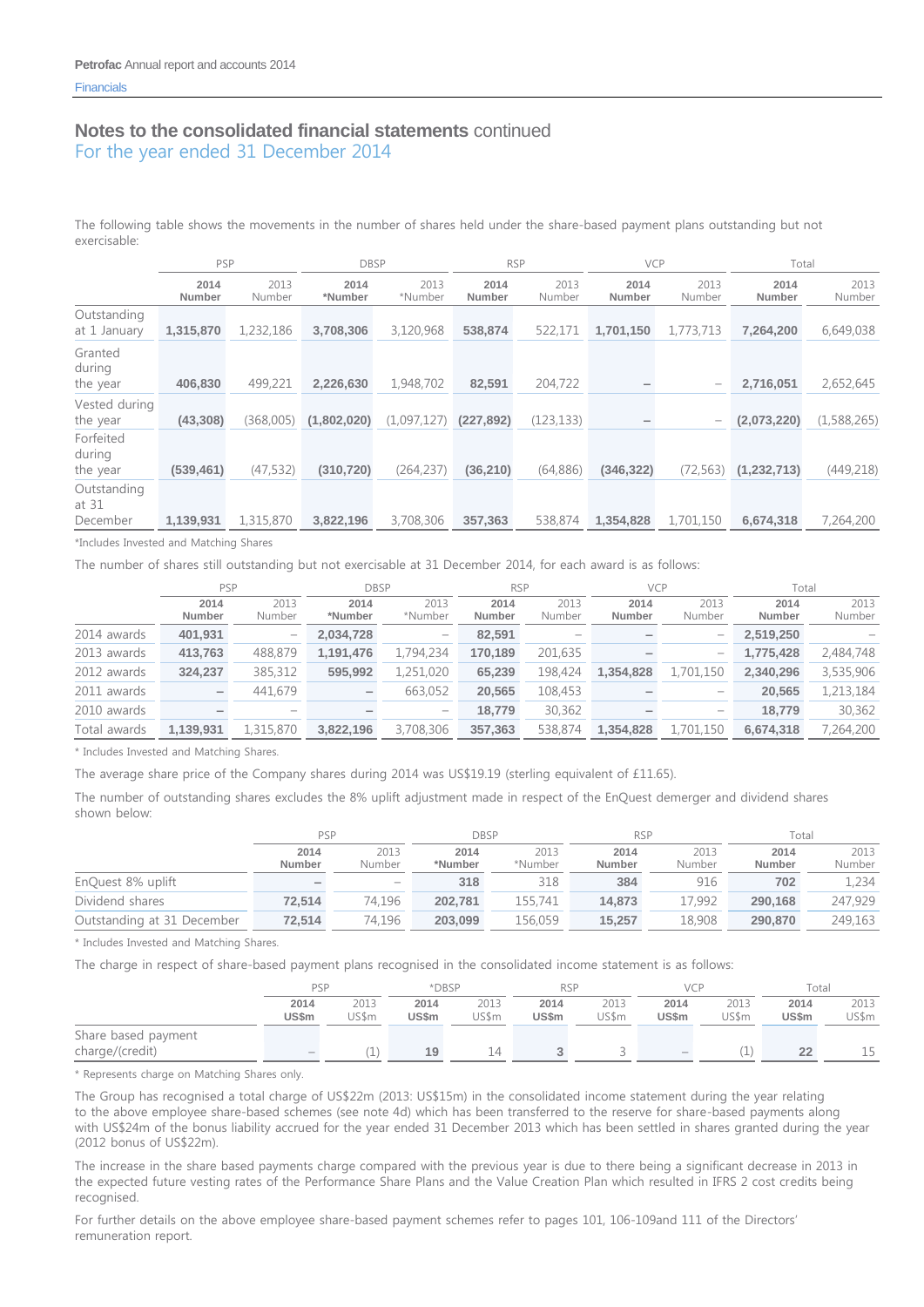**25 Other reserves**

|                                                                                                 | Net unrealised<br>(gains)/losses<br>on derivatives<br>US\$m | Foreign<br>currency<br>translation<br>US\$m | Reserve for<br>share-based<br>payments<br>US\$m | Total<br>US\$m |
|-------------------------------------------------------------------------------------------------|-------------------------------------------------------------|---------------------------------------------|-------------------------------------------------|----------------|
| Balance at 1 January 2013                                                                       |                                                             | (25)                                        | 63                                              | 38             |
| Foreign currency translation                                                                    |                                                             | (4)                                         |                                                 | (4)            |
| Net gains on maturity of cash flow hedges recycled in the year                                  | (1)                                                         |                                             |                                                 | (1)            |
| Net changes in fair value of derivatives and financial assets<br>designated as cash flow hedges | 29                                                          |                                             |                                                 | 29             |
| Share-based payments charge (note 24)                                                           |                                                             |                                             | 15                                              | 15             |
| Transfer during the year (note 24)                                                              |                                                             |                                             | 22                                              | 22             |
| Shares vested during the year                                                                   |                                                             |                                             | (34)                                            | (34)           |
| Deferred tax on share-based payments reserve                                                    |                                                             |                                             | (2)                                             | (2)            |
| Balance at 1 January 2014                                                                       | 28                                                          | (29)                                        | 64                                              | 63             |
| Foreign currency translation                                                                    |                                                             | (22)                                        |                                                 | (22)           |
| Net gains on maturity of cash flow hedges recycled in the year                                  | (14)                                                        |                                             |                                                 | (14)           |
| Net changes in fair value of derivatives and financial assets<br>designated as cash flow hedges | (21)                                                        |                                             |                                                 | (21)           |
| Share-based payments charge (note 24)                                                           |                                                             |                                             | 22                                              | 22             |
| Transfer during the year (note 24)                                                              |                                                             |                                             | 24                                              | 24             |
| Shares vested during the year                                                                   |                                                             |                                             | (33)                                            | (33)           |
| Deferred tax on share-based payments reserve                                                    |                                                             |                                             | (1)                                             | (1)            |
| <b>Balance at 31 December 2014</b>                                                              | (7)                                                         | (51)                                        | 76                                              | 18             |
| Attributable to:                                                                                |                                                             |                                             |                                                 |                |
| Petrofac Limited shareholders                                                                   | 6                                                           | (51)                                        | 76                                              | 31             |
| Non-controlling interests                                                                       | (13)                                                        |                                             |                                                 | (13)           |
| Balance at 31 December 2014                                                                     | (7)                                                         | (51)                                        | 76                                              | 18             |

# **Nature and purpose of other reserves**

#### Net unrealised gains/(losses) on derivatives

The portion of gains or losses on cash flow hedging instruments that are determined to be effective hedges is included within this reserve net of related deferred tax effects. When the hedged transaction occurs or is no longer forecast to occur, the gain or loss is transferred out of equity to the consolidated income statement. Realised net gains amounting to US\$8m (2013: US\$1m net gain) relating to foreign currency forward contracts and financial assets designated as cash flow hedges have been recognised in cost of sales.

The forward currency points element and ineffective portion of derivative financial instruments relating to forward currency contracts and gains on un-designated derivatives amounting to US\$10m (2013: US\$nil) have been recognised in cost of sales.

#### **Foreign currency translation reserve**

The foreign currency translation reserve is used to record exchange differences arising from the translation of the financial statements in foreign subsidiaries. It is also used to record exchange differences arising on monetary items that form part of the Group's net investment in subsidiaries.

#### **Reserve for share-based payments**

The reserve for share-based payments is used to record the value of equity-settled share-based payments awarded to employees and transfers out of this reserve are made upon vesting of the original share awards.

The transfer during the year reflects the transfer from accrued expenses within trade and other payables of the bonus liability relating to the year ended 2013 of US\$24m (2012 bonus of US\$22m) which has been voluntarily elected or mandatorily obliged to be settled in shares during the year (note 24).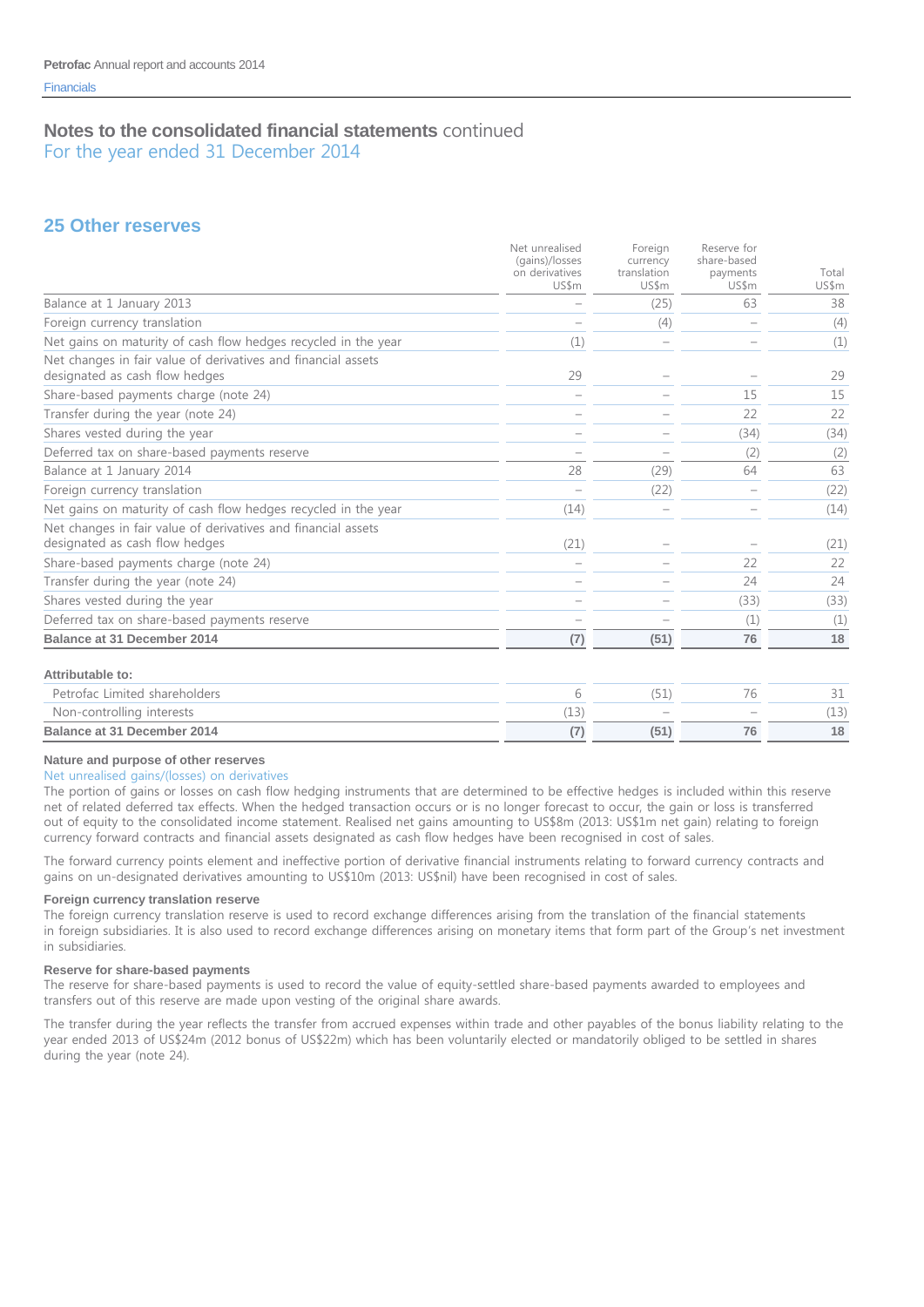For the year ended 31 December 2014

# **26 Interest-bearing loans and borrowings**

The Group had the following interest-bearing loans and borrowings outstanding:

|                                                               |       | 31 December 2014<br>Actual interest rate %                 | 31 December 2013<br>Actual interest rate %                   | Effective interest<br>rate %                        | Maturity  | 2014<br>US\$m | 2013<br>US\$m |
|---------------------------------------------------------------|-------|------------------------------------------------------------|--------------------------------------------------------------|-----------------------------------------------------|-----------|---------------|---------------|
| Current                                                       |       |                                                            |                                                              |                                                     |           |               |               |
| Bank overdrafts                                               | (i)   | <b>UK LIBOR</b><br>$+1.50%$<br><b>US LIBOR</b><br>$+1.50%$ | <b>UK LIBOR</b><br>$+1.50\%$<br><b>US LIBOR</b><br>$+1.50\%$ | UK LIBOR<br>$+1.50%$<br><b>US LIBOR</b><br>$+1.50%$ | on demand | 9             | 32            |
| Other loans:                                                  |       |                                                            |                                                              |                                                     |           |               |               |
| Current portion of project<br>financing                       | (v)   | n/a                                                        | <b>US LIBOR</b><br>$+2.70%$                                  | <b>US LIBOR</b><br>$+2.70%$                         | n/a       | 9             | 21<br>53      |
| Non-current                                                   |       |                                                            |                                                              |                                                     |           |               |               |
| Senior notes                                                  | (ii)  | 3.40%                                                      | 3.40%                                                        | 3.68%                                               | 4 years   | 750           | 750           |
| Term Loan                                                     | (iii) | <b>US LIBOR</b><br>$+0.85%$                                | n/a                                                          | <b>US LIBOR</b><br>$+0.85%$                         | 2 years   | 500           |               |
| Revolving credit facility (RCF)                               | (iv)  | <b>US LIBOR</b><br>$+1.50%$                                | <b>US LIBOR</b><br>$+1.50%$                                  | <b>US LIBOR</b><br>$+1.50%$                         | 3 years   | 475           | 444           |
| Project financing                                             | (v)   | n/a                                                        | <b>US LIBOR</b><br>$+2.70%$                                  | n/a                                                 | n/a       |               | 117           |
| Less:                                                         |       |                                                            |                                                              |                                                     |           | 1,725         | 1,311         |
| Debt acquisition costs net of<br>accumulated amortisation and |       |                                                            |                                                              |                                                     |           |               |               |
| effective interest rate adjustments                           |       |                                                            |                                                              |                                                     |           | (13)          | (17)          |
| Discount on senior notes issuance                             |       |                                                            |                                                              |                                                     |           | (2)           | (3)           |
|                                                               |       |                                                            |                                                              |                                                     |           | 1,710         | 1,291         |
| Total interest-bearing loans and borrowings                   |       |                                                            |                                                              |                                                     |           | 1,719         | 1,344         |

Details of the Group's interest-bearing loans and borrowings are as follows:

#### (i) Bank overdrafts

Bank overdrafts are drawn down in US dollars and sterling denominations to meet the Group's working capital requirements. These are repayable on demand.

#### (ii) Senior notes

Petrofac has an outstanding aggregate principal amount of US\$750m Senior Notes due in 2018 (Notes). The Group pays interest on the Notes at an annual rate equal to 3.40% of the outstanding principal amount. Interest on the Notes is payable semi-annually in arrears in April and October each year. The Notes are senior unsecured obligations of the Company and will rank equally in right of payment with the Company's other existing and future unsecured and unsubordinated indebtedness. Petrofac International Ltd and Petrofac International (UAE) LLC irrevocably and unconditionally guarantee, jointly and severally, the due and prompt payment of all amounts at any time becoming due and payable in respect of the Notes. The Guarantees are senior unsecured obligations of each Guarantor and will rank equally in right of payment with all existing and future senior unsecured and unsubordinated obligations of each Guarantor.

#### (iii) Term Loan

On 31 August 2014, Petrofac entered into a US\$ 500m 2 year term loan facility with a syndicate of 5 international banks. The facility, which matures on 31 August 2016, is unsecured and is subject to two financial covenants relating to leverage and interest cover. Petrofac was in compliance with these covenants for the year ending 31 December 2014. The loan was fully drawn as of 31 December 2014 (2013: Nil). Interest is payable on the facility at LIBOR + 0.85%.

#### (iv) Revolving Credit Facility

Petrofac has a US\$1,200m 5 year committed revolving credit facility with a syndicate of international banks, which is available for general corporate purposes. The facility, which matures on 11 September 2017, is unsecured and is subject to two financial covenants relating to leverage and interest cover. Petrofac was in compliance with these covenants for the year ending 31 December 2014. As at 31 December 2014, US\$475m was drawn under this facility (2013: US\$444m).

Interest is payable on the drawn balance of the facility at LIBOR + 1.5% and in addition utilisation fees are payable depending on the level of utilisation.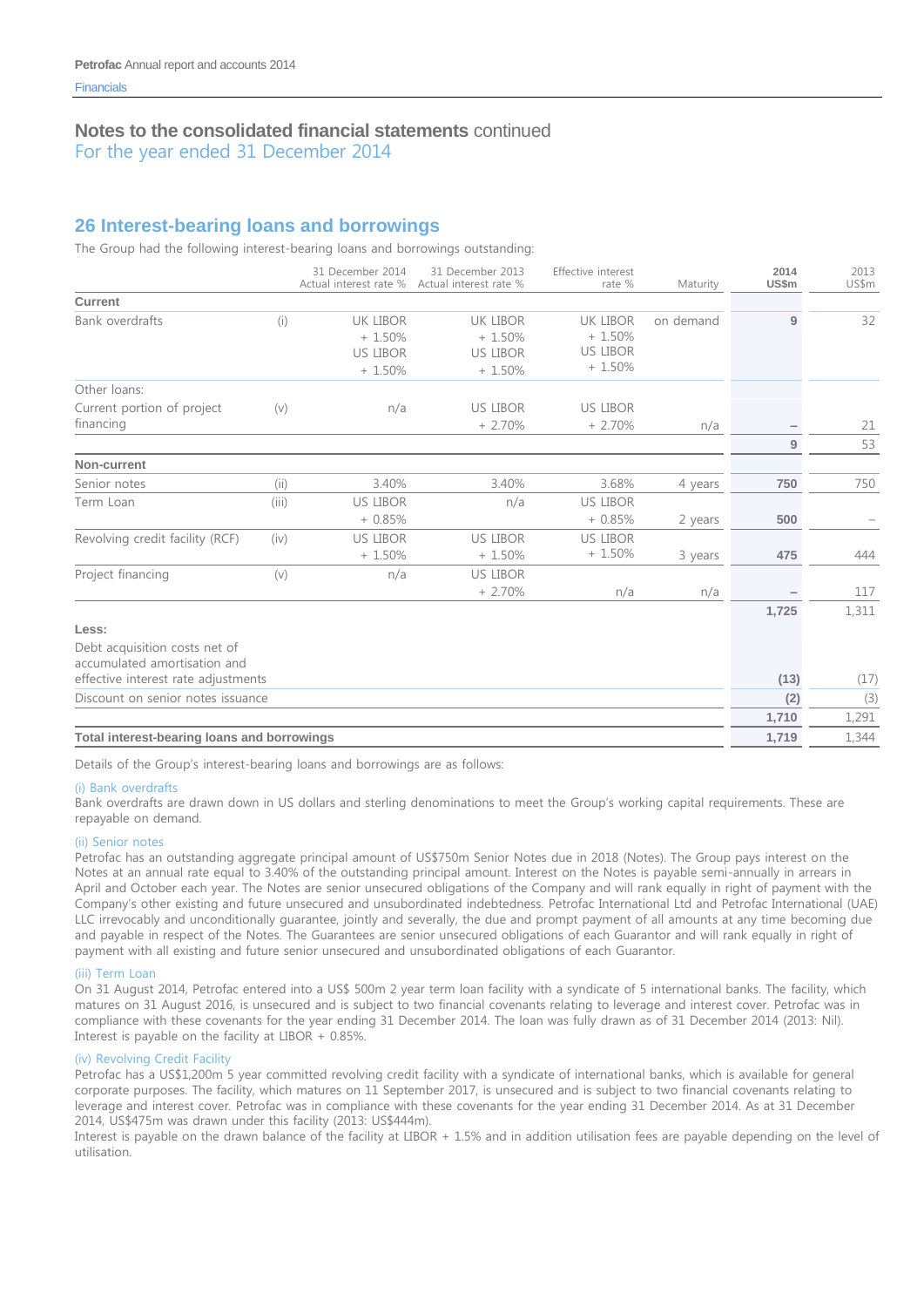For the year ended 31 December 2014

# **26 Interest-bearing loans and borrowings** continued

#### (v) Project financing

As a result of the disposal of 80% of Petrofac FPSO Holding Limited, the project financing related to the Berantai FPSO was transferred to PetroFirst Infrastructure Holdings Limited in August 2014 and is no longer shown in the Group's accounts (note 4f).

Fees relating to the Group's financing arrangements have been capitalised and are being amortised over the term of the respective borrowings.

None of the Company's subsidiaries are subject to any material restrictions on their ability to transfer funds in the form of cash dividends, loans or advances to the Company.

### **27 Provisions**

|                           | Other long-term<br>employment<br>benefits provision<br>US\$m | Provision for<br>decommissioning<br>US\$m | Other<br>provisions<br>US\$m | Total<br>US\$m |
|---------------------------|--------------------------------------------------------------|-------------------------------------------|------------------------------|----------------|
| At 1 January 2013         | 63                                                           | 33                                        | 4                            | 100            |
| Additions during the year | 20                                                           | 100                                       |                              | 122            |
| Paid in the year          | (13)                                                         |                                           |                              | (13)           |
| Unwinding of discount     |                                                              | 3                                         |                              | 4              |
| At 1 January 2014         | 71                                                           | 136                                       | 6                            | 213            |
| Additions during the year | 19                                                           | 47                                        |                              | 66             |
| Paid in the year          | (11)                                                         |                                           |                              | (11)           |
| Exchange difference       |                                                              |                                           | $\perp$                      | (1)            |
| Unwinding of discount     |                                                              | 6                                         |                              | 6              |
| At 31 December 2014       | 79                                                           | 189                                       | 5                            | 273            |

#### **Other long-term employment benefits provision**

Labour laws in the United Arab Emirates require employers to provide for other long-term employment benefits. These benefits are payable to employees on being transferred to another jurisdiction or on cessation of employment based on their final salary and number of years' service. All amounts are unfunded. The long-term employment benefits provision is based on an internally produced end of service benefits valuation model with the key underlying assumptions being as follows:

|                                           | Senior    | Other     |
|-------------------------------------------|-----------|-----------|
|                                           | employees | employees |
| Average number of years of future service |           |           |
| Average annual % salary increases         | 6%        | 4%        |
| Discount factor                           | 5%        | 5%        |

Senior employees are those earning a base of salary of over US\$96,000 per annum.

Discount factor used is the local Dubai five-year Sukuk rate.

#### **Provision for decommissioning**

The decommissioning provision primarily relates to the Group's obligation for the removal of facilities and restoration of the sites at the PM304 field in Malaysia, Chergui in Tunisia and Santuario, Magallanes, Arenque and Pánuco Production Enhancement Contracts in Mexico. Additions during the year were in relation to PM304 field in Malaysia. The liability is discounted at the rate of 4.28% on PM304 (2013: 4.16%), 6.00% on Chergui (2013: 5.25%) and 5.38% on Santuario, Magallanes, Arenque and Pánuco Production Enhancement Contracts (2013: 5.86%). The unwinding of the discount is classified as finance cost (note 6).The Group estimates that the cash outflows against these provisions will arise in 2026 on PM304, 2031 on Chergui, 2033 on Santuario and Magallanes, 2038 on Arenque and 2030 on Pánuco Production Enhancement Contracts.

#### **Other provisions**

This represents amounts set aside to cover claims against the Group which will be settled via the captive insurance company Jermyn Insurance Company Limited.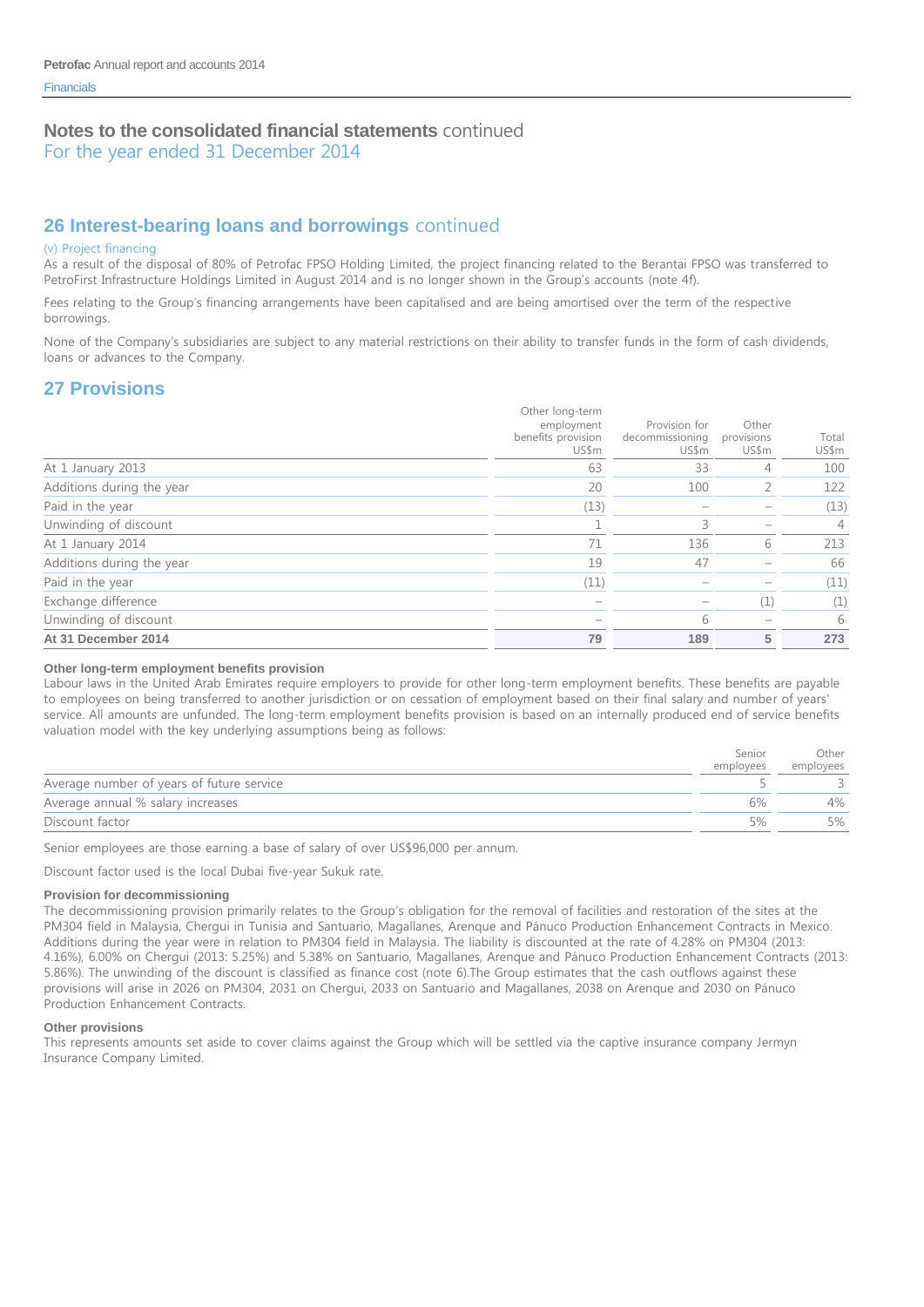# **28 Trade and other payables**

|                                  | 2014<br>US\$m | 2013<br>US\$m |
|----------------------------------|---------------|---------------|
| Trade payables                   | 564           | 629           |
| Advances received from customers | 975           | 444           |
| Accrued expenses                 | 921           | 982           |
| Other taxes payable              | 46            | 44            |
| Other payables                   | 164           | 197           |
|                                  | 2,670         | 2,296         |

Advances received from customers represent payments received for contracts on which the related work had not been performed at the statement of financial position date.

Other payables mainly consist of retentions held against subcontractors of US\$78m (2013: US\$73m) and payable to joint venture partners of US\$35m (2013: US\$50m).

US\$298m was reclassified from trade payables to accrued expenses in the comparative year to conform to current year presentation.

Certain trade and other payables will be settled in currencies other than the reporting currency of the Group, mainly in sterling, euros and Kuwaiti dinars.

### **29 Commitments and contingencies**

#### **Commitments**

In the normal course of business the Group will obtain surety bonds, letters of credit and guarantees, which are contractually required to secure performance, advance payment or in lieu of retentions being withheld. Some of these facilities are secured by issue of corporate guarantees by the Company in favour of the issuing banks.

At 31 December 2014, the Group had letters of credit of US\$10m (2013: US\$29m) and outstanding letters of guarantee, including performance, advance payments and bid bonds of US\$4,211m (2013: US\$3,602m) against which the Group had pledged or restricted cash balances of, in aggregate, US\$9m (2013: US\$5m).

At 31 December 2014, the Group had outstanding forward exchange contracts amounting to US\$2,276m (2013: US\$1,273m). These commitments consist of future obligations either to acquire or to sell designated amounts of foreign currency at agreed rates and value dates (note 32).

#### **Leases**

The Group has financial commitments in respect of non-cancellable operating leases for office space and equipment. These non-cancellable leases have remaining non-cancellable lease terms of between one and 17 years and, for certain property leases, are subject to renegotiation at various intervals as specified in the lease agreements. The future minimum rental commitments under these non-cancellable leases are as follows:

|                                             | 2014<br><b>US\$m</b> | 2013<br>US\$m |
|---------------------------------------------|----------------------|---------------|
| Within one year                             | 25                   | 33            |
| After one year but not more than five years | 69                   |               |
| More than five years                        | 74                   | 89            |
|                                             | 168                  | 195           |

Included in the above are commitments relating to the lease of office buildings in Aberdeen, United Kingdom of US\$115m (2013: US\$120m).

Minimum lease payments recognised as an operating lease expense during the year amounted to US\$44m (2013: US\$44m).

#### Long-term finance lease commitments are as follows:

|                                             | Future<br>minimum<br>lease<br>payments<br>US\$m | Finance cost<br>US\$m | Present value<br>US\$m |
|---------------------------------------------|-------------------------------------------------|-----------------------|------------------------|
| Land, buildings and leasehold improvements  |                                                 |                       |                        |
| The commitments are as follows:             |                                                 |                       |                        |
| Within one year                             | 343                                             | 109                   | 234                    |
| After one year but not more than five years | 785                                             | 281                   | 504                    |
| More than five years                        | 326                                             | 92                    | 234                    |
|                                             | 1.454                                           | 482                   | 972                    |

The finance leased assets mainly comprise oil and gas facilities in Berantai RSC and Block PM304 in Malaysia, the lease term for such leases range between 4 years to 10 years. The above finance lease commitments include 70% gross up of US\$546m on finance leases in respect of oil and gas facilities relating to block PM304 in Malaysia.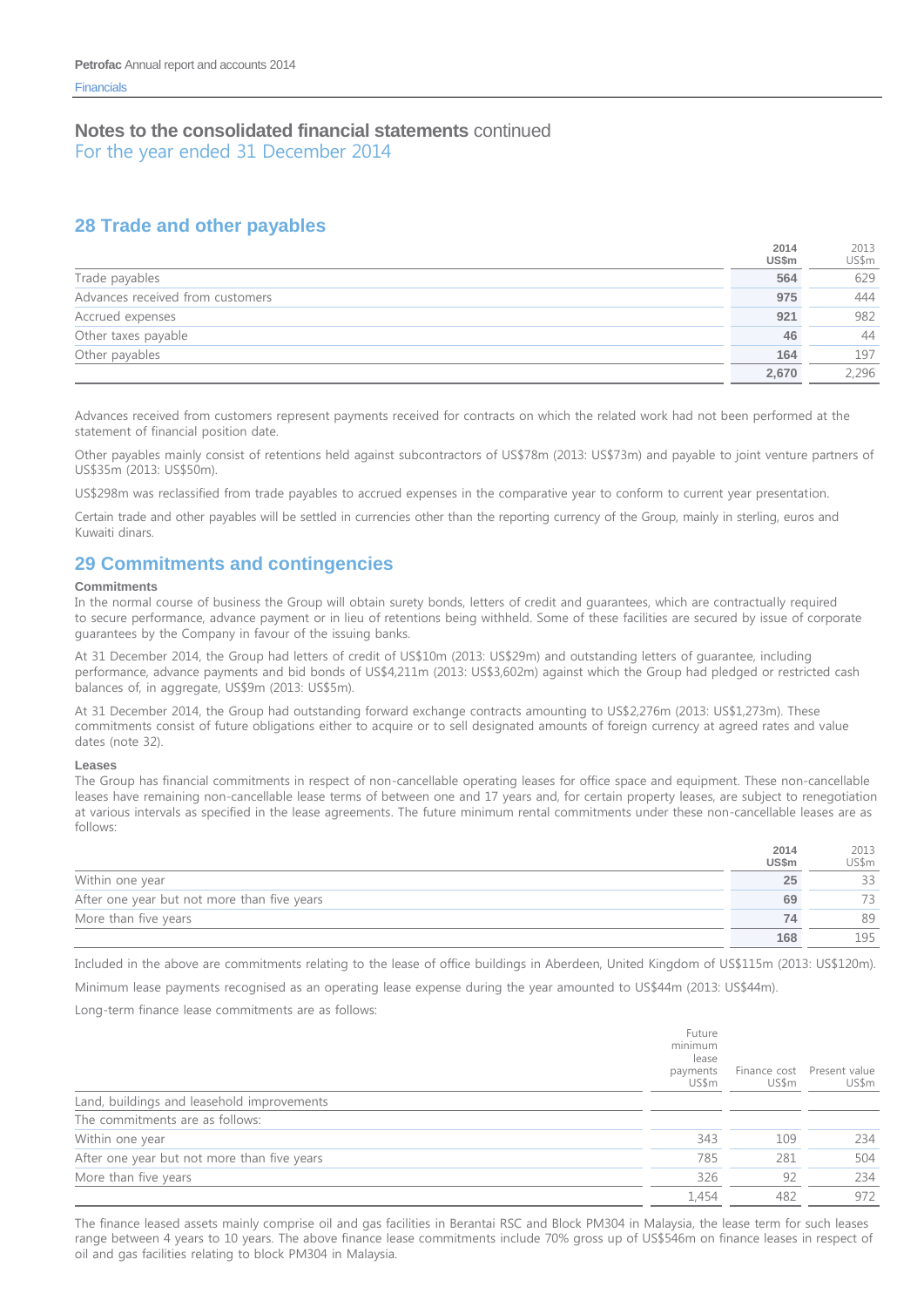For the year ended 31 December 2014

#### **Capital commitments**

At 31 December 2014, the Group had capital commitments of US\$1,034m (2013: US\$942m) excluding the above lease commitments.

Included in the US\$1,034m of commitments are:

|                                                                               | 2014<br><b>US\$m</b> | 2013<br>US\$m |
|-------------------------------------------------------------------------------|----------------------|---------------|
| Building of the Petrofac JSD6000 installation vessel                          | 392                  | 489           |
| Production Enhancement Contracts in Mexico                                    | 229                  | 390           |
| Further appraisal and development of wells as part of Block PM304 in Malaysia | 192                  | 20            |
| Costs in respect of Ithaca Greater Stella Field development in the North Sea  | 193                  | 41            |
| Commitments in respect of the construction of a new training centre in Oman   | 28                   |               |

### **30 Related party transactions**

The consolidated financial statements include the financial statements of Petrofac Limited and the subsidiaries listed in note 33. Petrofac Limited is the ultimate parent entity of the Group.

The following table provides the total amount of transactions which have been entered into with related parties:

|                                    |      | Sales to<br>related<br>parties<br>US\$m | Purchases<br>from<br>related<br>parties<br>US\$m | Amounts<br>owed<br>by related<br>parties<br>US\$m | Amounts<br>owed<br>to related<br>parties<br>US\$m |
|------------------------------------|------|-----------------------------------------|--------------------------------------------------|---------------------------------------------------|---------------------------------------------------|
| Joint ventures                     | 2014 |                                         | $\overline{\phantom{a}}$                         |                                                   | 3                                                 |
|                                    | 2013 |                                         |                                                  |                                                   | 3                                                 |
| Associates                         | 2014 |                                         | $\overline{\phantom{0}}$                         |                                                   |                                                   |
|                                    | 2013 |                                         |                                                  |                                                   |                                                   |
| Key management personnel interests | 2014 |                                         |                                                  |                                                   |                                                   |
|                                    | 2013 |                                         |                                                  |                                                   |                                                   |

All sales to and purchases from joint ventures are made at normal market prices and the pricing policies and terms of these transactions are approved by the Group's management.

All related party balances will be settled in cash.

Purchases in respect of key management personnel interests in 2013 included US\$264,000 reflecting the costs of chartering the services of an aeroplane used for the transport of senior management and Directors of the Group on company business, which is owned by an offshore trust of which the Group Chief Executive of the Company is a beneficiary. The charter rates charged for Group usage of the aeroplane were significantly less than comparable market rates. No similar related party transactions took place during 2014.

Also included in purchases in respect of key management personnel interests is US\$26,000 (2013: US\$138,000) relating to client entertainment provided by a business owned by a member of the Group's key management.

#### **Compensation of key management personnel**

The following details remuneration of key management personnel of the Group comprising Executive and Non-executive Directors of the Company and other senior personnel. Further information relating to the individual Directors is provided in the Directors' remuneration report on pages 96 to 112.

|                                      | 2014<br><b>US\$m</b> | 2013<br>US\$m |
|--------------------------------------|----------------------|---------------|
| Short-term employee benefits         |                      |               |
| Share-based payments                 |                      |               |
| Fees paid to Non-executive Directors |                      |               |
|                                      |                      | 18            |

### **31 Accrued contract expenses**

|                             | 2014         | 2013                     |
|-----------------------------|--------------|--------------------------|
|                             | <b>US\$m</b> | US\$m                    |
| Accrued contract expenses   | 743          | 836                      |
| Reserve for contract losses | 57           | $\overline{\phantom{a}}$ |
|                             | 800          | 836                      |

The reserve for contract losses includes provision to cover costs in excess of revenues on a contract of US\$27m and a provision for an onerous contract of US\$30m relating to Ticleni Production Enhancement Contract in Romania (note 5).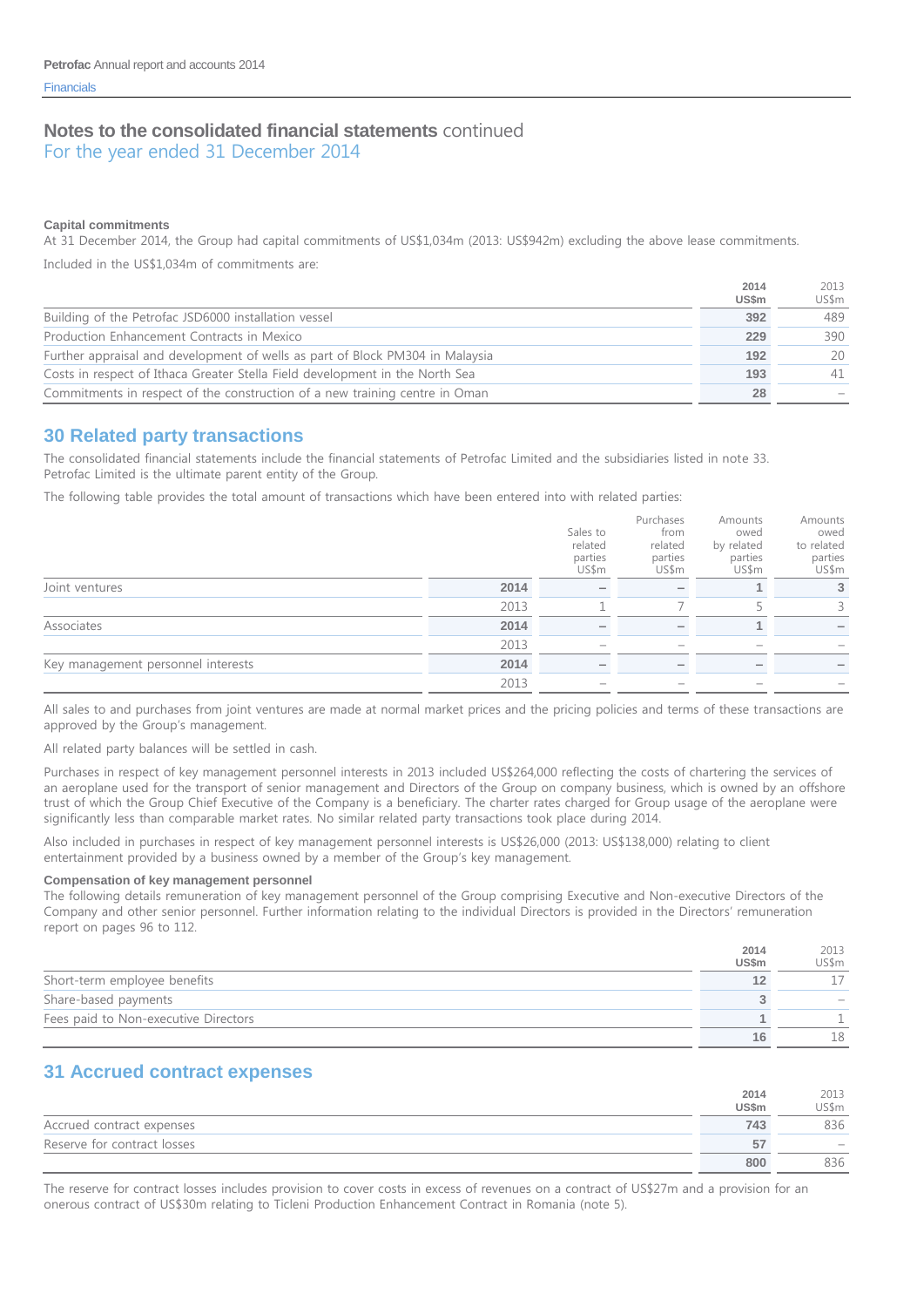For the year ended 31 December 2014

# **32 Risk management and financial instruments**

#### **Risk management objectives and policies**

The Group's principal financial assets and liabilities, other than derivatives, comprise available-for-sale financial assets, trade and other receivables, amounts due from/to related parties, cash and short-term deposits, work-in-progress, interest-bearing loans and borrowings, trade and other payables and contingent consideration.

The Group's activities expose it to various financial risks particularly associated with interest rate risk on its variable rate cash and short-term deposits, loans and borrowings and foreign currency risk on conducting business in currencies other than reporting currency as well as translation of the assets and liabilities of foreign operations to the reporting currency. These risks are managed from time to time by using a combination of various derivative instruments, principally forward currency contracts in line with the Group's hedging policies. The Group has a policy not to enter into speculative trading of financial derivatives.

The Board of Directors of the Company has established an Audit Committee and Board Risk Committee to help identify, evaluate and manage the significant financial risks faced by the Group and their activities are discussed in detail on pages 84 to 95.

The other main risks besides interest rate and foreign currency risk arising from the Group's financial instruments are credit risk, liquidity risk and commodity price risk and the policies relating to these risks are discussed in detail below:

#### **Interest rate risk**

Interest rate risk arises from the possibility that changes in interest rates will affect the value of the Group's interest-bearing financial liabilities and assets.

The Group's exposure to market risk arising from changes in interest rates relates primarily to the Group's long-term variable rate debt obligations and its cash and bank balances. The Group's policy is to manage its interest cost using a mix of fixed and variable rate debt. The Group's cash and bank balances are at floating rates of interest.

#### **Interest rate sensitivity analysis**

The impact on the Group's pre-tax profit and equity due to a reasonably possible change in interest rates on loans and borrowings at the reporting date is demonstrated in the table below. The analysis assumes that all other variables remain constant.

|                  |           | Pre-tax profit |                          | Eauitv                   |  |
|------------------|-----------|----------------|--------------------------|--------------------------|--|
|                  | 100 basis | 100 basis      | 100 basis                | 100 basis                |  |
|                  | point     | point          | point                    | point                    |  |
|                  | increase  | decrease       | increase                 | decrease                 |  |
|                  | US\$m     | US\$m          | US\$m                    | US\$m                    |  |
| 31 December 2014 | (9)       | 9              | $\overline{\phantom{a}}$ | $\overline{\phantom{a}}$ |  |
| 31 December 2013 |           |                | $\sim$                   | $\overline{\phantom{a}}$ |  |

The following table reflects the maturity profile of these financial liabilities and assets:

#### **Year ended 31 December 2014**

|                                        | Within<br>1 year<br>US\$m | $1 - 2$<br>years<br>US\$m | $2 - 3$<br>years<br>US\$m | $3 - 4$<br>years<br>US\$m | $4 - 5$<br>years<br>US\$m | More than<br>5 years<br>US\$m | Total<br>US\$m |
|----------------------------------------|---------------------------|---------------------------|---------------------------|---------------------------|---------------------------|-------------------------------|----------------|
| <b>Financial liabilities</b>           |                           |                           |                           |                           |                           |                               |                |
| <b>Floating rates</b>                  |                           |                           |                           |                           |                           |                               |                |
| Bank overdrafts (note 26)              | 9                         |                           |                           |                           |                           |                               | 9              |
| Term loans (note 26)                   |                           | 500                       | 475                       | $\overline{\phantom{a}}$  |                           |                               | 975            |
|                                        | 9                         | 500                       | 475                       | $\overline{\phantom{0}}$  | -                         |                               | 984            |
| <b>Financial assets</b>                |                           |                           |                           |                           |                           |                               |                |
| <b>Floating rates</b>                  |                           |                           |                           |                           |                           |                               |                |
| Cash and short-term deposits (note 21) | 986                       |                           |                           |                           |                           |                               | 986            |
| Restricted cash balances (note 16)     | 8                         | 4                         |                           |                           |                           |                               | 9              |
|                                        | 994                       | 4                         |                           | $\overline{\phantom{a}}$  |                           |                               | 995            |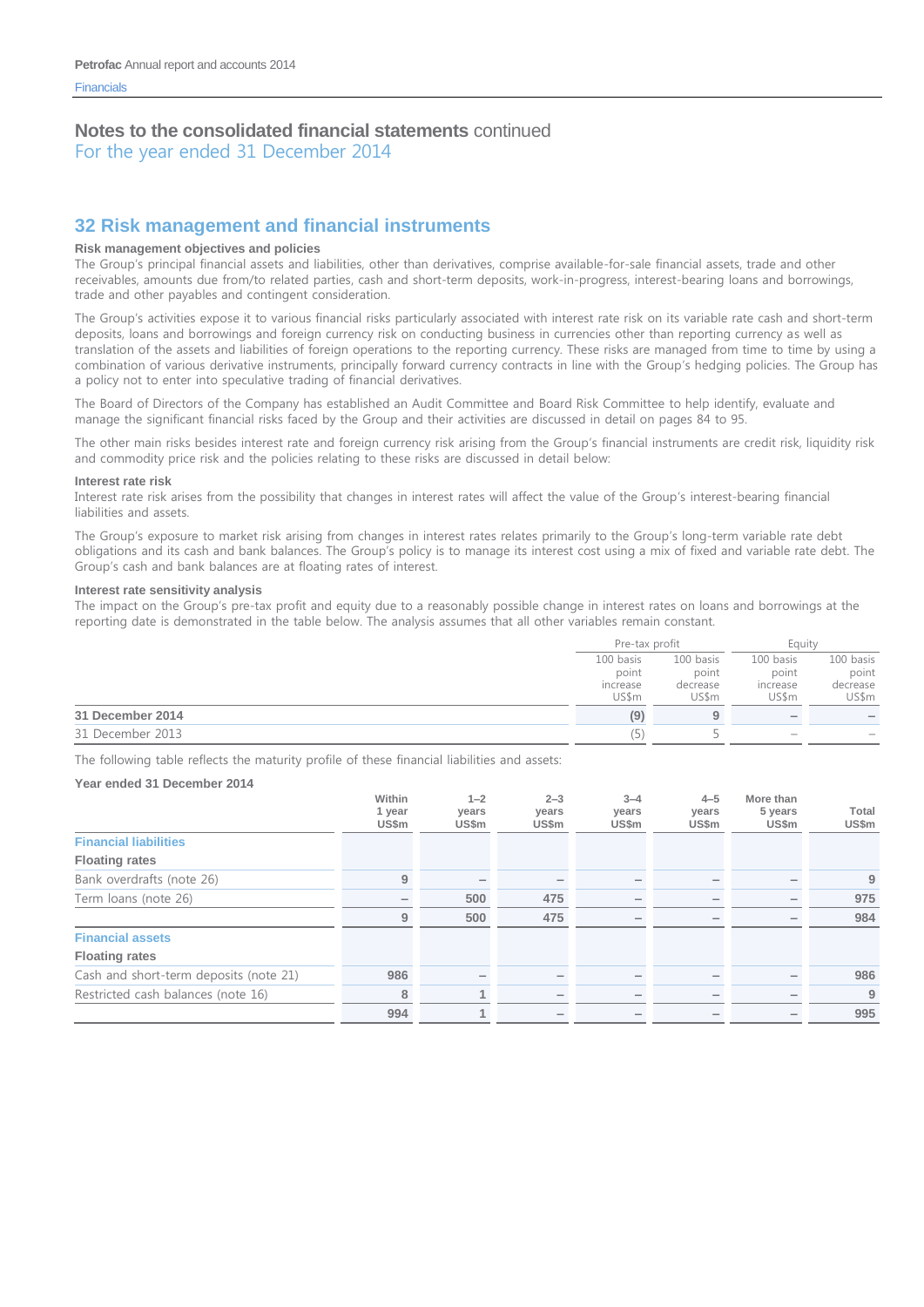For the year ended 31 December 2014

# **32 Risk management and financial instruments** continued

**Year ended 31 December 2013**

|                                        | Within<br>1 year<br>US\$m | $1 - 2$<br>years<br>US\$m | $2 - 3$<br>years<br>US\$m | $3 - 4$<br>years<br>US\$m | $4 - 5$<br>years<br>US\$m | More than<br>5 years<br>US\$m | Total<br>US\$m |
|----------------------------------------|---------------------------|---------------------------|---------------------------|---------------------------|---------------------------|-------------------------------|----------------|
| <b>Financial liabilities</b>           |                           |                           |                           |                           |                           |                               |                |
| <b>Floating rates</b>                  |                           |                           |                           |                           |                           |                               |                |
| Bank overdrafts (note 26)              | 32                        | $\overline{\phantom{a}}$  |                           |                           |                           |                               | 32             |
| Term loans (note 26)                   | 21                        | 22                        | 23                        | 467                       | 24                        | 25                            | 582            |
|                                        | 53                        | 22                        | 23                        | 467                       | 24                        | 25                            | 614            |
| <b>Financial assets</b>                |                           |                           |                           |                           |                           |                               |                |
| <b>Floating rates</b>                  |                           |                           |                           |                           |                           |                               |                |
| Cash and short-term deposits (note 21) | 617                       |                           |                           |                           |                           |                               | 617            |
| Restricted cash balances (note 16)     | 4                         |                           | $\overline{\phantom{a}}$  | $\overline{\phantom{a}}$  |                           | $\overline{\phantom{a}}$      | 5              |
|                                        | 621                       |                           | $\overline{\phantom{a}}$  | $\overline{\phantom{a}}$  |                           |                               | 622            |

Financial liabilities in the above table are disclosed gross of debt acquisition costs, effective interest rate adjustments and discount on senior notes of US\$15m (2013: US\$20m).

Interest on financial instruments classified as floating rate is re-priced at intervals of less than one year. The other financial instruments of the Group that are not included in the above tables are non-interest bearing and are therefore not subject to interest rate risk.

#### **Foreign currency risk**

The Group is exposed to foreign currency risk on sales, purchases, and translation of assets and liabilities that are in a currency other than the functional currency of its operating units. The Group is also exposed to the translation of the functional currencies of its units to the US dollar reporting currency of the Group. The following table summarises the percentage of foreign currency denominated revenues, costs, financial assets and financial liabilities, expressed in US dollar terms, of the Group totals.

|                                   | 2014         | 2013         |
|-----------------------------------|--------------|--------------|
|                                   | % of foreign | % of foreign |
|                                   | currency     | currency     |
|                                   | denominated  | denominated  |
|                                   | items        | items        |
| Revenues                          | 26.5%        | 32.4%        |
| Costs                             | 56.5%        | 45.0%        |
| Current financial assets          | 33.6%        | 33.1%        |
| Non-current financial assets      | $0.0\%$      | 1.0%         |
| Current financial liabilities     | 36.4%        | 22.2%        |
| Non-current financial liabilities | 1.3%         | $0.0\%$      |

The Group uses forward currency contracts to manage the currency exposure on transactions significant to its operations. It is the Group's policy not to enter into forward contracts until a highly probable forecast transaction is in place and to negotiate the terms of the derivative instruments used for hedging to match the terms of the hedged item to maximise hedge effectiveness.

#### **Foreign currency sensitivity analysis**

The income statements of foreign operations are translated into the reporting currency using a weighted average exchange rate of conversion. Foreign currency monetary items are translated using the closing rate at the reporting date. Revenues and costs in currencies other than the functional currency of an operating unit are recorded at the prevailing rate at the date of the transaction. The following significant exchange rates applied during the year in relation to US dollars:

|               |              | 2014                |                           | 2013 |
|---------------|--------------|---------------------|---------------------------|------|
|               | Average rate | <b>Closing rate</b> | Average rate Closing rate |      |
| Sterling      | 1.65         | 1.55                |                           | 1.66 |
| Kuwaiti dinar | 3.51         | 3.42                |                           | 3.54 |
| Euro          | 1.33         | 1.21                |                           |      |

The following table summarises the impact on the Group's pre-tax profit and equity (due to change in the fair value of monetary assets, liabilities and derivative instruments) of a reasonably possible change in US dollar exchange rates with respect to different currencies:

|                  | Pre-tax profit                                 |                                                | Eauity                                         |                                                |
|------------------|------------------------------------------------|------------------------------------------------|------------------------------------------------|------------------------------------------------|
|                  | $+10\%$ US<br>dollar rate<br>increase<br>US\$m | $-10\%$ US<br>dollar rate<br>decrease<br>US\$m | $+10\%$ US<br>dollar rate<br>increase<br>US\$m | $-10\%$ US<br>dollar rate<br>decrease<br>US\$m |
| 31 December 2014 | (9)                                            |                                                | 85                                             | (85)                                           |
| 31 December 2013 | (34)                                           | ΡΔ                                             | 66                                             | (66)                                           |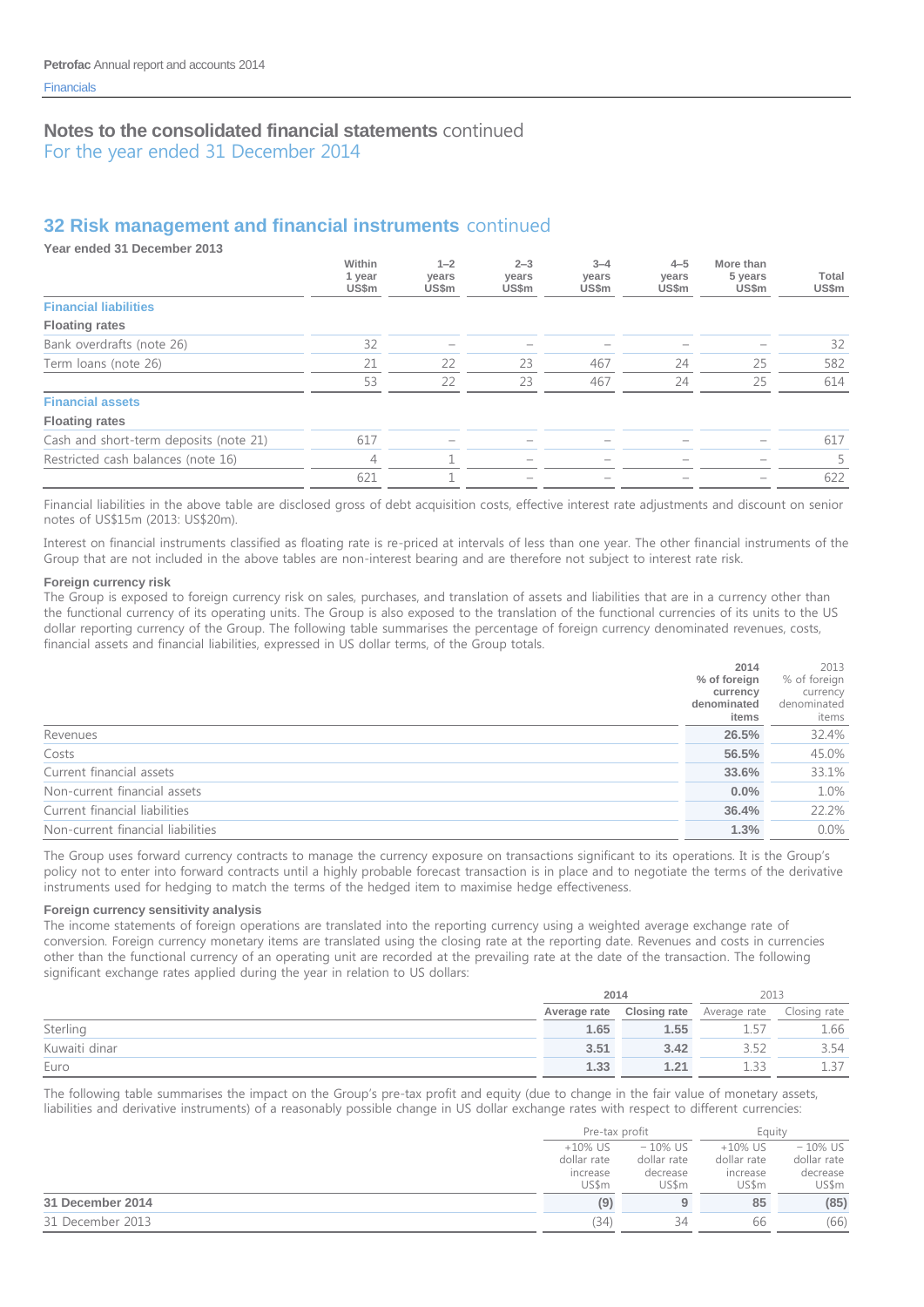#### **Derivative instruments designated as cash flow hedges**

At 31 December, the Group had foreign exchange forward contracts as follows:

|                            |                      | Contract value |                      | Fair value (undesignated) |                          | Fair value (designated) |                      | Net unrealised gain/(loss) |  |
|----------------------------|----------------------|----------------|----------------------|---------------------------|--------------------------|-------------------------|----------------------|----------------------------|--|
|                            | 2014<br><b>US\$m</b> | 2013<br>US\$m  | 2014<br><b>US\$m</b> | 2013<br>US\$m             | 2014<br><b>US\$m</b>     | 2013<br>US\$m           | 2014<br><b>US\$m</b> | 2013<br>US\$m              |  |
| Euro purchases             | 643                  | 561            |                      | $\overline{\phantom{a}}$  | (14)                     |                         | (22)                 | 26                         |  |
| Sterling purchases/(sales) | (394)                | (349)          |                      | (11)                      | [1]                      |                         | (3)                  | $\overline{4}$             |  |
| Kuwaiti dinars sales       | (313)                |                |                      | $\sim$                    |                          | $\sim$                  |                      |                            |  |
| Yen sales                  | (3)                  | (3)            |                      | $\overline{\phantom{a}}$  | $\overline{\phantom{a}}$ | -                       |                      |                            |  |
|                            |                      |                |                      | (11)                      | (15)                     | 26                      | (25)                 | 30                         |  |

The above foreign exchange contracts mature and will affect income between January 2015 and June 2019 (2013: between January 2014 and November 2015).

At 31 December 2014, the Group had cash and short-term deposits designated as cash flow hedges with net unrealised losses of US\$2m (2013: US\$1m gain) as follows:

|                                   | Fair value           |               | Net unrealised gain/(loss) |               |
|-----------------------------------|----------------------|---------------|----------------------------|---------------|
|                                   | 2014<br><b>US\$m</b> | 2013<br>US\$m | 2014<br><b>US\$m</b>       | 2013<br>US\$m |
| Euro cash and short-term deposits | --                   |               |                            |               |

During 2014, changes in fair value loss of US\$50m (2013: gains US\$32m) relating to these derivative instruments and financial assets were taken to equity and gains of US\$8m (2013: US\$1m) were recycled from equity into cost of sales in the income statement. The forward points and ineffective portions of the above foreign exchange forward contracts and loss on un-designated derivatives of US\$10m (2013: US\$nil) were recognised in the income statement (note 4b).

#### **Commodity price risk – oil prices**

The Group is exposed to the impact of changes in oil and gas prices on its revenues and profits generated from sales of crude oil and gas. The Group's policy is to manage its exposure to the impact of changes in oil and gas prices using derivative instruments, primarily swaps and collars. Hedging is only undertaken once sufficiently reliable and regular long-term forecast production data is available.

During the year the Group entered into various crude oil swaps hedging oil production of 608,999 barrels (bbl) (2013: 323,657 bbl) with maturities ranging from January 2015 to December 2015. In addition, fuel oil swaps were also entered into for hedging gas production of 46,260 metric tonnes (MT) (2013: 35,147MT) with maturities from January 2015 to December 2015.

The fair value of oil derivatives at 31 December 2014 was an asset of US\$20m (2013: US\$1m liability) with net unrealised gains deferred in equity of US\$20m (2013: US\$1m loss). During the year, US\$6m gain (2013: US\$nil) was recycled from equity into the consolidated income statement on the occurrence of the hedged transactions and a gain in the fair value recognised in equity of US\$27m (2013: US\$1m loss).

The following table summarises the impact on the Group's pre-tax profit and equity (due to a change in the fair value of oil derivative instruments and the underlifting asset/overlifting liability) of a reasonably possible change in the oil price:

|                  | Pre-tax profit                         |                                        | Eauity                                 |                                        |
|------------------|----------------------------------------|----------------------------------------|----------------------------------------|----------------------------------------|
|                  | $+30$<br>US\$/bbl<br>increase<br>US\$m | $-30$<br>US\$/bbl<br>decrease<br>US\$m | $+30$<br>US\$/bbl<br>increase<br>US\$m | $-30$<br>US\$/bbl<br>decrease<br>US\$m |
| 31 December 2014 | $\hspace{0.1mm}$                       | $\hspace{0.1mm}$                       | (18)                                   | 18                                     |
| 31 December 2013 | 3)                                     |                                        | Ω,                                     | Q                                      |

For sensitivity relating to the impact of changes in the oil price on other financial assets, refer to page 166 and 167.

#### **Credit risk**

The Group trades only with recognised, creditworthy third parties. Business Unit Risk Review Committees (BURRC) evaluates the creditworthiness of each individual third-party at the time of entering into new contracts. Limits have been placed on the approval authority of the BURRC above which the approval of the Board of Directors of the Company is required. Receivable balances are monitored on an ongoing basis with appropriate follow-up action taken where necessary. At 31 December 2014, the Group's five largest customers accounted for 48.7% of outstanding trade receivables, retention receivables, work in progress, receivable under Berantai RSC and receivable in respect of the development of the Greater Stella Area (2013: 49.3%).

With respect to credit risk arising from the other financial assets of the Group, which comprise cash and cash equivalents, short and long term receivables from customers (including the Berantai RSC and Greater Stella Area projects), available-for-sale financial assets and certain derivative instruments, the Group's exposure to credit risk arises from default of the counterparty, with a maximum exposure equal to the carrying amount of these instruments.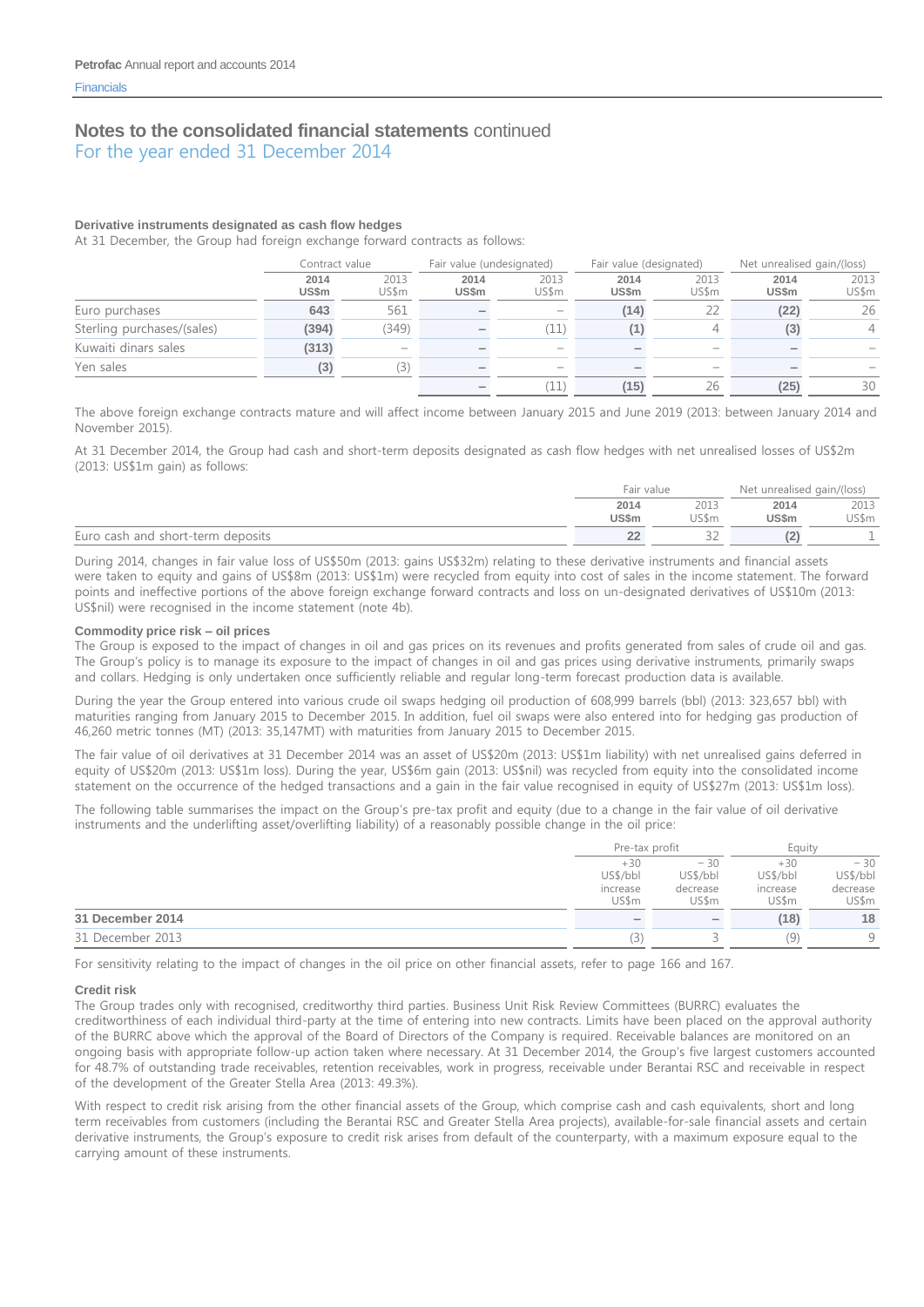For the year ended 31 December 2014

# **32 Risk management and financial instruments** continued

#### **Liquidity risk**

The Group's objective is to ensure sufficient liquidity is available to support future growth. Our strategy includes the provision of financial capital and the potential impact on the Group's capital structure is reviewed regularly. The Group is not exposed to any external capital constraints. The maturity profiles of the Group's financial liabilities at 31 December are as follows:

#### **Year ended 31 December 2014**

|                                                                          |                              | $6 - 12$        | $1 - 2$        | $2 - 5$        | More than                | Contractual<br>undiscounted |                             |
|--------------------------------------------------------------------------|------------------------------|-----------------|----------------|----------------|--------------------------|-----------------------------|-----------------------------|
|                                                                          | 6 months<br>or less<br>US\$m | months<br>US\$m | years<br>US\$m | years<br>US\$m | 5 years<br>US\$m         | cash flows<br>US\$m         | Carrying<br>amount<br>US\$m |
| <b>Financial liabilities</b>                                             |                              |                 |                |                |                          |                             |                             |
| Interest-bearing loans and borrowings                                    | 9                            |                 | 500            | 1,225          | $\overline{\phantom{a}}$ | 1,734                       | 1,719                       |
| Finance lease creditors                                                  | 225                          | 118             | 243            | 542            | 326                      | 1,454                       | 972                         |
| Trade and other payables (excluding<br>advances from customers and other |                              |                 |                |                |                          |                             |                             |
| taxes payable)                                                           | 1,307                        | 342             |                |                | $\overline{\phantom{a}}$ | 1,649                       | 1,649                       |
| Due to related parties                                                   | 3                            |                 |                |                | $\overline{\phantom{a}}$ | 3                           | 3                           |
| Contingent consideration                                                 |                              |                 |                |                | $\overline{\phantom{a}}$ |                             | 1                           |
| Derivative instruments                                                   | 47                           | 24              | 13             | 8              | $\overline{\phantom{a}}$ | 92                          | 92                          |
| Interest payments                                                        | 25                           | 25              | 49             | 62             | $\overline{\phantom{a}}$ | 161                         |                             |
|                                                                          | 1.616                        | 510             | 805            | 1.837          | 326                      | 5.094                       | 4,436                       |

#### **Year ended 31 December 2013**

|                                                                                            | 6 months<br>or less<br>US\$m | $6 - 12$<br>months<br>US\$m | $1 - 2$<br>vears<br>US\$m | $2 - 5$<br>vears<br>US\$m | More than<br>5 years<br>US\$m | Contractual<br>undiscounted<br>cash flows<br>US\$m | Carrying<br>amount<br>US\$m |
|--------------------------------------------------------------------------------------------|------------------------------|-----------------------------|---------------------------|---------------------------|-------------------------------|----------------------------------------------------|-----------------------------|
| <b>Financial liabilities</b>                                                               |                              |                             |                           |                           |                               |                                                    |                             |
| Interest-bearing loans and borrowings                                                      | 42                           | 11                          | 22                        | 1,264                     | 25                            | 1.364                                              | 1,344                       |
| Finance lease creditors                                                                    | 10                           | 6                           |                           |                           |                               | 16                                                 | 15                          |
| Trade and other payables (excluding<br>advances from customers and other<br>taxes payable) | 1,760                        | 48                          |                           |                           |                               | 1,808                                              | 1,808                       |
| Due to related parties                                                                     | 3                            |                             |                           |                           |                               |                                                    | 3                           |
| Contingent consideration                                                                   |                              |                             |                           |                           |                               |                                                    | $\overline{2}$              |
| Derivative instruments                                                                     | 13                           |                             |                           |                           |                               | 14                                                 | 14                          |
| Interest payments                                                                          | 20                           | 19                          | 38                        | 101                       |                               | 179                                                |                             |
|                                                                                            | 1,848                        | 86                          | 61                        | 1.365                     | 26                            | 3,386                                              | 3.186                       |

The Group uses various funded facilities provided by banks and its own financial assets to fund the above mentioned financial liabilities.

#### **Capital management**

The Group's policy is to maintain a healthy capital base to sustain future growth and maximise shareholder value.

The Group seeks to optimise shareholder returns by maintaining a balance between debt and capital and monitors the efficiency of its capital structure on a regular basis. The gearing ratio and return on shareholders' equity is as follows:

|                                                                       | 2014<br><b>US\$m</b> | 2013<br>US\$m |
|-----------------------------------------------------------------------|----------------------|---------------|
| Cash and short-term deposits                                          | 986                  | 617           |
| Interest-bearing loans and borrowings (A)                             | (1,719)              | (1, 344)      |
| Net debt (B)                                                          | (733)                | (727)         |
| Equity attributable to Petrofac Limited shareholders (C)              | 1,861                | 1,989         |
| Profit for the year attributable to Petrofac Limited shareholders (D) | 120                  | 650           |
| Gross gearing ratio (A/C)                                             | 92.4%                | 67.6%         |
| Net gearing ratio $(B/C)$                                             | 39.4%                | 36.6%         |
| Shareholders' return on investment (D/C)                              | 6.4%                 | 32.7%         |
|                                                                       |                      |               |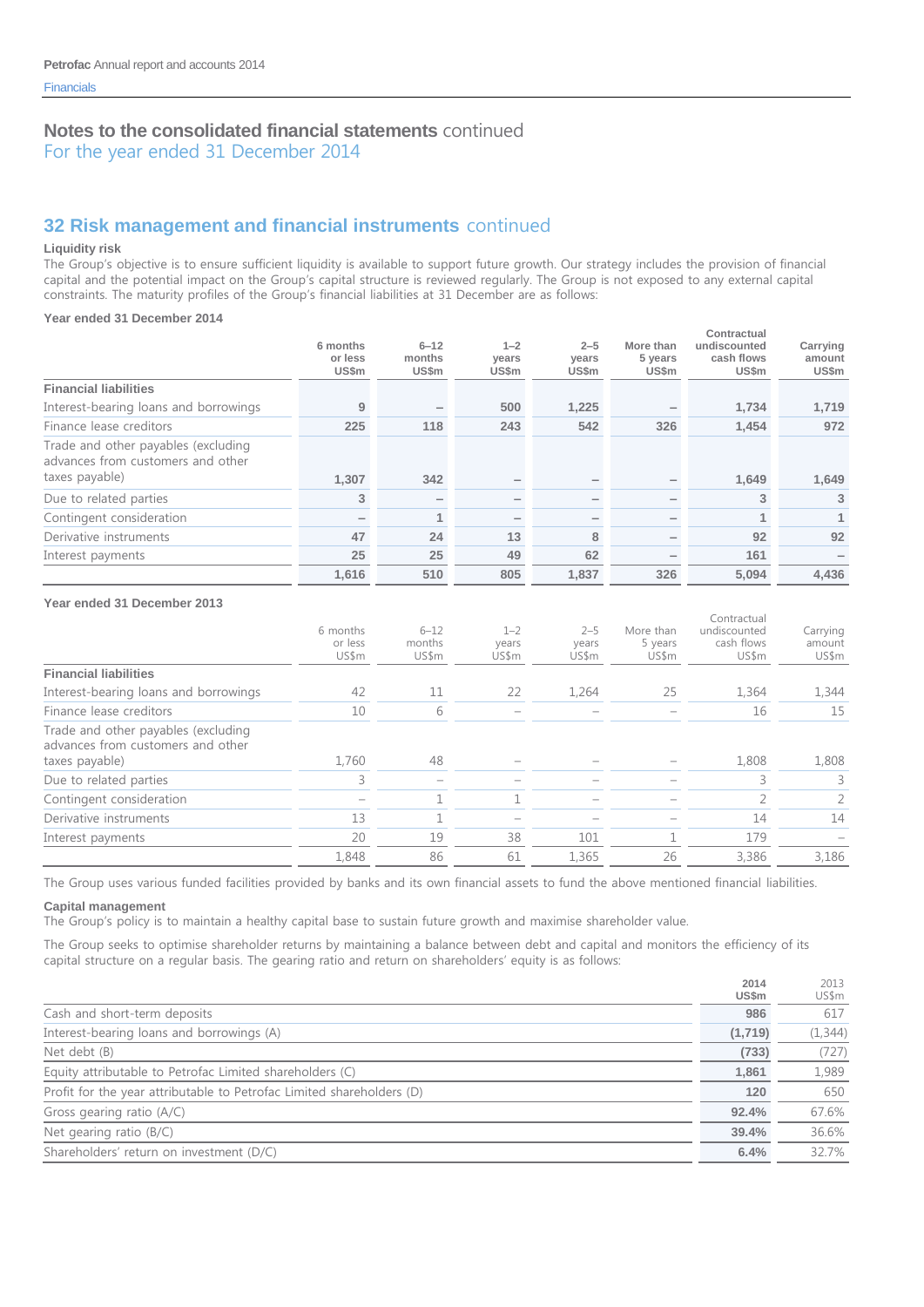For the year ended 31 December 2014

#### **Fair values of financial assets and liabilities**

The fair value of the Group's financial instruments and their carrying amounts included within the Group's statement of financial position are set out below:

|                                                                                                           | Carrying amount |                | Fair value    |                |
|-----------------------------------------------------------------------------------------------------------|-----------------|----------------|---------------|----------------|
|                                                                                                           | 2014<br>US\$m   | 2013<br>US\$m  | 2014<br>US\$m | 2013<br>US\$m  |
| <b>Financial assets</b>                                                                                   |                 |                |               |                |
| Cash and short-term deposits                                                                              | 986             | 617            | 986           | 617            |
| Restricted cash                                                                                           | 9               | 5              | 9             | 5              |
| Seven Energy warrants (note 15)                                                                           |                 | 11             |               | 11             |
| Available-for-sale investment                                                                             | 185             |                | 185           |                |
| Receivable under Berantai RSC                                                                             | 381             | 476            | 381           | 476            |
| Amounts receivable in respect of the development of the Greater Stella Area, net of<br>fair value changes | 192             | 200            | 192           | 200            |
| Oil derivative                                                                                            | 20              |                | 20            |                |
| Euro forward currency contracts – designated as cash flow hedge                                           | 77              | 24             | 77            | 24             |
| Sterling forward currency contracts - designated as cash flow hedge                                       |                 | $\overline{4}$ |               | $\overline{4}$ |
| <b>Financial liabilities</b>                                                                              |                 |                |               |                |
| Interest-bearing loans and borrowings                                                                     |                 |                |               |                |
| Senior notes                                                                                              | 743             | 742            | 750           | 750            |
| Term Loan                                                                                                 | 498             |                | 500           |                |
| Revolving credit facility                                                                                 | 469             | 435            | 475           | 444            |
| Project financing                                                                                         |                 | 135            |               | 138            |
| Bank overdrafts                                                                                           | 9               | 32             | 9             | 32             |
| Finance lease creditors                                                                                   | 972             | 15             | 972           | 15             |
| Contingent consideration                                                                                  | 1               | 2              | 1             | 2              |
| Interest rate swaps                                                                                       |                 | 2              |               | $\overline{2}$ |
| Oil derivative                                                                                            |                 | 1              |               | 1              |
| Euro forward currency contracts - designated as cash flow hedge                                           | 91              | 2              | 91            | 2              |
| Sterling forward currency contracts - designated as cash flow hedge                                       | 1               |                |               |                |
| Sterling forward currency contracts - undesignated                                                        |                 | 11             |               | 11             |

The Group considers that the carrying amounts of trade and other receivables, work-in-progress, trade and other payables, other current and non-current financial assets and liabilities approximate their fair values and are therefore excluded from the above table.

The fair value of the financial assets and liabilities is included at the amount at which the instrument could be exchanged in a current transaction between willing parties, other than in a forced or liquidation sale.

The following methods and assumptions were used to estimate the fair values:

- The Group enters into derivative financial instruments with various counterparties, principally financial institutions with investment grade credit ratings. Derivatives valued using valuation techniques with market observable inputs are mainly foreign exchange forward contracts and oil derivatives. Market values have been used to determine the fair values of available-for-sale financial assets, forward currency contracts, interest rate swaps and oil derivatives.
- The fair values of long-term interest-bearing loans and borrowings and finance lease creditors are equivalent to their amortised costs determined as the present value of discounted future cash flows using the effective interest rate.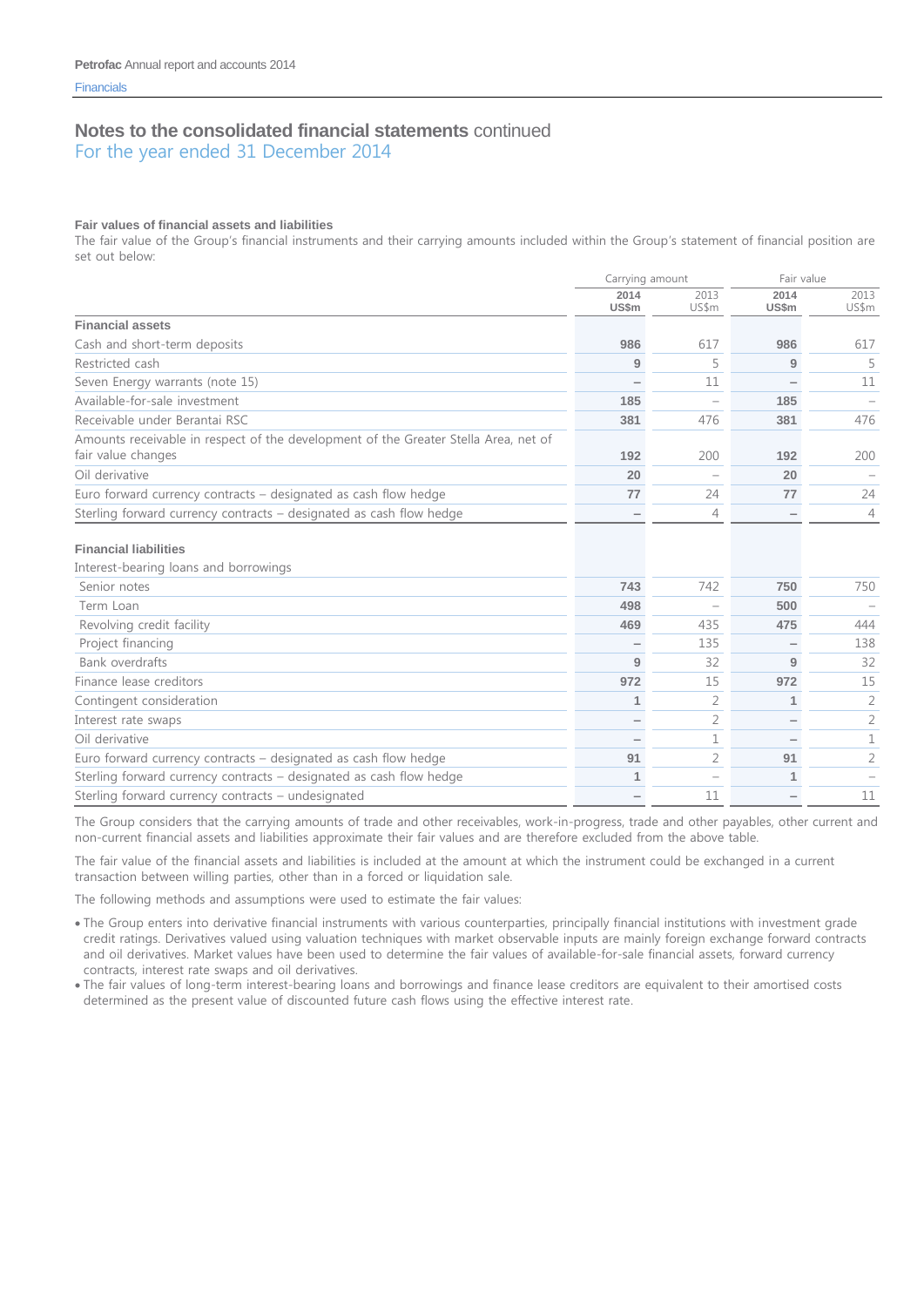# **32 Risk management and financial instruments** continued

 The fair value of the receivable under Berantai RSC (note 17) has been calculated using a discounted cash flow model. The valuation requires management to make certain assumptions about unobservable inputs to the model, the oil price assumptions used are the same as disclosed in note 12, other significant unobservable inputs are disclosed in the table below:

|                         | 2014  |        |
|-------------------------|-------|--------|
| Internal rate of return | 11.5% | $.0\%$ |
| Discount rate           | 6.0%  | 5.0%   |

Management regularly assesses a range of reasonably possible alternatives for those significant unobservable inputs and determines their impact on the total fair value. The fair value of the receivable under Berantai RSC is only sensitive to a reasonable change in the internal rate of return and the discount rate. The table below explains the impact on the fair value of the receivable as a result of changes to these inputs:

|                                                          | 2014         | 2013  |
|----------------------------------------------------------|--------------|-------|
|                                                          | <b>US\$m</b> | US\$m |
| 100 basis points decrease in the internal rate of return |              | (16)  |
| 100 basis points increase in the discount rate           |              |       |
| 100 basis points decrease in the discount rate           |              | (10   |

Reconciliation of fair value measurement of the receivable under Berantai RSC:

|                                                  | <b>US\$m</b> | US\$m |
|--------------------------------------------------|--------------|-------|
| As at 1 January 2014                             | 476          | 389   |
| Billings during the year                         | 65           | 118   |
| Fair value (loss)/gain included in revenue       | (3)          | 16    |
| Fair value loss on contract receivables (note 5) | (43)         |       |
| Unwinding of discount                            | 20           | 23    |
| Receipts during the year                         | (134)        | (70)  |
| As at 31 December 2014                           | 381          | 476   |

 The fair value of the available-for-sale investment (note 17) has been calculated using a discounted cash flow model. The oil price assumptions used are the same as disclosed in note 12, the risk adjusted cash flow projections are discounted at a post-tax rate of 9.0%

The table below explains the impact on the fair value of the available-for-sale investment as a result of changes to these inputs:

|                                                | 2014<br><b>US\$m</b> | 2013<br>US\$m |
|------------------------------------------------|----------------------|---------------|
| 10% decrease in the oil price (per barrel)     | (4)                  |               |
| 10% increase in the oil price (per barrel)     |                      |               |
| 100 basis points decrease in the discount rate | (14)                 |               |
| 100 basis points increase in the discount rate | 14                   |               |
|                                                |                      |               |

Reconciliation of fair value measurement of the available-for-sale investment:

|                                          | US\$m                    | US\$m                    |
|------------------------------------------|--------------------------|--------------------------|
| Transferred from investment in associate | 185                      | $\overline{\phantom{a}}$ |
| Fair value change                        | $\overline{\phantom{a}}$ |                          |
| As at 31 December 2014                   | 185                      |                          |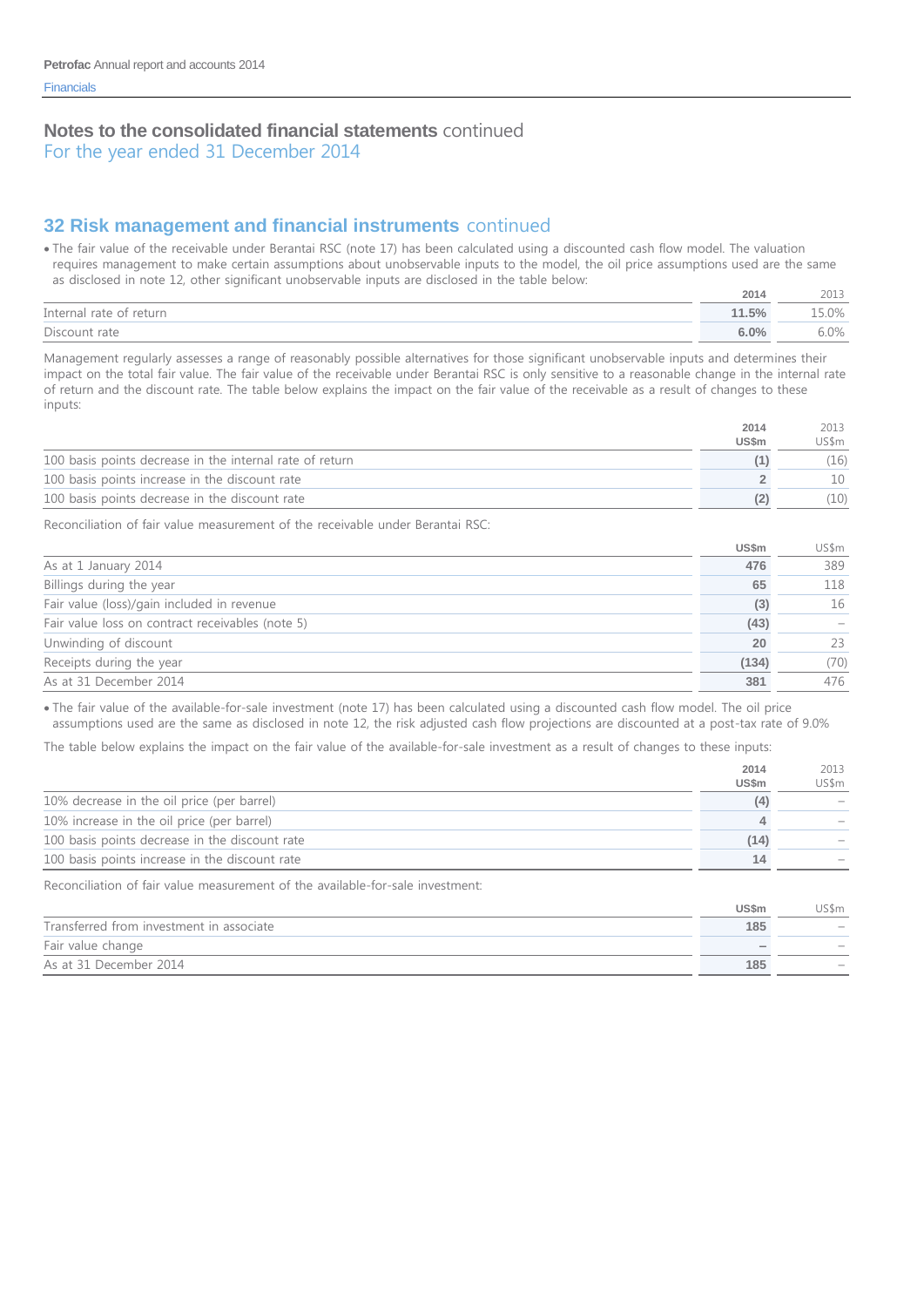For the year ended 31 December 2014

 The fair value of the amounts receivable in respect of the development of the Greater Stella Area (note 17) has been calculated using a discounted cash flow model that represents the value which management expects would be converted to oil and gas assets upon transfer of legal title of the licence on achieving first oil. The oil price assumptions used are the same as disclosed in note 12, the risk adjusted cash flow projections are discounted at a post-tax rate of 9.0%.

The table below explains the impact on the fair value of the amounts receivable in respect of the development of the Greater Stella Area as a result of changes to these inputs:

|                                                              | 2014  | 2013  |
|--------------------------------------------------------------|-------|-------|
|                                                              | US\$m | US\$m |
| 10% decrease in the oil price (per barrel) and gas (per mcf) | (59)  |       |
| 10% increase in the oil price (per barrel) and gas (per mcf) | 57    |       |
| 100 basis points decrease in the discount rate               | 19    |       |
| 100 basis points increase in the discount rate               |       |       |

Reconciliation of fair value measurement of the amounts receivable in respect of the development of the Greater Stella Area:

|                                          | <b>US\$m</b> | US\$m |
|------------------------------------------|--------------|-------|
| As at 1 January 2014                     | 200          | 115   |
| Advances during the year to the partners | 199          | 85    |
| Fair value loss (note 5)                 | (207)        |       |
| As at 31 December 2014                   | 192          | 200   |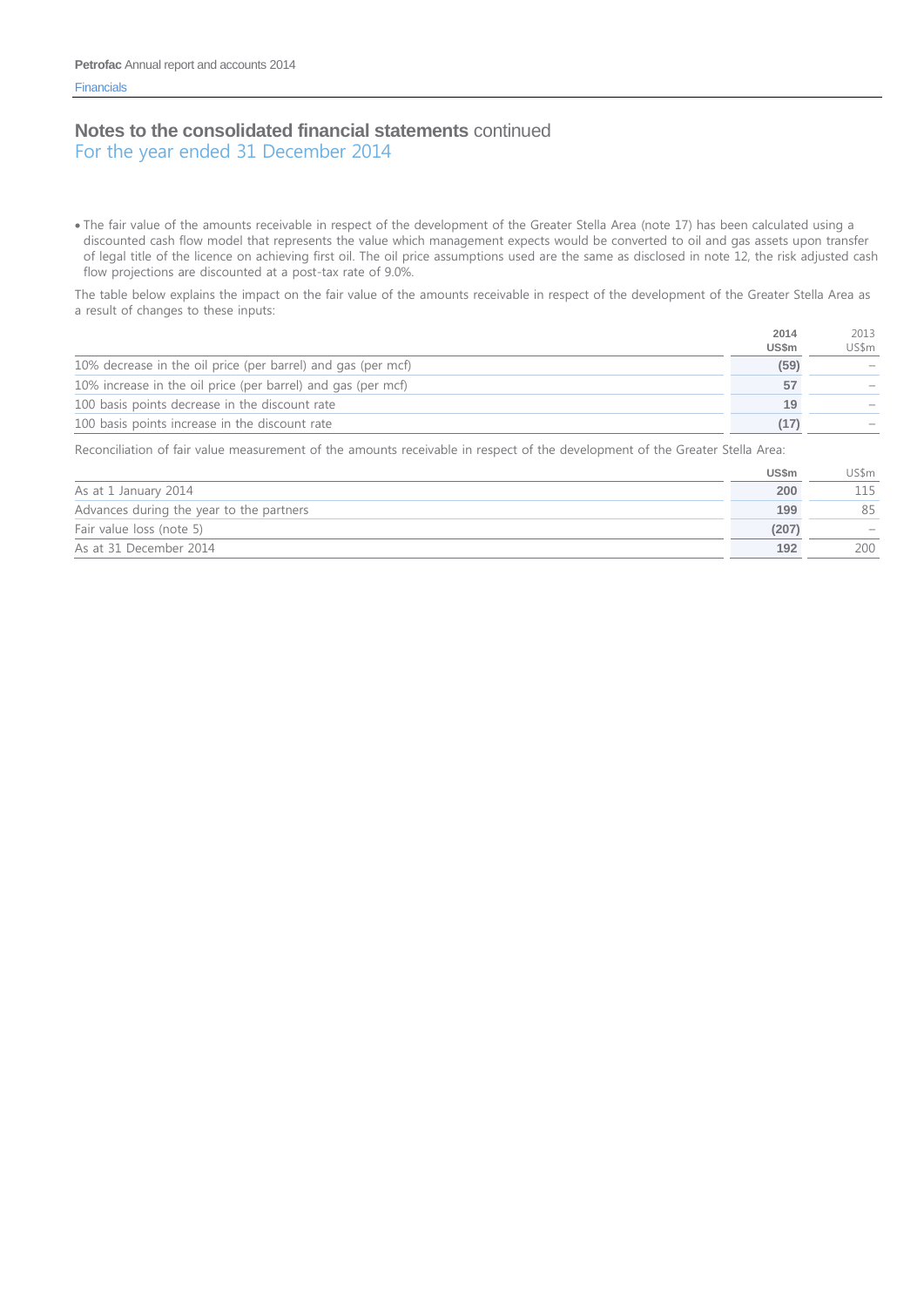For the year ended 31 December 2014

# **33 Subsidiaries and joint arrangements**

At 31 December 2014, the Group had investments in the following subsidiaries and joint arrangements:

|                                                      |                          | Proportion of nominal<br>value of issued shares<br>controlled by the Group |      |
|------------------------------------------------------|--------------------------|----------------------------------------------------------------------------|------|
| Name of company                                      | Country of incorporation | 2014                                                                       | 2013 |
| <b>Trading subsidiaries</b>                          |                          |                                                                            |      |
| Petrofac Algeria EURL                                | Algeria                  | 100                                                                        | 100  |
| Petrofac (Cyprus) Limited                            | Cyprus                   | 100                                                                        | 100  |
| Eclipse Petroleum Technology Limited                 | England                  | 100                                                                        | 100  |
| K W Limited                                          | England                  | 100                                                                        | 100  |
| Oilennium Limited                                    | England                  | 100                                                                        | 100  |
| Petrofac (Malaysia-PM304) Limited                    | England                  | 100                                                                        | 100  |
| Petrofac Contracting Limited                         | England                  | 100                                                                        | 100  |
| Petrofac Engineering Limited                         | England                  | 100                                                                        | 100  |
| Petrofac Services Limited                            | England                  | 1100                                                                       | 1100 |
| Petrofac UK Holdings Limited                         | England                  | 1100                                                                       | 1100 |
| The New Energy Industries Limited                    | England                  | 100                                                                        | 100  |
| <b>TNEI Services Limited</b>                         | England                  | 100                                                                        | 100  |
| Caltec Limited                                       | England                  | 100                                                                        | 100  |
| Petrofac Energy Developments UK Limited              | England                  | 1100                                                                       | 1100 |
| Petrofac Deutschland GmbH                            | Germany                  | 100                                                                        | 100  |
| Jermyn Insurance Company Limited                     | Guernsey                 | 1100                                                                       | 1100 |
| Petrofac Engineering India Private Limited           | India                    | 100                                                                        | 100  |
| Petrofac Engineering Services India Private Limited  | India                    | 100                                                                        | 100  |
| Petrofac Information Services Private Limited        | India                    | 100                                                                        | 100  |
| PT. PCI Indonesia                                    | Indonesia                | 80                                                                         | 80   |
| PT. Petrofac IKPT International                      | Indonesia                | 51                                                                         | 51   |
| Petrofac Integrated Energy Services Limited          | Jersey                   | 1100                                                                       | 1100 |
| Monsoon Shipmanagement Limited                       | Jersey                   | 100                                                                        | 100  |
| Petrofac Energy Developments (Ohanet) Jersey Limited | Jersey                   | 100                                                                        | 100  |
| Petrofac Energy Developments International Limited   | Jersey                   | 1100                                                                       | 1100 |
| Petrofac Energy Developments West Africa Limited     | Jersey                   | 1100                                                                       | 1100 |
| Petrofac Facilities Management International Limited | Jersey                   | 1100                                                                       | 1100 |
| Petrofac FPF004 Limited                              | Jersey                   | 100                                                                        | 100  |
| Petrofac GSA Limited                                 | Jersey                   | 100                                                                        | 100  |
| Petrofac International Ltd                           | Jersey                   | 1100                                                                       | 1100 |
| Petrofac Offshore Management Limited                 | Jersey                   | 100                                                                        | 100  |
| Petrofac Platform Management Services Limited        | Jersey                   | 100                                                                        | 100  |
| Petrofac Training International Limited              | Jersey                   | 1100                                                                       | 1100 |
| Petroleum Facilities E & C Limited                   | Jersey                   | 1100                                                                       | 1100 |
| Petrofac (JSD 6000) Limited                          | Jersey                   | 100                                                                        | 100  |
| Petrokyrgyzstan Limited                              | Jersey                   | 100                                                                        | 100  |
| Petrofac E&C Sdn Bhd                                 | Malaysia                 | 100                                                                        | 100  |
| Petrofac Energy Developments Sdn Bhd                 | Malaysia                 | 100                                                                        | 100  |
| Petrofac Engineering Services (Malaysia) Sdn Bhd     | Malaysia                 | 100                                                                        | 100  |
| Petrofac Training Sdn Bhd                            | Malaysia                 | 100                                                                        | 100  |
| PFMAP Sdn Bhd                                        | Malaysia                 | 100                                                                        | 100  |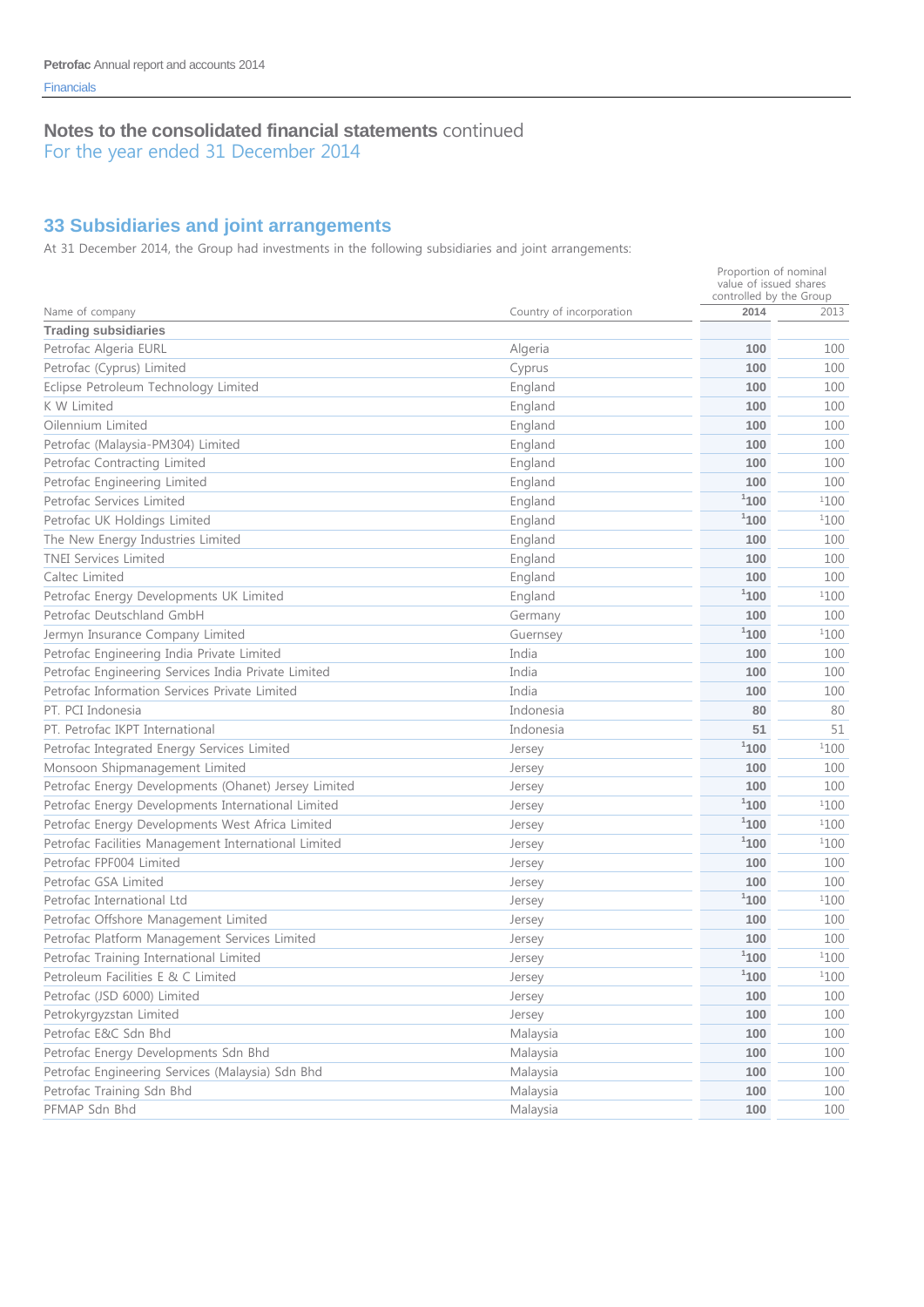|                                                    |                          | Proportion of nominal<br>value of issued shares<br>controlled by the Group |      |  |
|----------------------------------------------------|--------------------------|----------------------------------------------------------------------------|------|--|
| Name of company                                    | Country of incorporation | 2014                                                                       | 2013 |  |
| Trading subsidiaries continued                     |                          |                                                                            |      |  |
| SPD Well Engineering Sdn Bhd                       | Malaysia                 | 100                                                                        | 100  |  |
| H&L/SPD Americas S. de R.L.                        | Mexico                   | 100                                                                        | 100  |  |
| Petrofac Mexico SA de CV                           | Mexico                   | 100                                                                        | 100  |  |
| Petrofac Mexico Servicios SA de CV                 | Mexico                   | 100                                                                        | 100  |  |
| Operadora de Campos del Noreste S.A. de C.V.       | Mexico                   | 100                                                                        | 100  |  |
| Petrofac Global Employment B.V.                    | Netherlands              | 100                                                                        | 100  |  |
| Petrofac Kazakhstan B.V.                           | Netherlands              | 100                                                                        | 100  |  |
| Petrofac Mexico Holdings B.V.                      | Netherlands              | 100                                                                        | 100  |  |
| Petrofac Netherlands Cooperatief U.A.              | Netherlands              | 100                                                                        | 100  |  |
| Petrofac Netherlands Holdings B.V.                 | Netherlands              | 100                                                                        | 100  |  |
| Petrofac Treasury B.V.                             | Netherlands              | 100                                                                        | 100  |  |
| PTS B.V.                                           | Netherlands              | 100                                                                        | 100  |  |
| Petrofac Kazakhstan Ventures B.V.                  | Netherlands              | 100                                                                        | 100  |  |
| Petrofac Nigeria B.V.                              | Netherlands              | 100                                                                        | 100  |  |
| Petrofac Norge B.V.                                | Netherlands              | 100                                                                        | 100  |  |
| Petrofac Oman B.V. (formerly Petrofac Russia B.V.) | Netherlands              | 100                                                                        | 100  |  |
| Petrofac Energy Services Nigeria Limited           | Nigeria                  | 100                                                                        | 100  |  |
| Petrofac International (Nigeria) Limited           | Nigeria                  | $^{2}40$                                                                   | 100  |  |
| Petrofac Holdings AS                               | Norway                   | 100                                                                        | 100  |  |
| Petrofac Norge AS                                  | Norway                   | 100                                                                        | 100  |  |
| Petrofac E&C Oman LLC                              | Oman                     | 100                                                                        | 100  |  |
| Petrofac Solutions & Facilities Support S.R.L      | Romania                  | 100                                                                        | 100  |  |
| <b>PKT Technical Services Ltd</b>                  | Russia                   | 250                                                                        | 250  |  |
| PKT Training Services Ltd                          | Russia                   | 100                                                                        | 100  |  |
| Sakhalin Technical Training Centre                 | Russia                   | 100                                                                        | 100  |  |
| Petrofac Saudi Arabia Company Limited              | Saudi Arabia             | 100                                                                        | 100  |  |
| Atlantic Resourcing Limited                        | Scotland                 | 100                                                                        | 100  |  |
| Petrofac Facilities Management Group Limited       | Scotland                 | 100                                                                        | 100  |  |
| Petrofac Facilities Management Limited             | Scotland                 | 100                                                                        | 100  |  |
| Petrofac Training Limited                          | Scotland                 | 100                                                                        | 100  |  |
| Scotvalve Services Limited                         | Scotland                 | 100                                                                        | 100  |  |
| <b>SPD Limited</b>                                 | Scotland                 | 100                                                                        | 100  |  |
| Stephen Gillespie Consultants Limited              | Scotland                 | 100                                                                        | 100  |  |
| Petrofac Training Group Limited                    | Scotland                 | 100                                                                        | 100  |  |
| Petrofac Training Holdings Limited                 | Scotland                 | 100                                                                        | 100  |  |
| Plant Asset Management Limited                     | Scotland                 | 100                                                                        | 100  |  |
| Petrofac South East Asia Pte Ltd                   | Singapore                | 1100                                                                       | 1100 |  |
| Petrofac Training Institute Pte Limited            | Singapore                | 100                                                                        | 100  |  |
| Petrofac International South Africa (Pty) Limited  | South Africa             | 100                                                                        | 100  |  |
| Petrofac Emirates LLC (note 11)                    | United Arab Emirates     | 75                                                                         | 249  |  |
| Petrofac E&C International Limited                 | United Arab Emirates     | 100                                                                        | 100  |  |
| Petrofac FZE                                       | United Arab Emirates     | 100                                                                        | 100  |  |
| Petrofac International (UAE) LLC                   | United Arab Emirates     | 100                                                                        | 100  |  |
| SPD LLC                                            | United Arab Emirates     | $^{2}49$                                                                   | 249  |  |
| Petrofac Energy Developments (Ohanet) LLC          | United States            | 100                                                                        | 100  |  |
| Petrofac Inc.                                      | United States            | 1100                                                                       | 1100 |  |
| Petrofac Training Inc.                             | United States            | 100                                                                        | 100  |  |
| SPD Group Limited                                  | British Virgin Islands   | 100                                                                        | 100  |  |
|                                                    |                          |                                                                            |      |  |